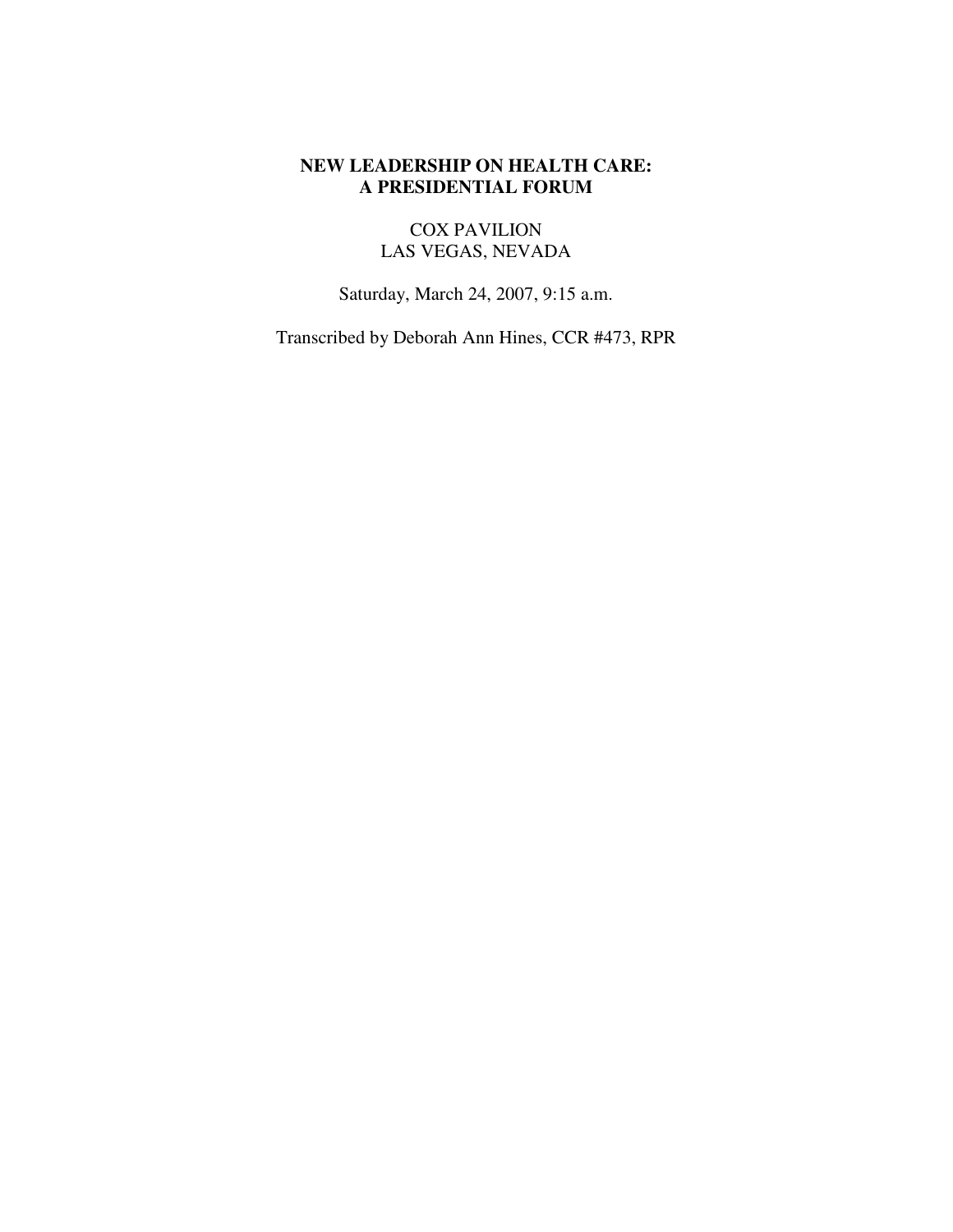VOG: Ladies and gentlemen, please welcome from the University of Nevada, Las Vegas the vice president of planning and diversity and chief of staff, Dr. Juanita Fain.

DR. JUANITA FAIN: Good morning. It's great to see you all. On behalf of Dr. David Ashley, president of the University of Nevada, Las Vegas, along with the students, faculty and staff of UNLV, I'm pleased and excited to welcome you to our campus for the New Leadership on Health Care Presidential Forum. We're glad you're here. I would particularly like to welcome special friends and guests of the university who are here with us today.

First, I must introduce U.S. Congresswoman Shelley Berkley. Thank you so much. Appreciate it. Also I'd like to recognize leaders of the state Democratic party who are here. I know Clark County Commissioner Tom Collins is here, who's a state chair. Also I'd like to give a special welcome and thanks to the members of the state of Nevada legislature who are here, members of Clark County, and the City of Las Vegas governmental officials who are here, and also special recognition to the Nevada system of higher education board of regents who are here. I know for sure Regent Thalia Dondero is here. I don't know if there are others, but thank you for being here. And also members of UNLV, our Foundation and alumni board are here with us this morning, and of course all of you. I'm so glad you're all here. You know, activities that provide the public with a better understanding of the major issues facing us as a nation are an important aspect of the university mission.

By hosting this presidential forum, UNLV is providing an opportunity for the Las Vegas community to hear from many of our presidential candidates about their perspective on health care. We are delighted to collaborate with the Center for American Progress Action Fund and the Service Employees International Union to host this event. UNLV shares with both of these organizations a commitment to improvement of services and quality of life for all American communities. We thank both of these organizations who are involved in the University of Nevada, Las Vegas to host this presidential forum on the critical topic of health care which impacts all of our lives, and we commend you for your efforts.

American universities confront a unique challenge as they move into the 21st century. Among these challenges are population growth, demographic challenges, economic changes of both global and regional levels, and numerous local challenges that phase today's communities. The University of Nevada, Las Vegas is no exception. In fact, UNLV personifies the new American university. UNLV president David Ashley consistently and frequently says that the University of Nevada, Las Vegas is positioned to build the university of the future. And the university of the future has its roots with its community.

The university strives to demonstrate that traditional higher education value can be adapted to the condition and needs of individuals and communities in the 21st century. Instructional and research programs, students centered and responsive to the needs of local, regional and national and international communities, artistic, cultural and technical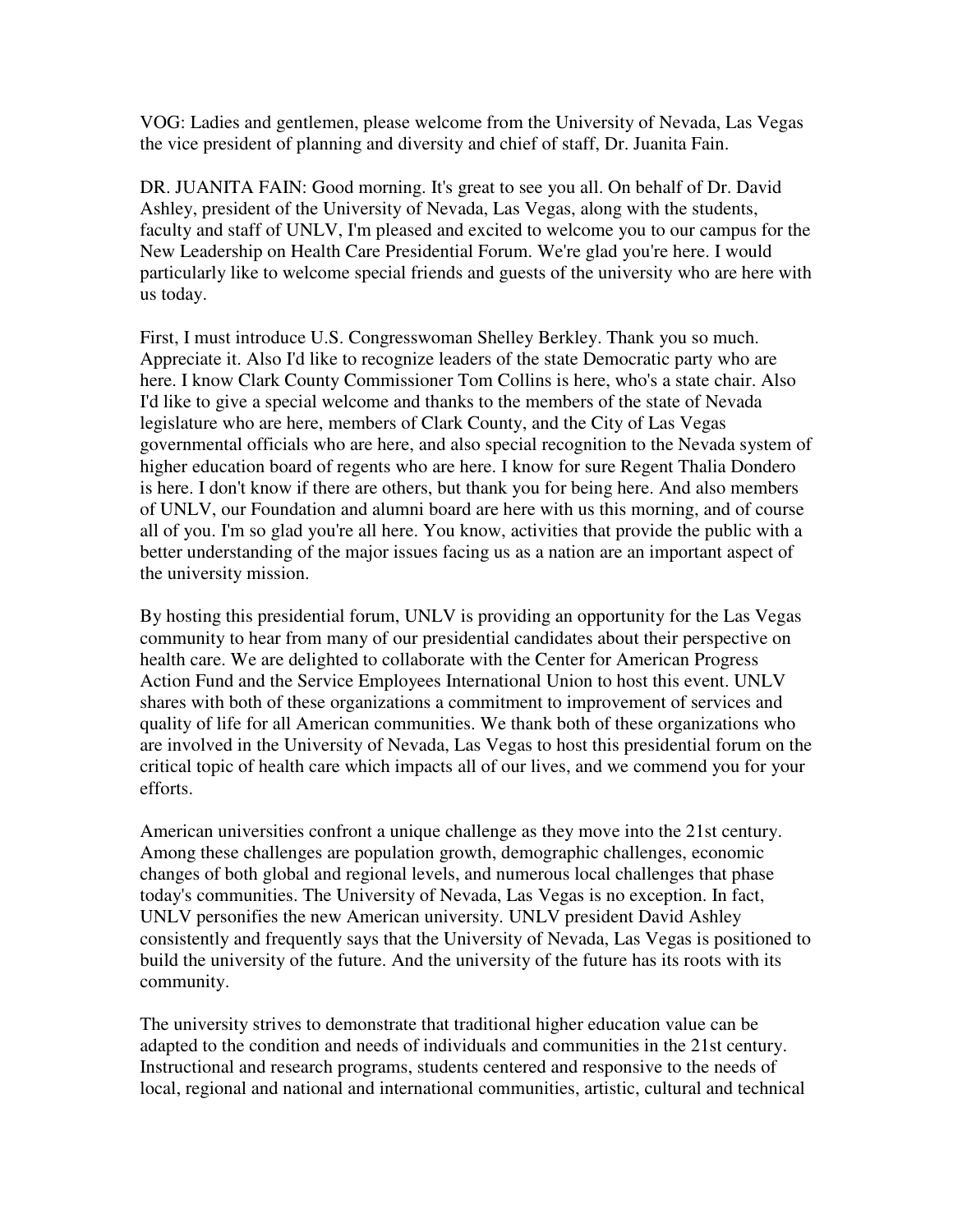resources and opportunities are intentionally offered to the broadest possible audience. In its brief 50 year history -- we're going to celebrate our 50th anniversary in 2007/2008. I have to say with some discernment that I'm older than the University of Nevada, Las Vegas.

We're very proud of our 50-year history. UNLV has evolved from a small regional institution with 41 students, three faculty and one building to the state's largest doctoral degree granting institution.

Today the university has more than 28,000 students, approximately 3,000 employees and 99 buildings. The main campus, where you are here today, located in southwest Las Vegas, classified now in the category by the Carnegie Foundation for the Advancement of Teaching as a research university, consists of more than 350 acres. As we speak, the campus continues to expand beyond the boundaries of the main campus, the satellite campus is a research park, all the way from southeast Asia for the hotel administration and tourism program to Singapore to the future Harry Reid research and technology park in southwest Las Vegas to the health sciences park at Shadow Lane.

This fast-paced dynamic university environment at UNLV is amplified by its location in a 24 rapidly growing metropolitan area whose population now exceeds 1.8 million. UNLV is an integral part of the Las Vegas community. Stimulated economic development in addressing social and environmental issues are among the far-reaching influences UNLV has in the great Southern Nevada area. UNLV is firmly committed in our role to serve the area. Hosting this health care forum on our campus represents the UNLV community partnership that provides an opportunity for public discourse that benefits our society.

On behalf of President Ashley and the entire UNLV community, we enthusiastically open our campus to you, and we hope you find the New Leadership on Health Care Presidential Forum informative and enjoyable. Welcome again and thanks for being here. Thank you. At this time I would like to invite to the podium John Podesta, president and CEO of the Center for American Progress Action Fund, and Andy Stern, president of the Service Employees International Union.

JOHN PODESTA: Thank you, Dr. Fain, and thank you, UNLV. What a beautiful day. I don't have time to thank and acknowledge all the people who helped make this event possible and the special guests who are here, but I do want to mention two: Las Vegas' great congresswoman, Shelley Berkley. And Elizabeth Edwards, who won't be with us this morning, whose grace and strength through her own health care battle with cancer is an inspiration to us all. I pray for her success.

The Center for American Progress Action Fund is proud to sponsor this event at UNLV with SEIU. This forum is not only the first to focus completely on our nation's health care crisis, but it's the first presidential forum ever to take questions directly from the blogosphere via thinkprogress.org and courtesy of a wide web cast provided by Real Networks. We hope that what happens in Las Vegas today will absolutely leave Las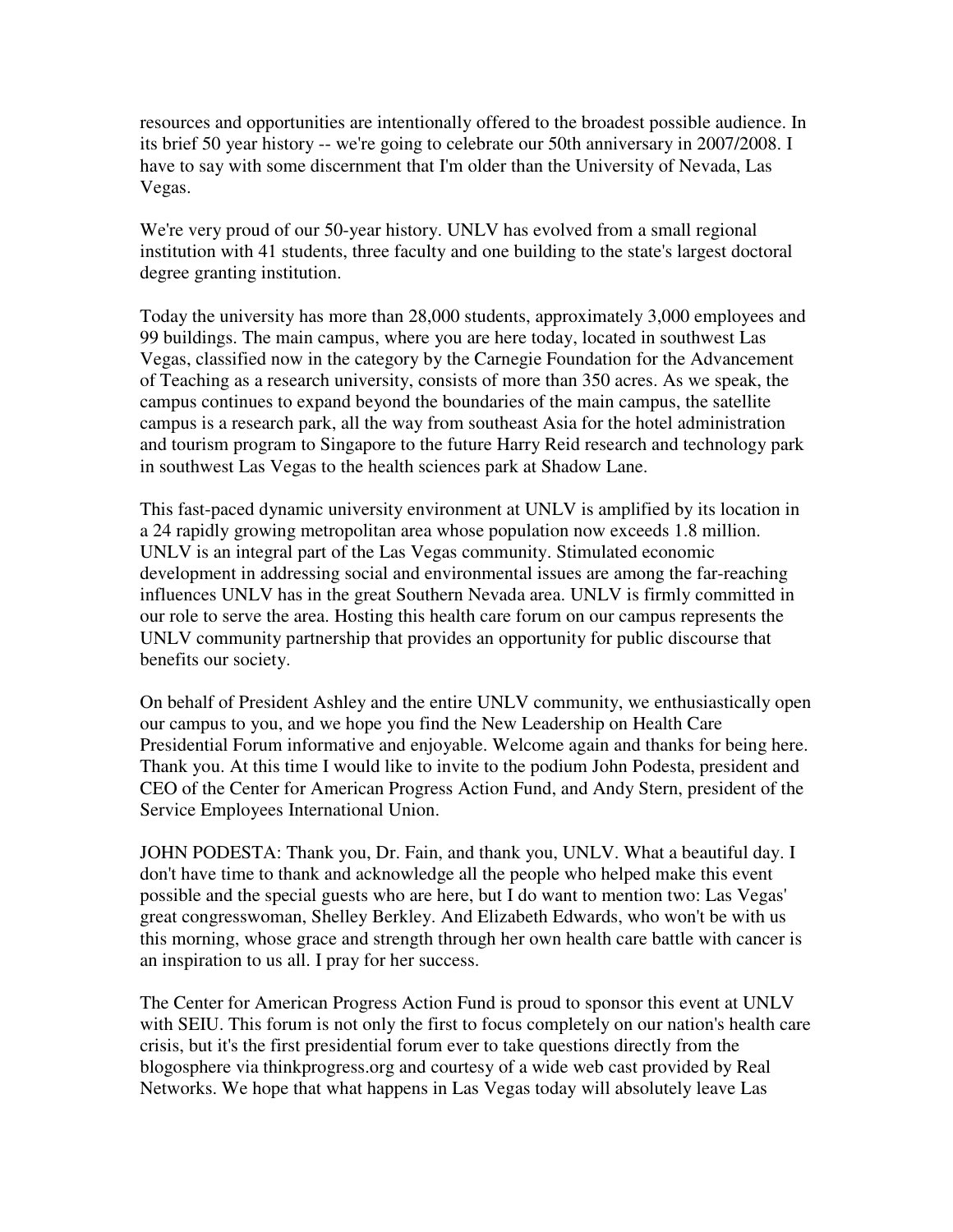Vegas and set the tone for the entire presidential campaign. It's simply time to make affordable, quality coverage for every American a reality. I need don't to tell Nevadans that our health care system is in desperate need of a fix. More than 430,000 Nevadans, almost one in five, lack health insurance. In terms of health care costs, Nevada had the highest percentage growth and health expenditures of any state over the last 25 years. The situation in Nevada highlights precisely what's wrong with our health care system overall. It costs too much, it covers too few, and it delivers too little in terms of health of our citizens.

Today 45 million Americans are uninsured, including 9 million children. Since 2000, health care premiums for workers have increased four times faster than wages. Today the average family insurance policy costs \$11,841. That's a thousand dollars more than a full time minimum wage worker makes in a year. What kind of value do we get for all that money we spend on health care in the United States? Not much. The U.S. currently ranks 31st in the world in terms of life expectancy, and 28 on infant mortality.

You know, I think my grandparents came to the United States from a village in Greece a hundred years ago would actually be shocked to know that people living in that village today have a longer life expectancy than people living in the United States. And in our globalized economy, American business isn't fairing any better. By 2008, health care costs will exceed profits in Fortune 500 companies. Our health care system today violates American's deep commitment to human dignity for all and fairness for all, and it hampers our nation's economic competitiveness.

The upcoming presidential election presents us with an opportunity. We can't find leaders who are willing to reject the status quo and provide fundamental change. We're pleased to have so many candidates with us today and we're also grateful to have an exceptionally talented and accomplished moderator, Karen Tumulty of Time Magazine, to lead today's discussion. Now let me introduce my good friend and ally, Andy Stern. Andy is an organizer, a visionary, and a true champion of workers across the country. Under his leadership, SEIU has becomes the fastest growing union in the nation, the largest health care union in the U.S., and one of the most powerful political voices in the country. I'm personally honored to partner with him on this and other efforts, so please join me in welcoming Andy Stern.

ANDY STERN: Thank you, John and CAP, Vice President Fain and UNLV, and of course the seven candidates, but most importantly the 1.8 million members of SEIU who make this first issue forum of 2008 election cycle possible.

I'd like to introduce the secretary-treasurer of SEIU, the woman who is the highest ranking person in the American labor movement and the head of Change of Win Federation, Anna Burger. All the members of SEIU, the nurses and public workers, janitors and home care workers who are here with us today. Quality, affordable health care for all Americans is an issue on every American's mind, and we are committed to make sure it's on every candidate's agenda. Pat Moore is a nurse. She works at the University Medical Center which cares for half of the uninsured in Southern Nevada.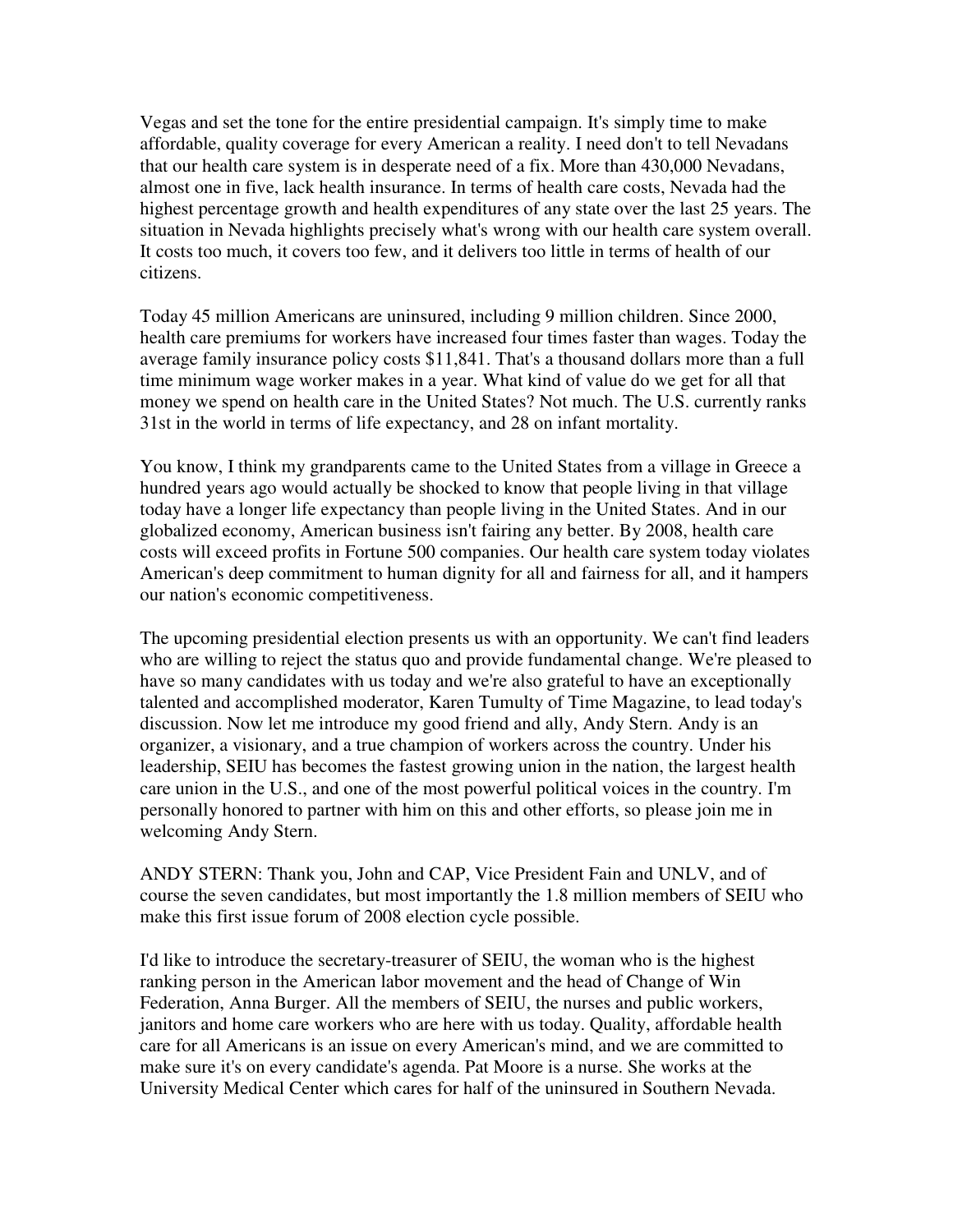She's just one of the million SEIU health care workers who too often treat the people that the system is failing. Pat talks about a ten-year-old child with diabetes whose family traveled to Nevada simply in search of a good job and a better life. Diabetes is normally on easily treatable disease, unless you cannot afford the regular \$40 cost for Insulin treatment.

Her family tried to get by by stretching the medicine out, but sadly with their son, but that didn't work and he was rushed to the ER in a coma. Thank God after three days of intensive care at the hospital he came out of that coma and he recovered. In the richest country on earth, \$40 bottle of Insulin should not mean the difference between a child's life and death. Health care in America is no longer just a moral issue, it's an economic issue as well.

America cannot be the only industrialized nation on earth that asks its employers to put the price of health care on the cost of its products when all of its competitors around the world do not. It is not just a moral crisis, it's an economic crisis. An economic plan that will not work in a 21st century global economy. Business knows this, which is why the business round table, Fortune 500 companies, AT&T, Intel, Kelly Services and Wal-Mart will be joined by many who work. They're demanding a new health care system. The public now knows this. Polling in the four early primary states shows the cost of health care is the number one pocketbook concern for voters of both parties. And a vast majority of Democrat and Republican voters believe everyone has a right to quality, affordable health care, and they want fundamental, not piecemeal change anymore.

Governors now know this. Governor Schwarzenegger and Romney, Democrat Rendell and Malloyovich have plans for all their citizens, as do senators like Ron Wyden. Policy leaders now know this. Proof as wide-ranging as the Center for American Progress and the insurance industry have proposed plans for coverage for all Americans. So what? What are we missing? Leadership. Leadership in Washington, D.C.

And for the next president here's the final point of our poll: Voters are saying they're not hearing from you enough about health care. And in a minute we're going to start solving that problem. But the winds of change of health care are blowing. It's up to us voters, voters to keep the pressure up, to ask questions. But more importantly let's demand detailed answers about what they're going to do. America's future is not a matter of chance, it's a matter of choice. And every four years our choice, voters' choices, really do matter. Thank you very much.

To guide us through our discussion today is Karen Tumulty, our moderator. She's a national political correspondent for Time Magazine, widely considered one of the best political journalists in America. Karen has written over 25 cover stories for Time, including this week's. She will manage this forum, take questions from our internet audience, and ask her own questions. We're lucky to have her here today, Karen Tumulty. Thank you.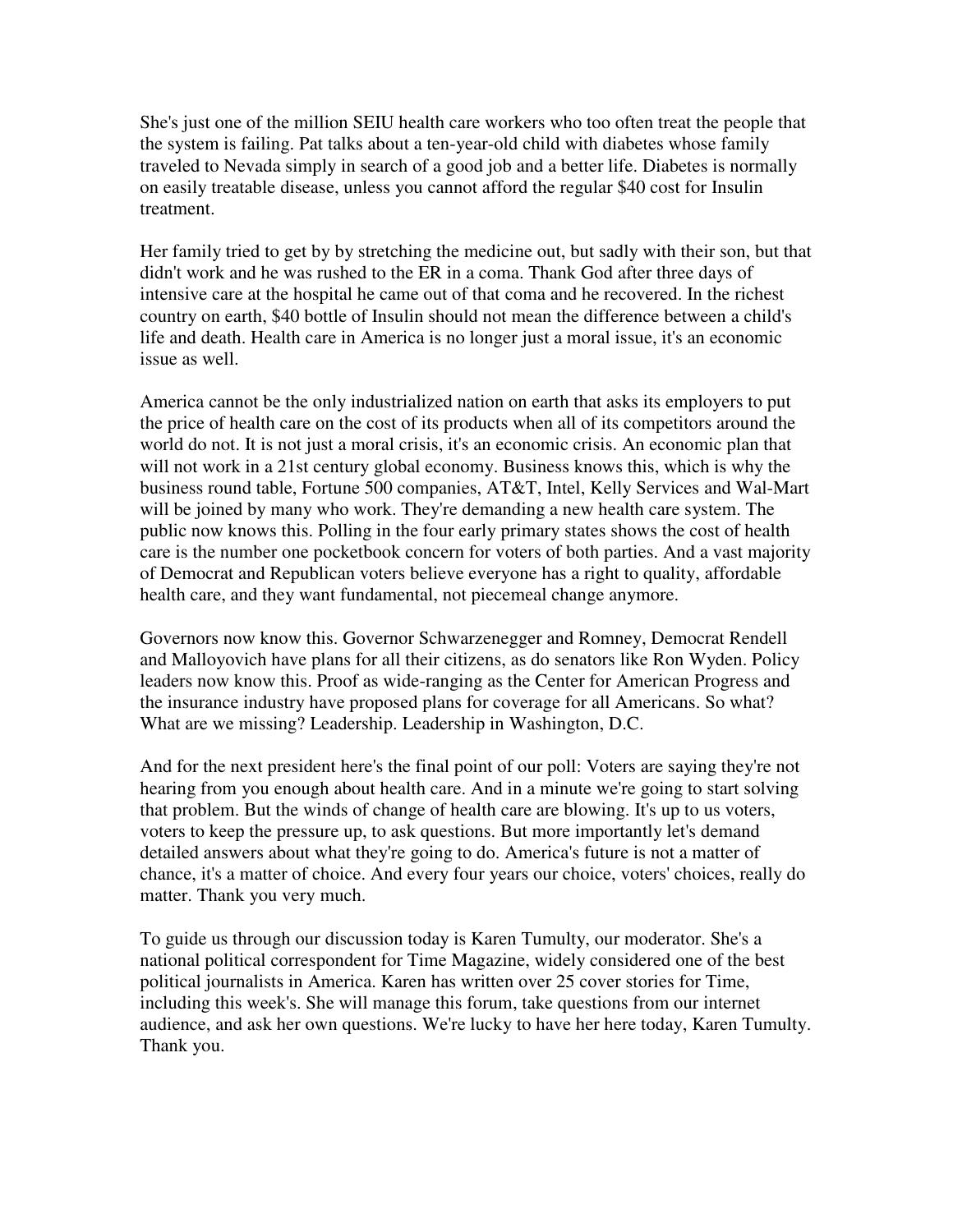KAREN TUMULTY: Thank you very much. It's really exciting to be here. And once again I want to thank all of you for spending your Saturday morning with us. I want to thank you on behalf of UNLV, SEIU and the Center for American Progress Action Fund, which is a nonprofit, nonpartisan organization. The lawyers wanted me to say that part. You're going to see these presidential candidates in the coming months over and over and over again in forums like this. But this one is very, very different, because this morning you are not going to hear anything about who's got the latest video on YouTube or what the latest back and forth has been on the campaign trail.

This morning really gives us an opportunity to drill down into a particular issue and one that poll after poll after poll shows hits home in a way no other issue does with voters. Hopefully at the end of this morning you're going to have a better sense of these candidate's priorities as they address the health care issue. You're going to have a sense of who has a plan and who doesn't, and you're going to have a sense too of whose plan is realistic in this political climate in the environment that presumably they're going to confront as they take office in January of 2009.

But before we get to these candidates, I would like just to take care of a few housekeeping issues and maybe some questions you might have as to how this forum is going to work. First of all, I should note that all the candidates of both parties were invited to this forum. These seven, all Democrats, are the ones who accepted. The order in which they will be speaking this morning is the order in which they accepted the invitation.

The format is going to go like this: Each candidate is going to have 20 minutes. They're going to have two to three minutes at the beginning to make an opening statement, we'll see how well we can hold politicians to that, and then of the remaining minutes, the remaining 17 to 18 minutes will be divided among questions from myself, questions from this audience, and questions that will be coming in over the internet by email, because this is of course being web cast, now that we're living in the 21st century.

If any of you decide that you need or want to leave the room during anyone's presentation, you will be allowed to leave but you will not be allowed to come back until the break before the next candidate. And I think at this point we are ready to start, so our first candidate, who I believe is now in the building, is the former Senator from North Carolina, John Edwards.

JOHN EDWARDS: Thank you. Thank you all very much. It's a great privilege for me to be here. Let me say first a personal thank you to all of you and the people who have been so kind and so generous over the last few days, including, by the way, my fellow candidates who will be here today. I'm very proud to have my wife Elizabeth here with me. I also want to thank CAP and the SEIU for sponsoring this forum and for talking about an issue that's so important to us, to all Americans. And what we have is a dysfunctional health care system in the United States of America. And what we need is a big, bold, dramatic change, not small change. And we do not just fix our health care system, we need to fix our military and veterans' health care system.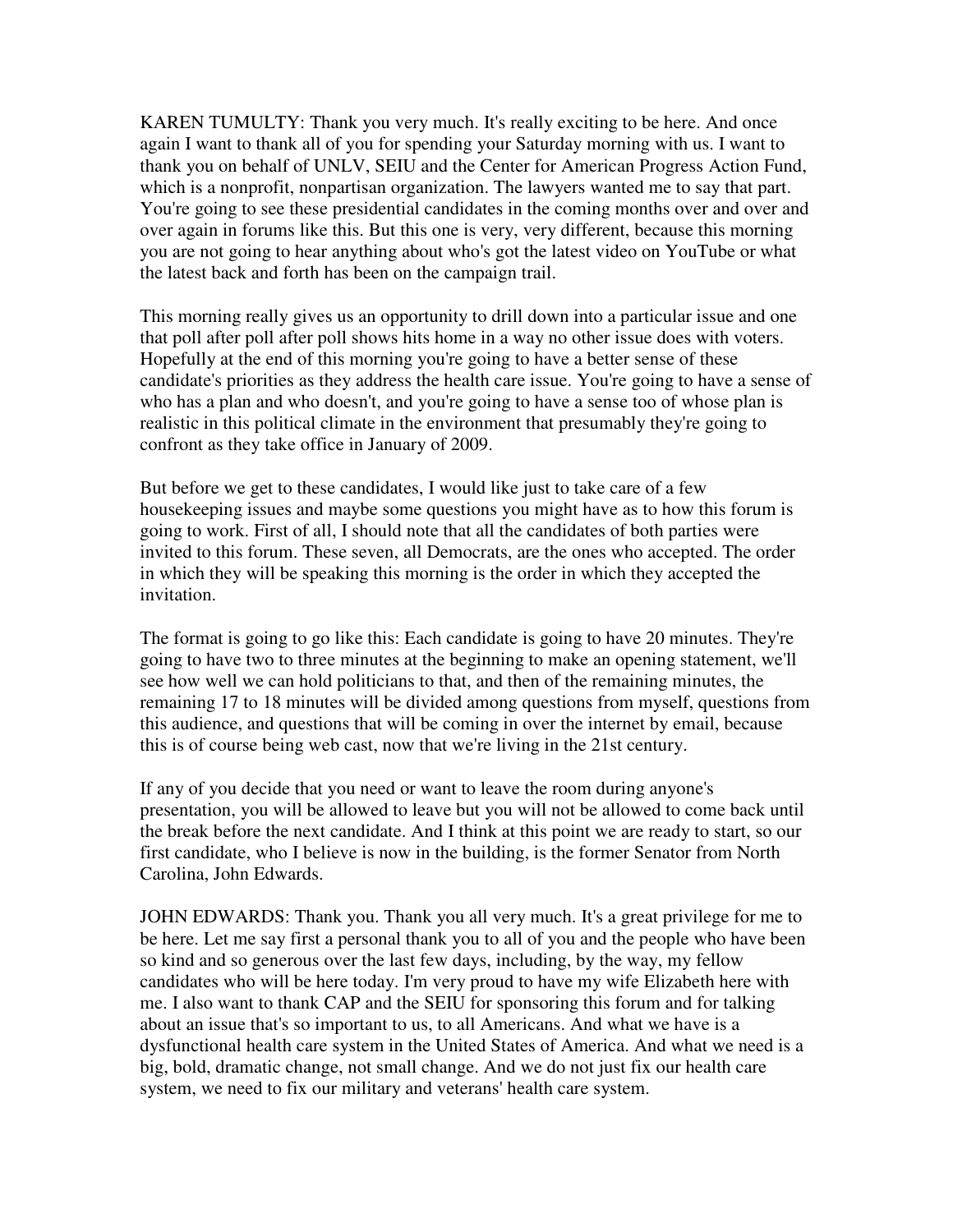Let me talk just briefly about my plan for universal health care, and then I'm sure we'll get into more detail as we go through this conversation. Basically what we do is cover all Americans. In my plan there's shared responsibilities. The employers are required to either cover their employees or to pay into a fund that will help pay for coverage for their employees. The government plays an important role. The government will set up health care markets all across America, and in each of those markets if you're the consumer, you can go in and choose what your health care plan would be. Some of the choices are private insurers, and then one choice is a government plan, basically a Medicare Plus plan. And the idea is to determine whether Americans actually want a private insurer or whether they'd rather have government run Medicare Plus kind of single-payer plan. And we'll find out over time which way people go.

This health care plan also covers the cracks that exist in our health care system. It's complete mental health care, there's coverage for chronic care, coverage for preventative care, coverage for long-term care. We subsidize health insurance premiums for low income and middle income families. That caps out at about \$80,000 of income a year. There are huge cost containment pieces in this health care plan, the requirement of preventative care. We require by competition lower administrative costs.

We're spending 30 to 40 cents on each dollar, health care dollar today for administrative costs. We've got to bring those down, bring them down dramatically. We require and demand the use of technology, the use of electronic recordkeeping, both of which are more efficient and help bring down health care costs. And then we're going to a systematic way to measure what's working, what's the most effective treatment, how do we get the most effective drugs, the least costly drugs.

So the idea is cover everybody, bring down health care costs for every single American, which this plan I believe will do, fill in the cracks in our health care system. And the last responsible party besides the employers and the government are individuals. Everyone in America will be required by law to be covered by this health care plan. And the last thing I'll tell you is the cost is 90 to \$120 billion a year. That's the government's cost. And I pay for it by rolling back George Bush's tax cuts. Thank you all very much.

KAREN TUMULTY: Thank you, Senator. And especially after the week that you and your family have had, we so appreciate you being here, and of course everyone's best wishes and prayers go to your family in support of Mrs. Edwards. Of all the candidates that we're going to be hearing from today, you are the only one who has a detailed specific plan as to how you're going to get the universal coverage. And you have been candid enough to say that it involves tax increases.

But one of the reasons you have said that you feel so strongly about being specific on health care, and you were much more cautious when you ran in 2004, is the personal experience that your family has been through with Mrs. Edwards' illness. And so you on that score, as you had a big decision to make this week, you made it very quickly, but as people look at the situation you are in, that you and your family are in, the fact that you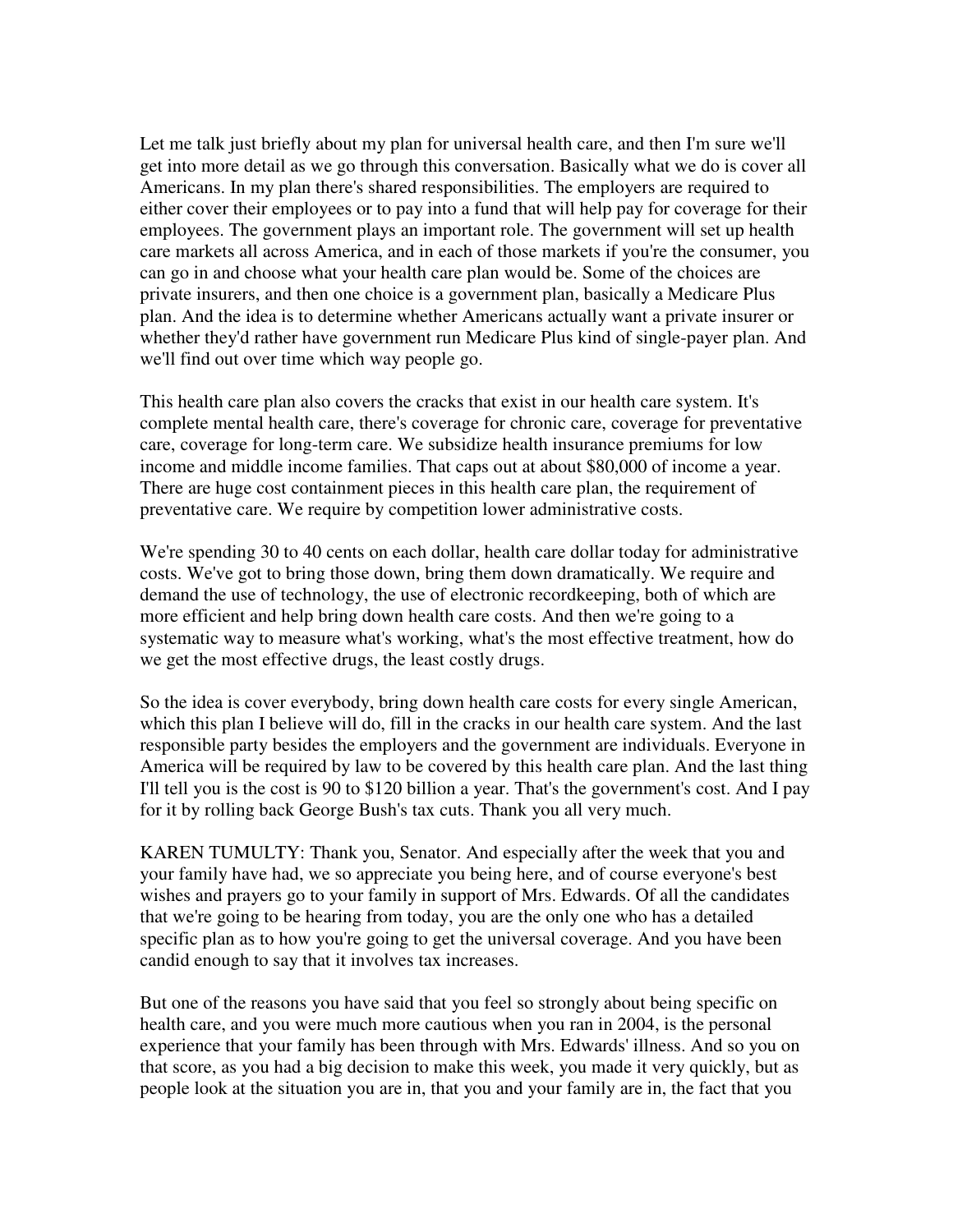are trying to do two all consuming things here at once, and that however positive the course of this treatment turns out to be, there are going to be a lot of personal ups and downs for you over the next year and a half. How are you going to be able to manage bothof those, and what do you say to people who are thinking about supporting you, are thinking about contributing to your campaign that are really worried about your ability to take care of two all consuming things at one time? Will you be in this race for the duration?

JOHN EDWARDS: Oh, I'm definitely in the race for the duration. What it shows from our own personal experience, this is not the first challenge like this Elizabeth and I have been through. As many of you know, we lost our son about ten, actually about eleven years ago now in 1996. And we've gone through Elizabeth's first round of breast cancer treatment. We went through that together. So we know what it's like to function in a very difficult environment. And there is a focus and a maturity that I think is requires to be able to do that, but I know, because I've done it in the past, that we can do it. I know because of the nature of the woman I'm married to that she will be there every single step of the way making sure that we do it. And we take our responsibility to serving this country very seriously. And it is the reason I'm running for president because I love this country.

I think we can do so much better than we're doing now. And we want to serve, both of us, which is why we made the decision to go forward. But I want to add one thing, because there's been an awful lot of attention focused on the two of us, and I think we're getting far too much credit. When you look at all the millions of women who had to struggle with the same sort of struggles that Elizabeth has had, and many of them had to struggle without what we have, without great health care coverage, without knowing they're going to be able to get all the medicine and medications that they need.

One of the reasons that I want to be president of the United States is to make sure that every woman and every person in America gets the same kinds of things that we have. Because it's not right that a woman has to go through, or anybody has to go through this kind of struggle and have to worry about whether they can afford the medicine they need, whether they can get the health care that they need. We don't have to worry about that. And no American should have to worry about that. And as Elizabeth said just a couple of days ago, you know, for us, we can focus on what needs to be done for our family and for our country, but a lot of women with exactly the same diagnosis had to get up the next morning and go to work, and the next morning and go to work. So before we start giving too much credit to us, let's do what we need to do for all of us.

KAREN TUMULTY: Thank you, Senator. One of the criticisms of your plan has been that it doesn't -- it's not aggressive enough in dealing with health care costs. You talk about saving money through preventative care, through using technology that is available but that really isn't being used a lot in the health care industry. But right now I'd like to turn to one of the members of our audience, a Jack Marco, who is the owner of a small business who wants to know how you are going to -- how are you going to come to grips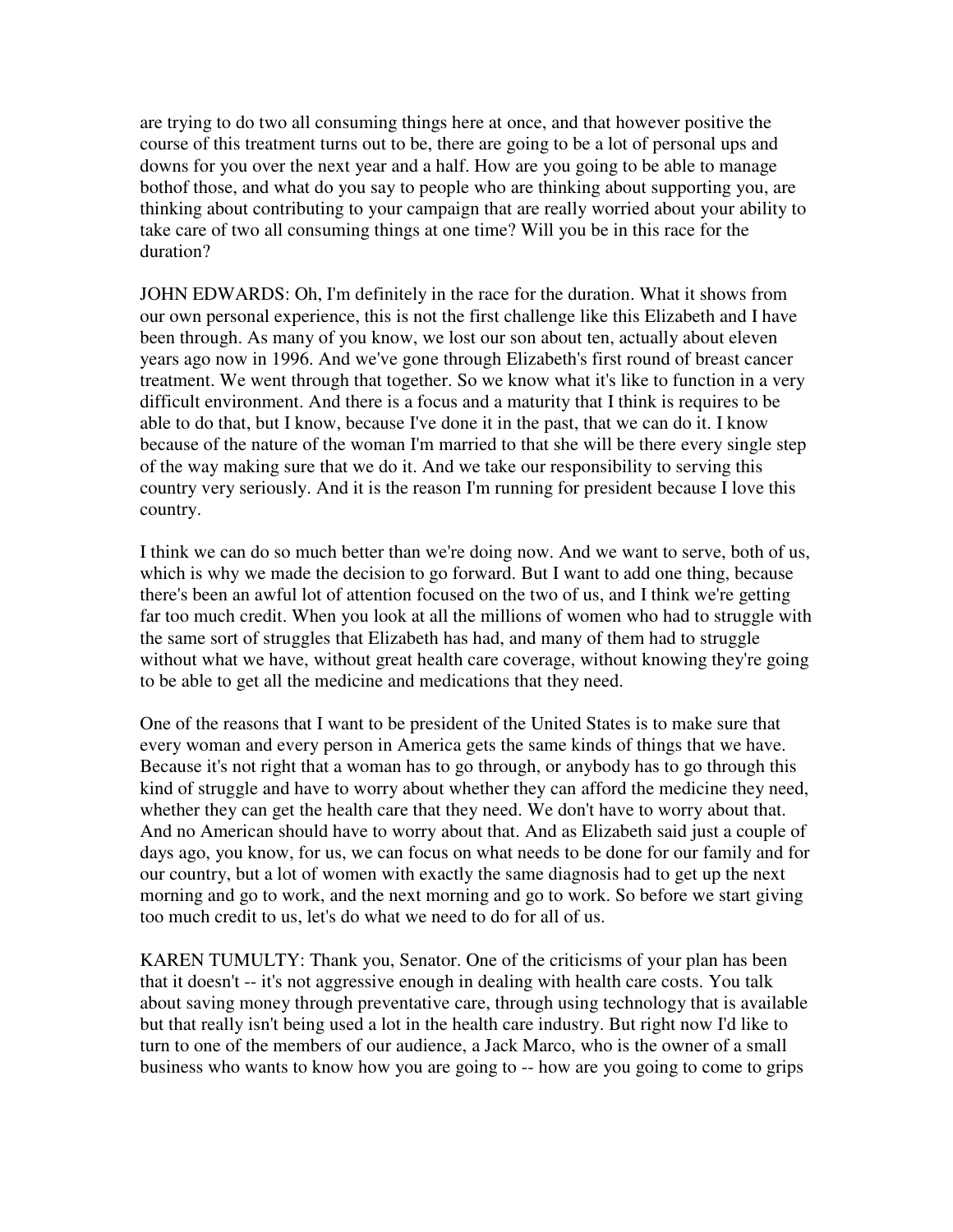with the kind of rising health care costs that he has to deal with every day and that threaten his business. And, Jack, are you here?

JACK MARCO: Yes. I'm a business that just completed our collective bargaining agreement with our employees. And for the last 20 years we've provided health insurance for them, and every year it becomes more difficult. And because in the process, when it came down to talking about wages, we had to offer less and the employees had to accept less than they would like or we would like to give because of the money we had to pay off on health care. At the same time I had to compete in an industry with other people doing the same kind of business I do.

So the cost that I have for my 75 employees compared to another firm means that I have to pay -- I have to charge higher fees for the services I provide; and likewise, I have to provide -- I can only provide a certain level of wages that perhaps a competitor could provide more because they don't provide health insurance. So my question is as the president what would you do to take care of this competitive problem?

JOHN EDWARDS: Did you say you have 75 employees?

## JACK MARCO: Correct.

JOHN EDWARDS: 75. Well, first of all, I think that this plan deals directly with the concerns that you have. We have a competitiveness issue not only between you and your competitors here in America, we have a huge competitiveness issue, if I can say the word, between our businesses in America and the rest of the world. We have extraordinary health care costs, which you're dealing with every single year in the operation of your business. Those costs have to come down. But in addition to that, what we want is if we have a truly universal health care plan that covers every single American from the time they're born until the time they die. It makes American business more competitive in the world. We're spending 17, \$1800 on health care costs on every car that's manufactured in America, compared to about \$250 in Japan. Creates a huge disadvantage.

What this plan specifically does for your situation is it gives you market power that you don't have today. I mean, individuals in small businesses have no market power, and as a result you pay extraordinary health care costs. So what we do is we set up these health care markets is we create the same market power for you that exists for the biggest corporations in America. These markets will require competitive bidding to get into the markets. And also these private insurers are going to have to compete with the government plan with extraordinary low administrative costs, two, three percent in all likelihood. So that competition will bring down costs.

In addition to that, these things that Karen just made mention of, use of technology, electronic recordkeeping, preventative care, mandatory preventative care so that we are healthier, we are a well people will bring down costs for everybody. So I think sort of the bottom line for you is we will bring down health insurance costs on the whole for what you have to pay. Second, your cost directly will be lower because there will be a level of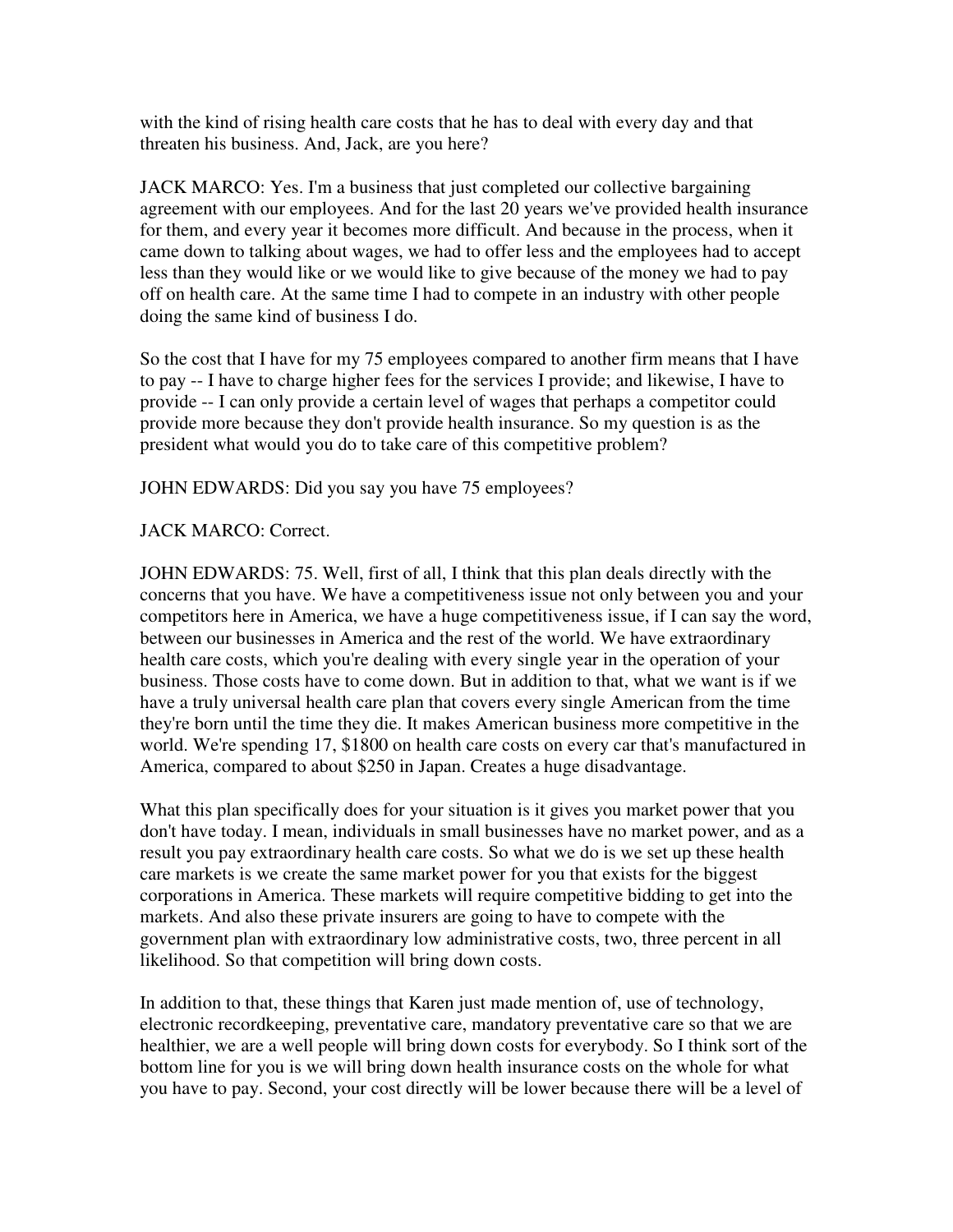competition that does not exist today, and you will have the market power that does not exist today. I actually believe that besides the uninsured I think we have a moral obligation too, besides the uninsured the people who benefit the most from this health care plan are individuals and smaller businesses. I think that's the greatest beneficiary of this plan.

KAREN TUMULTY: Senator, the health care problem has been with us for a very long time. The last time a significant effort was undertaken to address it never even got to a vote on the floor of either House of Congress because of so many fronts of opposition. And of those the most important I think the strongest was business. So we have a question coming in over email from Mary in Illinois who wants to know do you have a strategy for engaging American businesses in achieving health care coverage for all Americans?

JOHN EDWARDS: Yes, because what we want to do is we want to make American business competitive. We want to bring down the cost of health care, not just for individuals, which we do, but also for American business. And so this plan does all those things. We just talked about it in the context of a small business, but it actually applies to all businesses. What happens is because we're bringing -- there are huge cost containment elements in this plan, which I won't go through again, I've gone through it. And because we are subsidizing health insurance premiums for low income and middle income families, this has the effect of bringing down health care costs for all businesses.

The SEIU and Andy Stern had a press conference a few weeks ago with some very large American businesses who were committed to achieving universal health care, which is a very good thing. And what I believe that actually American businesses have now figured out is that something has to be done about our health care system that is making them increasingly uncompetitive with respect to the rest of the world. And that universal health care, done the right way, with the right choices and the right efficiencies, will actually help American businesses, not just help the 47 million people who don't have health insurance.

KAREN TUMULTY: Well, there are going to be candidates who come out here today who suggest that it's possible to do this, to achieve universal coverage without raising taxes, without new sources of revenue. You have been very up front about the fact that your plan does involve tax increases. Do you think it's possible to get there without them?

JOHN EDWARDS: No, I do not. I spent a great deal of time studying this issue, working with health economists around the country. I've spent many months on this. The plan just came out a few weeks ago, my plan just came out a few weeks ago. I've spent a great deal of time working on this issue. I do not believe you can have universal health care without finding a source of revenue. There has to be some additional source of revenue.

We don't get universal health care for free. You have to cover 47 million people who don't have coverage. There's going to be a cost associated with the transition from the health care system we have today to a truly universal and more efficient health care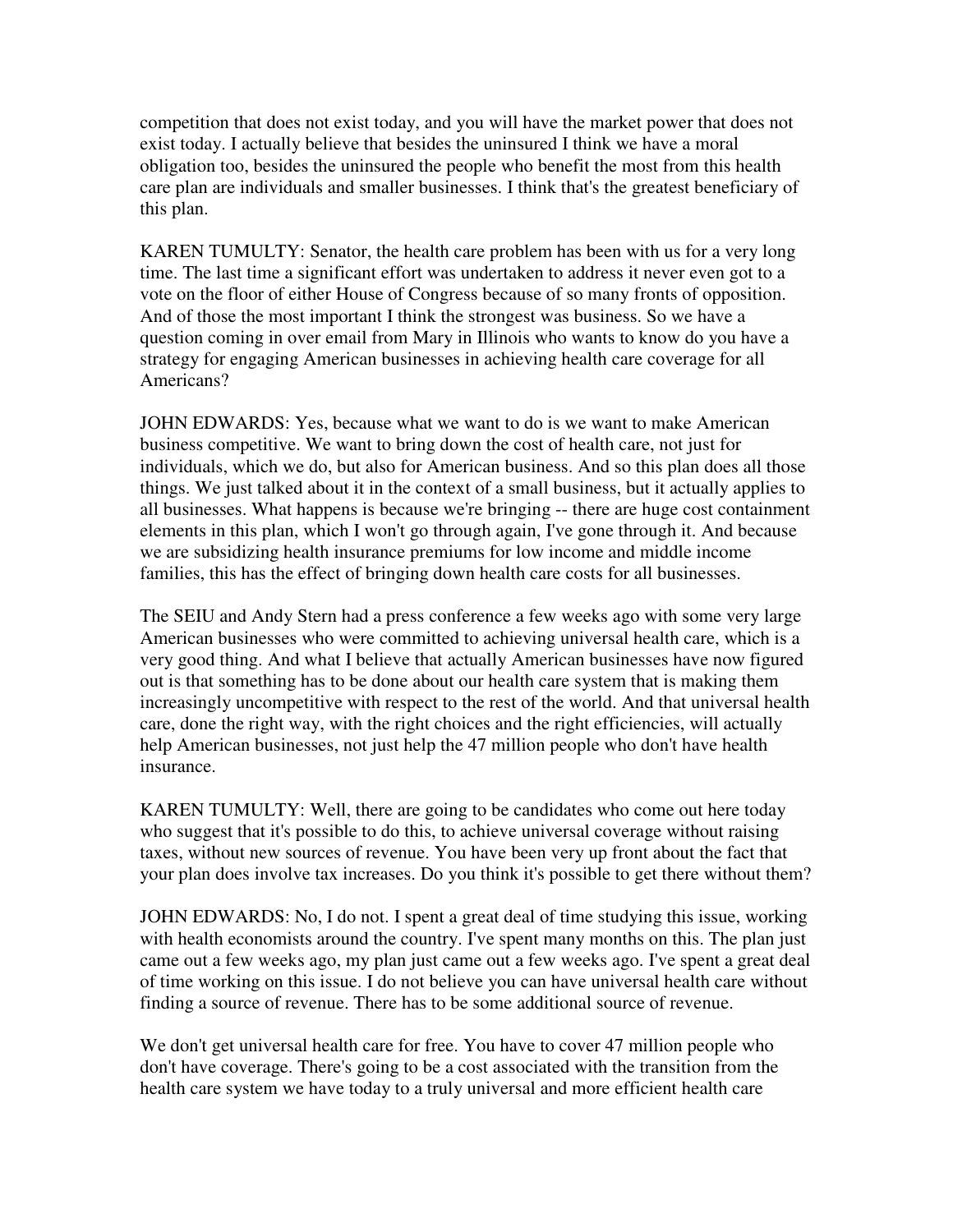system. So, no, I do not believe it can be achieved without finding an additional source of revenue. And the joke I always make about it is that American people have heard so many politicians for so long say, Oh, we're going to have universal health care, we're going to transform the way we use energy in America, we're going to end poverty in America, and in the process we're going to eliminate the federal deficit. They probably got a bridge in Brooklyn they want to sell you too. I don't think it could be done.

I think it's very important, if I could say one last thing about this, I think it is really important, particularly given what's happened in the last six, seven years in this country, that the president of the United States be honest with the American people. And I also think that honesty starts right here in the campaign.

KAREN TUMULTY: And if you were putting together your health care plan, there are people who argue that the whole idea of basing your health coverage on where you work is just an anachronism. It's a historical accident.

#### JOHN EDWARDS: Yes.

KAREN TUMULTY: You, however, chose to build on that system. Why is it that you didn't, as some people suggested, why did you reject the idea say of government run Medicare for everybody or some other form of health care that would again get rid of a system that is essentially a historical accident?

JOHN EDWARDS: Well, there's a judgment that has to be made on the front end. It is true that single-payer health care systems in the world dramatically reduce costs and significantly reduce administrative costs, particularly compared to private insurers. It's also true that a lot of people who are listening to this forum like the health insurance they have now and would like to keep it.

And my judgment is, number one, to get it done so that we don't spend another decade arguing about whether we keep the system we have now or actually have universal health care. I think this system, my proposal, a truly universal plan, a bold plan, but doesn't go directly to single-payer, can be accomplished. I think it can be accomplished politically. I think we can get support from across the political spectrum and will accomplish a lot of what we want to do.

Second, it does give people choice. And I think Americans have become accustomed to having choice, and I think they want to be able to choose what their health care plan is. Now, it may be that that gravitates towards a single-payer plan because they will have the Medicare plus the choices. And if that's the case, then the whole system can go in that direction. But you'll decide that. Consumers will decide that. So I think actually this plan makes sense in terms of moving us forward, getting a universal health care plan in place, giving people the choice of the equivalent of a single-payer plan with Medicare Plus, and then we'll see where it goes from there.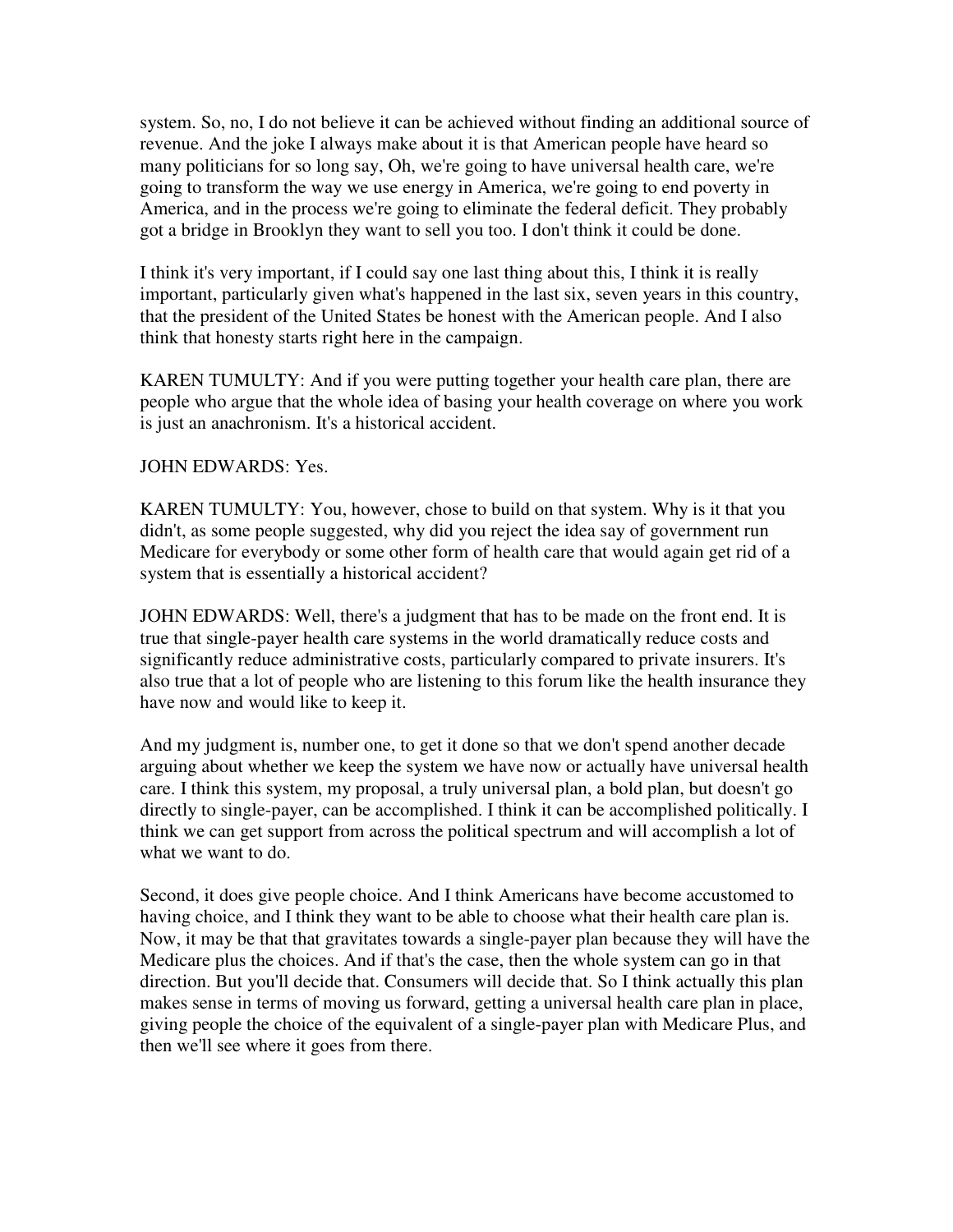KAREN TUMULTY: I think he have time for one more question from the audience, and this is on a subject that's very near and dear to a lot of SEIU members. Reggie Warner is an RN from UHS Desert Springs Hospital. Are you here?

REGGIE WARNER: Hi, I'm Reggie Warner. I'm a new nurse at UHS Desert Springs Hospital. I see what happens to patients every day in the hospitals because of short staffing. And I also see what happens to nurses who leave the hospital because of job burnout and overall dissatisfaction. What do you plan on doing for state staffing and nurse retention?

JOHN EDWARDS: Well, we have a huge nursing crisis in America, which obviously you know about firsthand. I think a part of that crisis is dealt with by achieving a truly universal health care system where everyone gets reimbursed at a fair rate for the services they're providing. And in the context of achieving this universal health care system, we can regulate in a way that requires the staffing be adequate.

What we're seeing now, as you know, nurses working extraordinary -- nurses, who are the primary caregivers in a hospital, certainly in a hospital setting, they spend a lot more time with the patients than physicians do, and in many cases they're stressed, they're working long hours and they're terrified, as you know, because I hear it every time I talk to a nurse, they're afraid that the results of all this is they're going to make a mistake, and the patient is going to be the one who suffers.

So I think we need to, in addition to having a truly universal system, in addition to regulating in a way that keeps staffing at an adequate level, which is much easier to accomplish in the context of a universal health care system, I think in addition to that we, as a nation, need to make a commitment to beef up our availability of nurses, which means more investment, more scholarships in nursing schools.

It means providing incentive to get nurses who have graduated to the places where they're needed the most where the nursing shortage is most severe. In other words, incentive pay, some help from the government to help attract nurses to go to the places where they're needed the most. And then create a working environment that allows nurses to be the professionals that they so desperately want to be.

KAREN TUMULTY: That's our time, Senator Edwards. And, again, thank you very much for being here, and best wishes going forward.

JOHN EDWARDS: Thank you. Thank you all very much.

KAREN TUMULTY: The next candidate that we are about to hear from is a neighbor, Governor Bill Richardson of New Mexico.

BILL RICHARDSON: I want to thank SEIU and the Center for America Progress for putting this event together. And my first thoughts, and Barbara, my wife's first thoughts today are for Elizabeth Edwards and the Edwards family in this very trying time. And if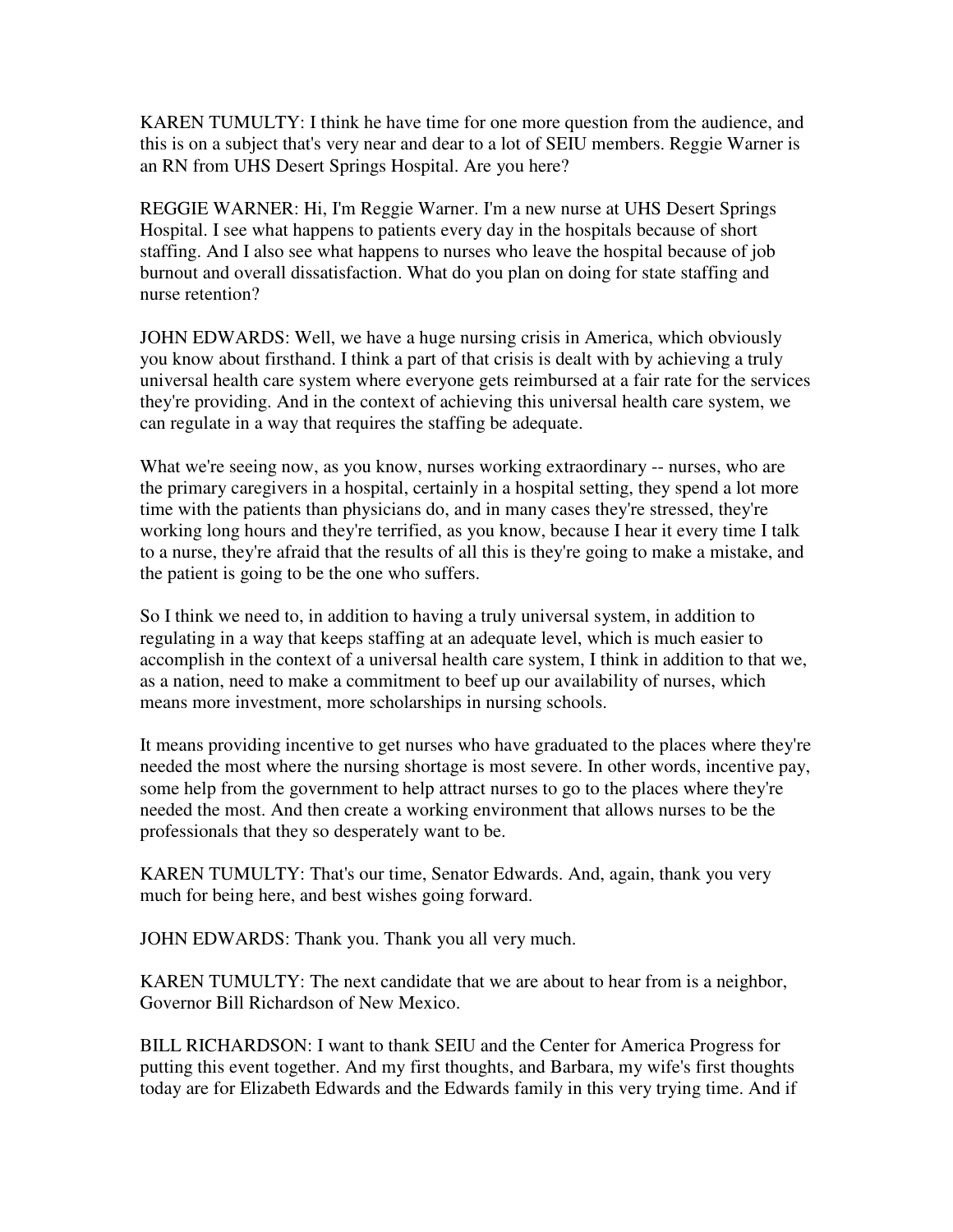there's one message about policy message related to this situation is that as Americans we should spend more, invest more in cancer research and the National Institute of Health and many of our entities that are underfunded and with flat budgets. We should invest more in stem cell research. We should find ways to invest in the diseases in this country.

We, as Americans, are in crisis today. As a governor I have to deal with the health care crisis every day. We got a problem with increasing access, coverage and controlling costs. Since the year 2000, health care premiums have increased for American families about 80 percent. 4,000 Americans lose health care coverage every day. We spend \$2 trillion on health care. 31 percent of health care costs are spent on bureaucracy and red tape instead of direct care. It is critically important that we device a strategy, first of all, that doesn't create any more bureaucracy. We have enough bureaucracy. As a governor I've been able to control costs. I've even cut taxes for working families and at the same time extended coverage.

So what would I do as a president? First, to deal with increasing coverage; number one, all Americans and all businesses should have the same coverage, should be able to purchase coverage as members of Congress and the president of the United States. We need to do that and we need to do that.

Number two, I would start something new. Americans 55 and older should be able to purchase coverage through Medicare. Today it's at 65. Number three, a trade. And this is how a governor would operate. The federal government, Medicare goes to treat seniors and the disabled in exchange for the state dealing and increasing Medicare coverage for children and families. And number four, veterans. We should give our military veterans the access they need anywhere they want, any time they want. And I would have a hero's health card that would enable our veterans when they get out to get coverage choices anywhere they want. They should not have to drive 200 miles to the nearest VA hospital.

Now, this is how I would deal with coverage. What about costs? I would have a cooperative plan between the employer, businesses, the state and the federal government. I would propose a refundable tax credit for those Americans that need coverage based on income. Number two, I would clamp down on credit card companies that are covering excessive interest rate costs. I have a health secretary who her brother is paying 18 percent. A lot of Americans pay their health care through credit cards. 18 percent interest rate. I would put a cap on those costs. I would also make sure that we have a prevention strategy, early prevention, kids. As a governor I eliminated junk food in schools.

I just signed a statewide smoking ban and I would do that as president. I would have a promotion of healthy lifestyles. Give tax credits to companies that encourage their workers to be healthier, to exercises. I would also make sure that we have a strategy to deal with a 31 percent of excessive health care costs and bureaucracy by electronic records. I would also find ways to ensure that we have an answer, how do we pay for this?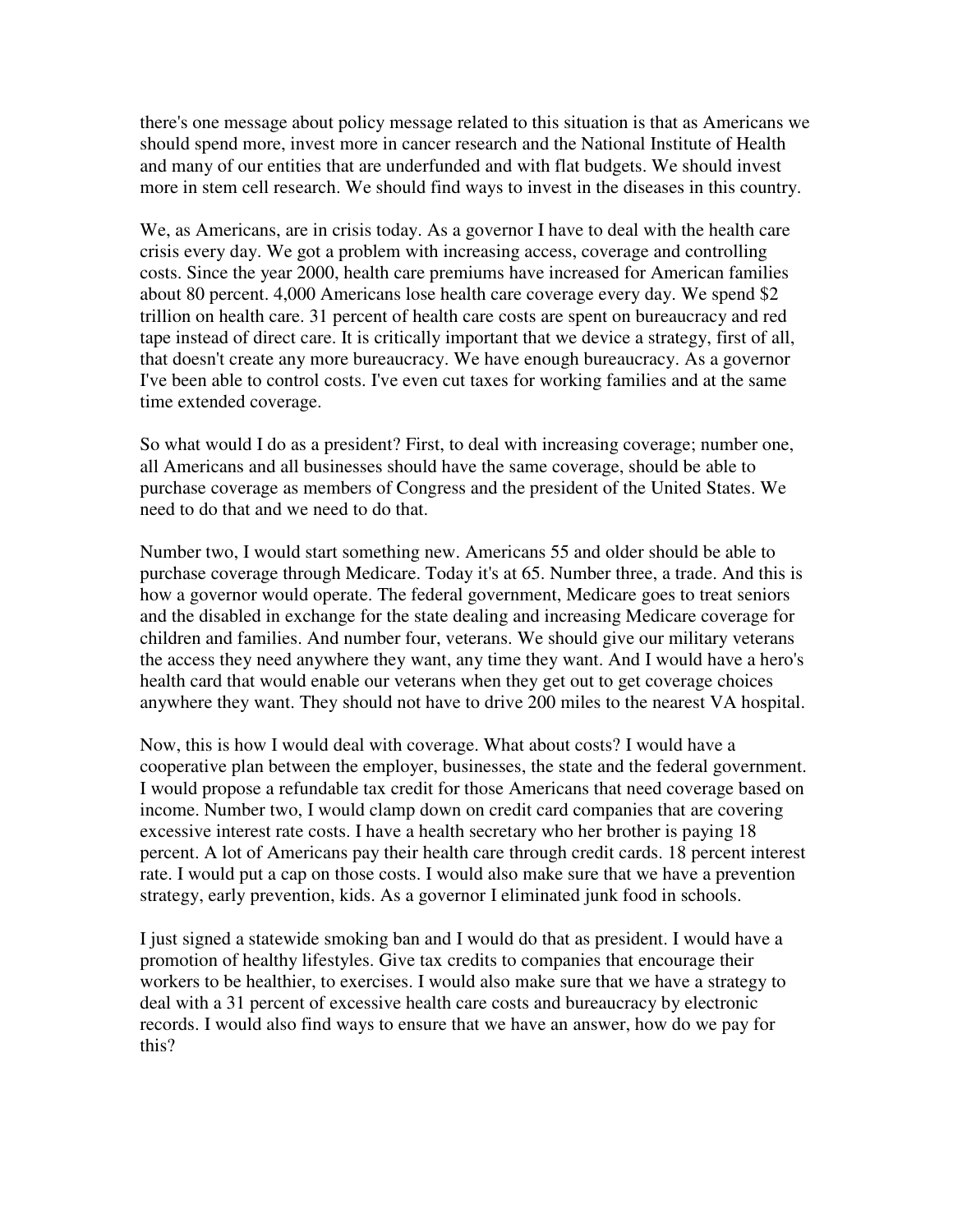This is how I would pay for this health care plan. Number one, we reorder priorities in this country. We get out of Iraq and put the \$400 billion that we have in Iraq and shift it to human needs. Number two, we spend 2 trillion on health care. We shift and reorder priorities in terms of reducing inefficiencies in our system. And number three, we would offer options for all Americans to get health care coverage.

Workers must get health care coverage. But you help them. But you help them if they need it. And businesses. And small businesses have to participate in health care plans for all those employees. That's what I would do as president. This is a plan that would not add bureaucracy. This is a plan that could be paid for without any new taxes. This is a plan I believe that says to the American people, if I have a health care plan and I'm satisfied with it, I could keep it the way it is. I believe also that as Americans we have to ensure prevention. That is so important. Making sure that we start early, making sure that we promote healthy lifestyles. That would be my plan as president.

KAREN TUMULTY: Governor, I'm afraid if you're attacking junk food you've already lost my ten-year-old's vote. So how quickly under your plan do you think you could get to true universal coverage?

BILL RICHARDSON: I believe with a Democratic president, a Democratic Congress, a stronger Democratic Congress I believe this plan that I outlined, which is basically a plan that is taking new ideas into an existing framework, could be achieved my first year as president. I believe it's doable. I believe what you're talking about is a shift in laws, for instance a trading of the federal role in Medicare, the state role in Medicaid for SCHIP in children. I believe what we're talking about too is within the cost structure, when you're spending 2 trillion on health care, remember there are 47 million uninsured in this country, and we're already paying for it. It's already being paid for. They're in emergency rooms. We're all paying for this. So it's a question of shifting priorities. So what we're talking about is I believe a very aggressive plan with new ideas that could be achieved the first year that I'm president.

KAREN TUMULTY: You know, as Washington has failed to address this problem, you and your fellow governors have moved forward and stepped into the breach; however, one of the most controversial aspects of the plan that Governor Schwarzenegger just recently unveiled in California is his proposal that illegal immigrants be covered under his plan. How would you see under your plan bringing in this very, very large segment of the population into the system or not?

BILL RICHARDSON: They're children. We should cover children. We should cover children, as long as they pay their fair share with everybody else. An essential component of my plan is that we all pay: Employers, employees, the government. But we help each other pay the fair share. The way you deal with immigration, one, yes we have to secure our borders, no question about it. Not with this stupid wall that is being proposed. But you also set up a legalization plan for the 12 million undocumented workers that are in this country. Maybe it's not very popular, but it makes sense based on setting a path to legalization that involves dealing with issues like health care that involves if they learn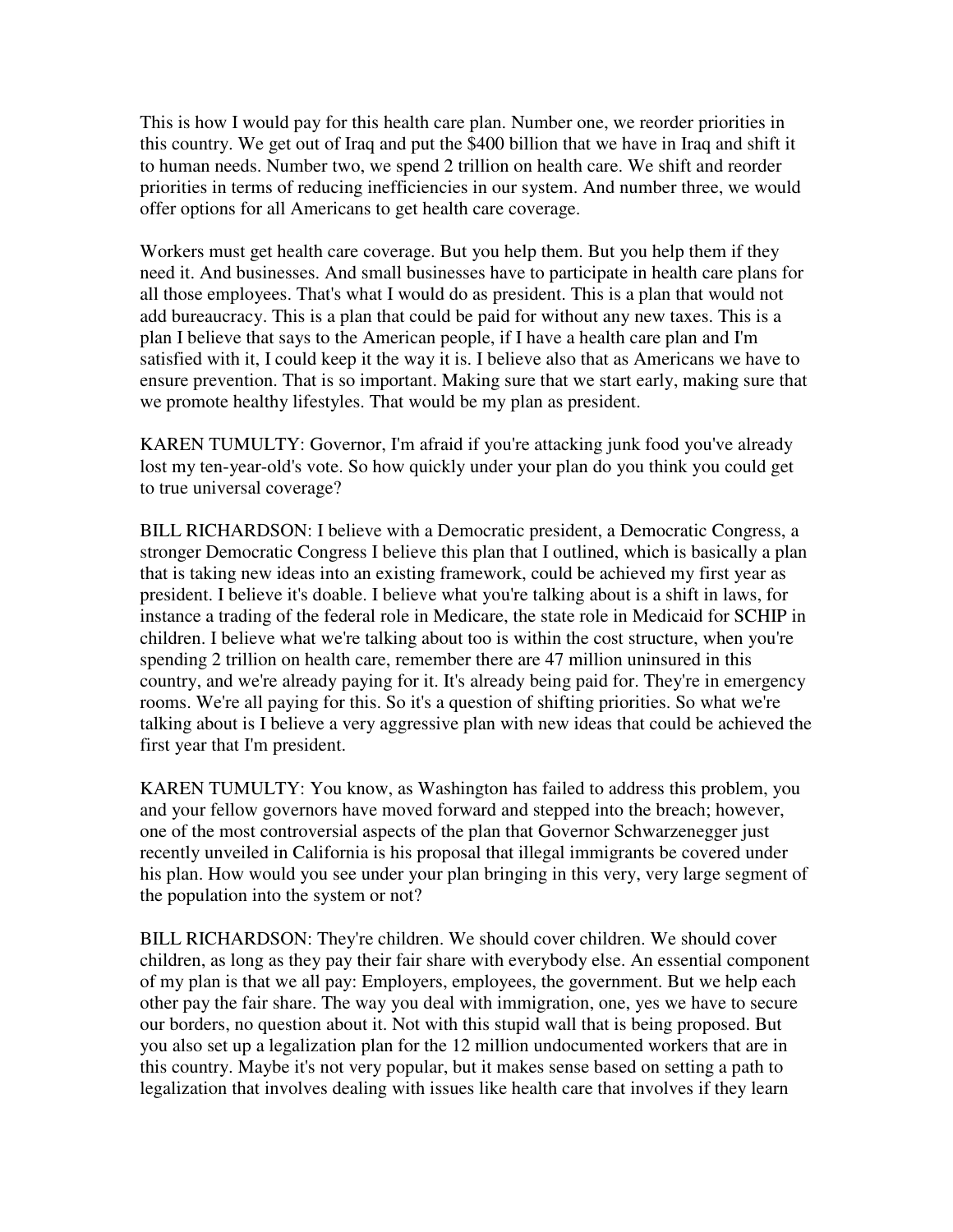English, if they pay back taxes, if they pass a background check. They don't get ahead of the line of those that are trying to get here legally. These are children. We should insure all children in this country.

KAREN TUMULTY: We have a question from David Slater in our audience, who's taken a look at the kind of health care that Congress gets and wants to know why he can't have it too.

DAVID SLATER: The governor brought up, back to my question, all members of Congress, Senators, staff, postal workers are all in a great plan sponsored by the federal government. I was in that plan. I'm a retired postal worker. It's a fabulous plan. Why reinvent the wheel? We already have an existing system that can function. We don't need any more bureaucracy, as you mentioned. Just implement that plan to everybody here in this room with everybody a U.S. citizen to have the same plan. As Senator Edwards said, he's comfortable. Every federal worker is very comfortable in that plan. Every postal worker has that plan. They have an option to pick from any insurance company they want. Why not just give it to the United States citizens right now? And the governor says that's something I can't believe can be implemented within one year.

BILL RICHARDSON: Well, look, that's the cornerstone of my plan that deals with coverage. In other words, you know, the members of Congress, the president, they get the best plan in the world. They have all kinds of options. What I'm saying is offer that to every American, to every business, to every American family in that federal health care system. I totally agree with you. It's an excellent question. Thank you.

KAREN TUMULTY: We also have a question by email from Ken in Olympia, Washington who wants to know how do you feel your experience as governor of New Mexico has prepared you to find solutions for the rising cost of health care and to achieve the goal of affordable health care for all? And if I can just add on to that, could you talk a little bit about, you know, what you've learned, what parts of the problem, the health care problem in dealing with it in New Mexico turned out to be harder to confront than you thought they were going to be?

BILL RICHARDSON: As a CEO of a state, governors have to deal with this issue every day. And the most I believe innovative programs in this country are happening in the states in experiments to cover our people, all our people and also control costs. As a governor, my approach has been, and my state is one of the highest uninsured, it's about 20, 21 percent. Ten percent of those are Native Americans that are supposed to be covered by a federal health care system, and they're not.

But the federal government is abdicating. So we try to help with state programs. What we need to do is what we do in the state. I started out with a health care plan dealing with this access issue. Number one, we were able to insure all children under five. Now we're trying to cover all working adults. The next phase will be try to cover the chronically unemployed. But we have attacked the prevention issue aggressively, as I mentioned. We cut junk food out of schools. I signed recently last week a statewide smoking ban. We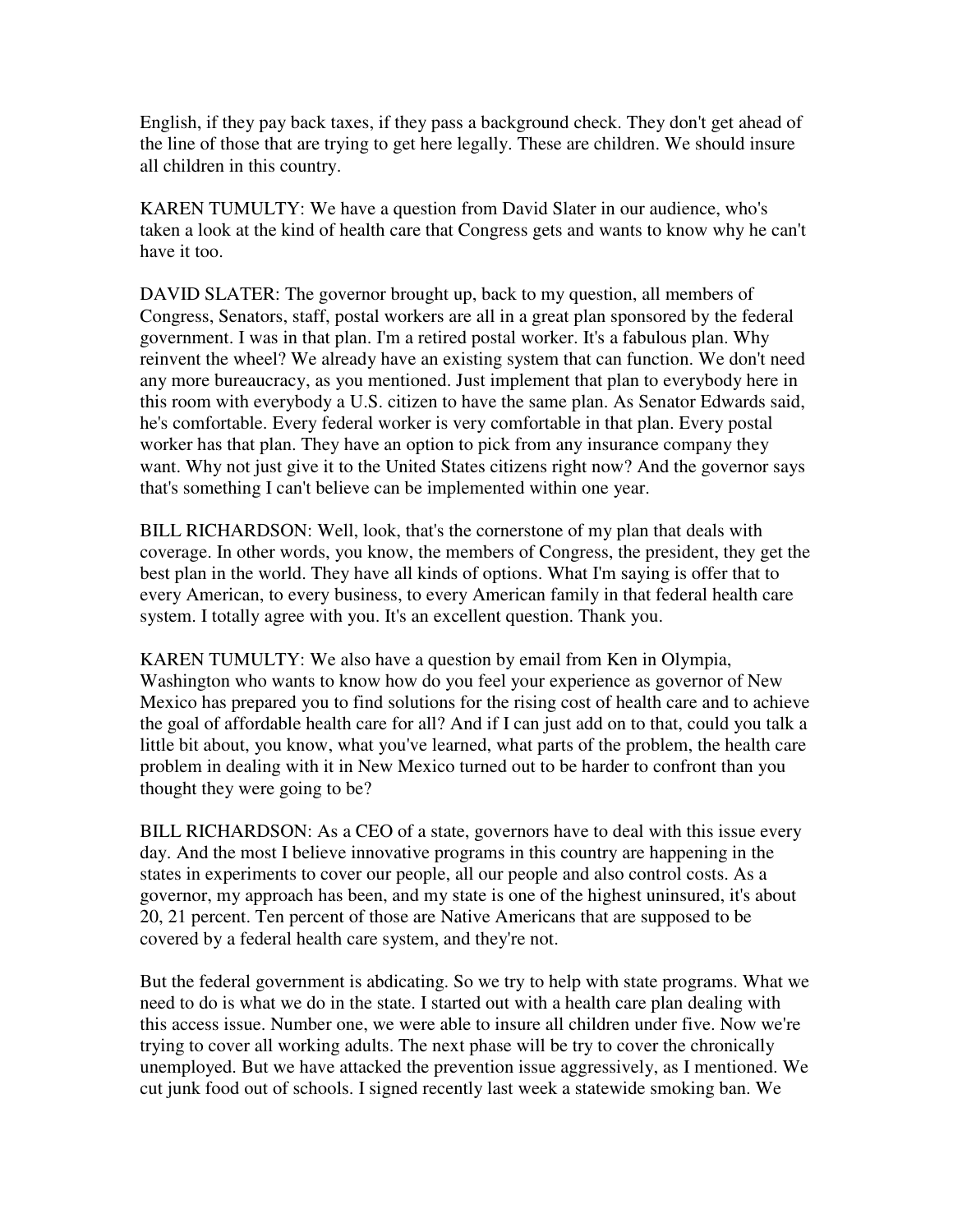should nationally give incentives to companies that give their health care workers time to exercise or an opportunity to build a healthier lifestyle. We should find ways also that in the American system we encourage the American people to start earlier, early childhood, preschool.

This is so important. School based health centers at all our schools. But also recognize that it's going to take research. It's going to take efforts, aggressive efforts to deal with deadly diseases, to deal with malaria, to deal with issues that relate to suicide prevention for children, to deal with issues that relate also for children that have sickle cell anemia or diabetes prevention. We don't focus enough on prevention. And prevention, we spend 75 percent of health care costs on chronic diseases and only five percent on prevention. That should shift.

KAREN TUMULTY: We also have a question from another SEIU member in the audience, Tracy Powell, who works for the Department of Family Services in Clark County and is really on the front lines every day of seeing another aspect of the health care crisis.

TRACY POWELL: Good morning. I am a social worker for Clark County Department of Family Services and a member of SEIU. On a daily basis we see how mental health services and substance abuse issues impact children and families. Typically there's very limited resources for mental health. How would you address the mental health services and the care provided and coverage provided for mental health services?

BILL RICHARDSON: Well, for years mental health has been given lower priority in health care than almost any other problem. One out of five Americans has some kind of mental health problem, including schizophrenia and depression. And for years in terms of insurance and coverage we've neglected mental health. As president I would not do that. What we did in New Mexico is we brought all mental health bureaucracy programs under one roof into what's called a mental health collaborative. And we need aggressive efforts to include mental health in all types of coverage.

We need to find ways also that we deal with substance abuse. You mentioned that. In New Mexico and the west, and Nevada right here, meth is the biggest problem, and we don't have answers in terms of how we can best treat it. If you're going to deal with substance abuse, mental health problems, alcoholism, what is critically important, not just law enforcement, incarceration, but treatment and education, an investment in serious substance abuse programs that can make things better.

KAREN TUMULTY: Governor, does that suggest that you support full parody for mental health coverage? Certainty your senior senator of your state, Pete Domenici, has been very outspoken who's been a national leader on that very subject, but opponents say, look, this is just going to, talk about rising costs, the costs would just explode if, in fact, mental health services were covered the same way as physical health services.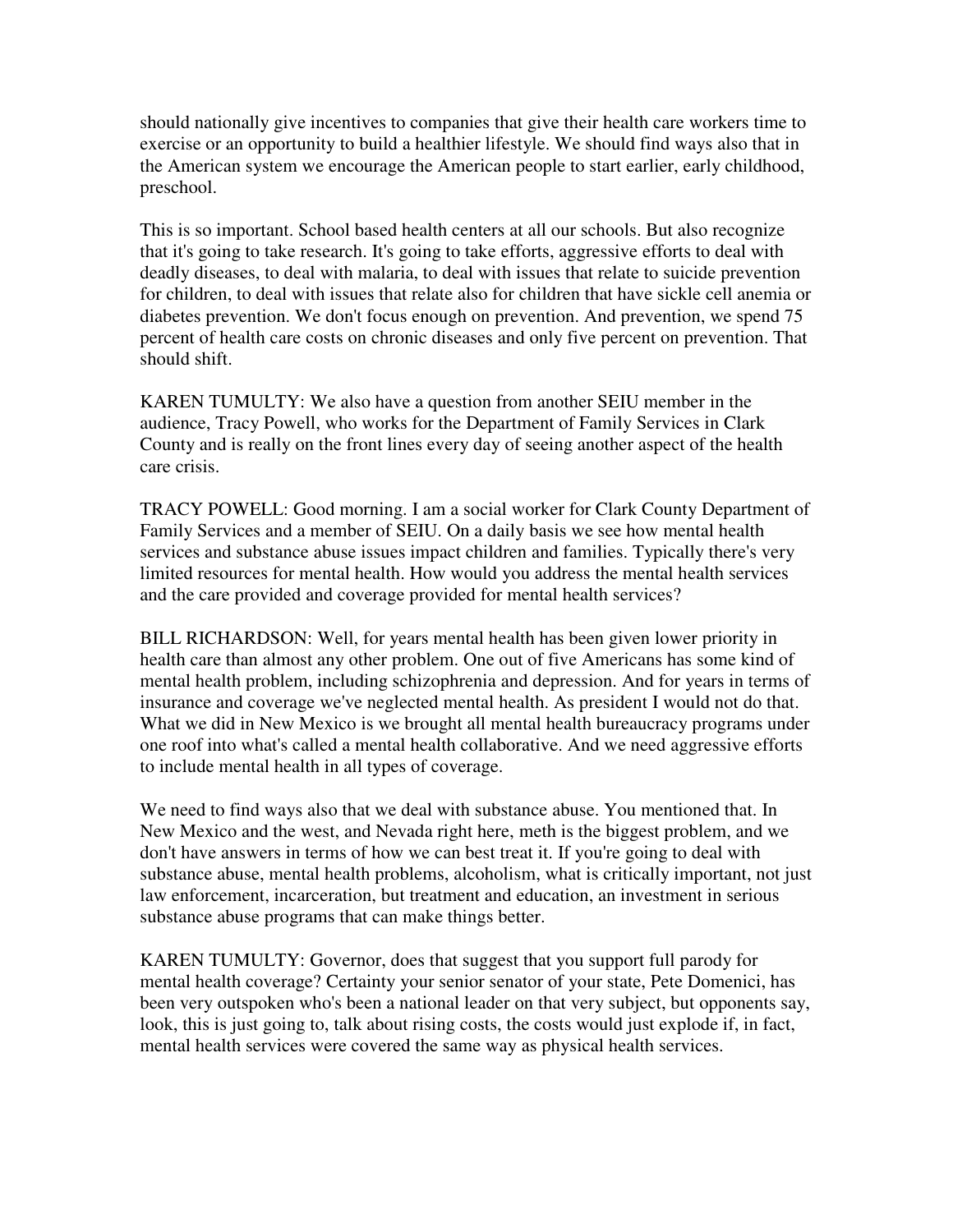BILL RICHARDSON: I would include mental health services. Yes, I would. But, see, everybody is talking about costs. What I'm saying is if we manage our health care system more efficiently, eliminate a lot of the duplication. Just think, 31 percent of our health care costs is bureaucracy and red tape, and it's not direct care. If we find ways to make that more efficient, with perhaps electronic records, with, you know, you have 50 states managing 50 Medicaid programs. You've got a Medicare system that has hundreds of health care plans administering it.

If you're able to find an elimination of that bureaucracy and red tape and make it more efficient, you would have that 31 percent go more to direct care. So those that say you need to increase the tax, you need to find other sources of revenue, I believe we can do it within the existing system and cover all Americans and control costs and be fair. But an essential component of the plan that I learned is that we have to be part of it: Employers, employees, state, the federal government. It's a cooperative, collaborative relationship catalyzed by the government, making health care universal coverage something that we can do, I believe, as I said, within a year. I believe it's doable.

KAREN TUMULTY: Well, I think we have time for one more question, and that would be so you proposed basically building on the existing system that we have and attacking this problem from a number of different directions. Which one do you do first?

BILL RICHARDSON: Well, you have to do them both at the same time. You have to control costs, and you have to expand health care coverage. But I propose, as you said, some new ideas within an existing system. And the new ideas are the trade between Medicare and Medicaid, what the states would do. It has to be an exchange. We have to make sure that the states do spend money on SCHIP, on children, on families. And the new initiative would be what this gentleman proposed, and that is let all Americans, businesses, families be part of the federal health care system that the Congress enjoys, and with our veterans.

I mean, you're talking about a sizable population. Give them access anywhere they want to go. If it's two blocks from their home, they have to drive miles and miles. This is all new within an existing system. And then finally, just find ways to ensure that the states and the federal government have a cooperative relationship. I'm a governor. It's very hard for us to get waivers to do some of the experiments that are so important to the SEIU, to the American people. The bureaucracy strangles our system so much that a major component has to be a way to tame the bureaucracy so that it works for people and not against people.

KAREN TUMULTY: Well, thank you very much, Governor Richardson. Our next candidate that we are going to hear from this morning is Illinois Senator Barack Obama.

BARACK OBAMA: Well, thank you so much, everybody. It is wonderful to be here. Thank you to UNLV for helping to sponsor this event, to CAP for the outstanding work you do, but most of all thanks to SEIU. I've got a history with this union. When I was a young organizer, I had just moved to Chicago. I started with working with SEIU Local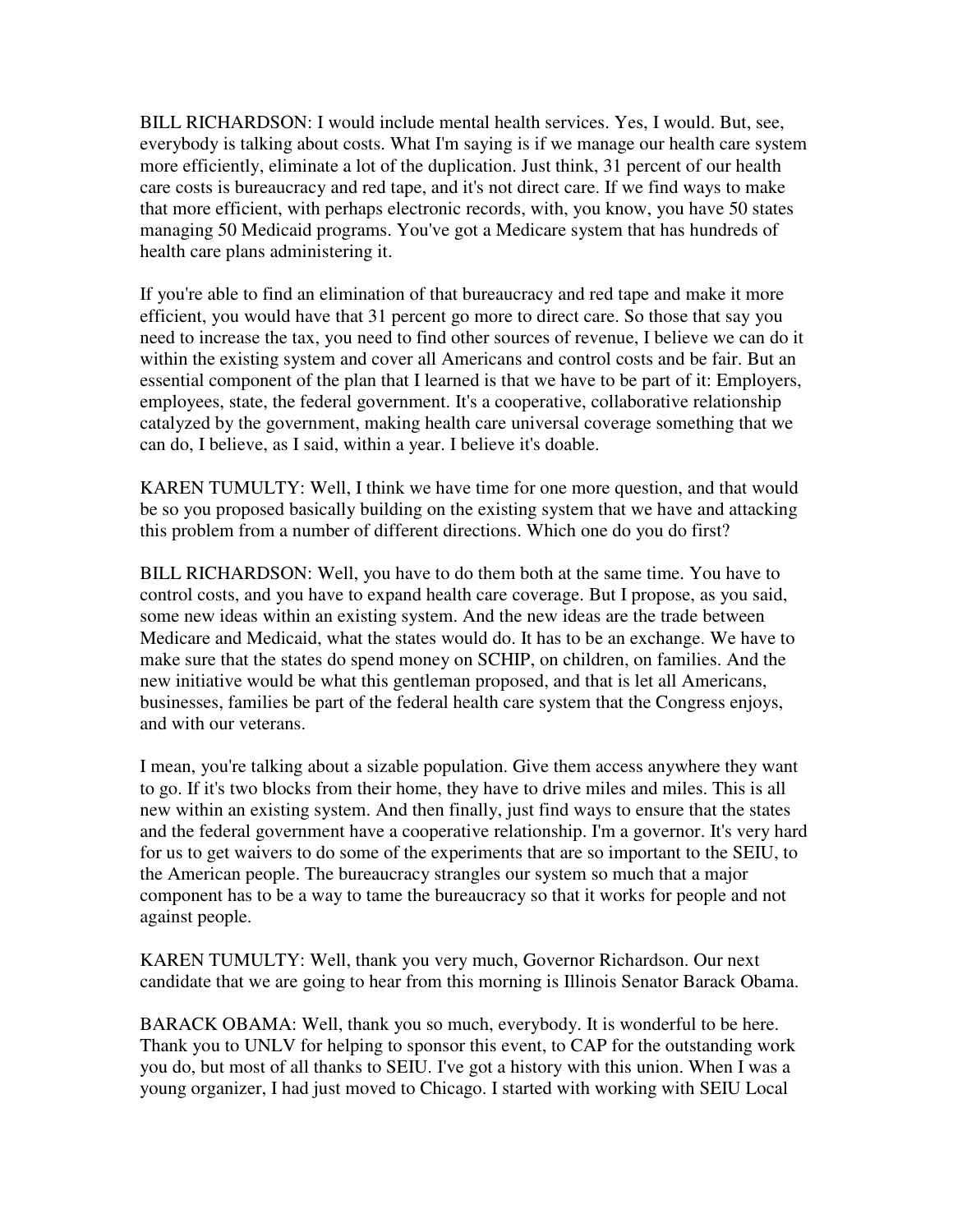880, home health care workers, to make sure that they were registered to vote. I had a say in the politics in Illinois. When I went to the state legislature, I worked with Tom Balanoff in SEIU to make sure that children who didn't have health care received it. And we made sure that hospitals report on the quality of care, the staffing ratios that they had set up, and now we're working together at the federal level to make sure that all Americans, not just some Americans, are allowed to prosper.

But the thing that I appreciate most about SEIU and Andy Stern and Anna Burger is you guys recognize this world is not standing still. And we've got to take the values that have made America great but we have to adapt them to new times. And we know what those challenges are. Because of globalization, because of automation what we're seeing is increasingly a situation in which the benefits of this new economy accrued to just some and leave too many behind. Wages, salaries have flat lined and benefits are diminished. And the message that we've heard over the last six years is, You're on your own.

The troubles, the difficulties, the burdens of globalization are going to be placed on the backs of workers. But there's always been another vision that says we're in it together and that the burdens and benefits of this new economy have to be spread evenly across the economy, and nowhere do we see that more than in the issue of health care. Everybody here knows the statistics. We as a nation spend \$2 trillion every year, more than any nation on earth, and yet we still have 47 million people who are uninsured, 9 million children who are uninsured. We've got families who are being bankrupt as a consequence of rising costs and we've got businesses that are being rendered uncompetitive because of these rising costs. Now, everybody on this stage is going to have a plan to move this health care debate forward. I will be putting out a plan over the next couple of months that details how I would approach the basic principles that by the end of the next president's first term, by the end of my first term, that we're going to have universal health care for every single American in the United States.

And there are going to be some basic principles; that coverage has to be universal, that we're going to have to save costs and get more bang for our health care dollar, that employers, government and individuals are all going to have to put up something, and that savings that we obtain from making a more efficient system can't be just obtained by hitting frontline workers. But in addition to those basic principles I think, what I think is most important is we recognize that every four years we hear somebody has got a health care plan. Every four years somebody trots out a white paper, they post it on the web. But the question we have to challenge ourselves is do we have the political will and the sense of urgency to actually get it done.

I want to be held accountable for getting it done. I will judge my first term as president based on the fact on whether we have delivered the kind of health care that every American deserves and that our system can afford. And I'm not going to be able to do it on my own, so I hope that the SEIU will partner in that process. Thanks, everybody.

KAREN TUMULTY: Thank you, Senator. You gave a speech in January where you said that the time for half steps and the time for half measures in health care is over with.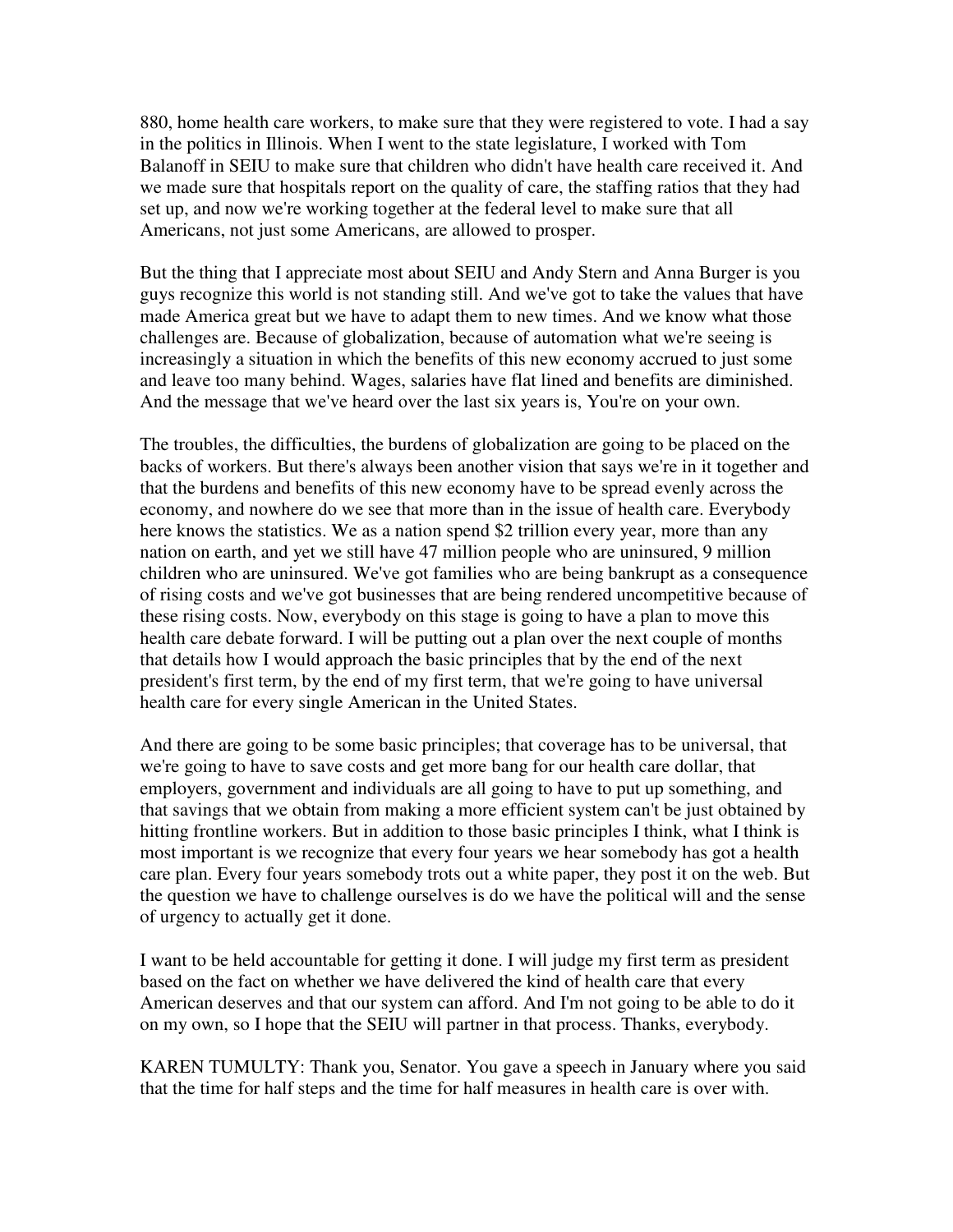#### BARACK OBAMA: Right.

KAREN TUMULTY: But thus far we haven't seen a plan from you yet, and so I'm going to turn my first question over to Morgan Miller who went on your website looking for specific answers and didn't find them. So I'm going to give him a chance to ask you those specific questions now. Morgan?

MORGAN MILLER: I, like many young Americans, went on your website to find some information about you, and all I saw when it came to addressing the health care issue was things like HIV, which is very important, and issues like lead poisoning. And so I was wondering what really are your top issues when you want to talk about health care? Are you going to address the pharmaceutical companies? Are you going to address the insurance companies, because it's not online.

BARACK OBAMA: Right. Well, keep in mind that our campaign now is I think a little over eight weeks old. And so we will be putting a very detailed plan on our website. One thing I want to make sure of is that you're going -- I'm not sure whether you're going to the campaign website or my Senate website. So we haven't transitioned all that information from our Senate website over to the campaign website. But, as I indicated before, my commitment is to make sure that we've got universal health care for all Americans by the end of my first term as president.

There are some basic principles that this plan will have. Number one, we're going to have to make sure that everybody is in. Number two, we've got to make sure that we apply some principles, because I think every expert agrees to in terms of how we save money and get more out of the dollars that we're already spending. For example, we've got to put more money in prevention. It makes no sense for the children to be going to the emergency room for treatable ailments like asthma. And if we are giving them regular checkups with their primary care physician, then we're going to save money in the system. Twenty percent of our patients who have chronic illnesses account for eighty percent of the costs. And so it's absolutely critical that we invest in managing those with chronic illnesses, like diabetes. If we, for example, hire a case manager to work with them to ensure that they're taking the proper treatments, then potentially we're not going to spend \$30,000 on a leg amputation if they're diabetic. Application of medical technology can not only reduce administrative costs but it can also improve quality and reduce medical errors. We're going to have to take those savings and apply them to those persons who can't afford health insurance so that they can buy into the system that we're subsidizing them in some fashion.

Another principle is that it's going to have to be some form of pooling of costs of risk. And there are going to be a number of proposals, and they're out. I heard in some of the previous questions that one pool would be the federal pool that already exists for myself and other federal workers. Some states, like California and Massachusetts, already started to set up their pools. Whatever the mechanism, we going to have to have a pooling system so that individuals have the benefits of being part of a larger group. And the final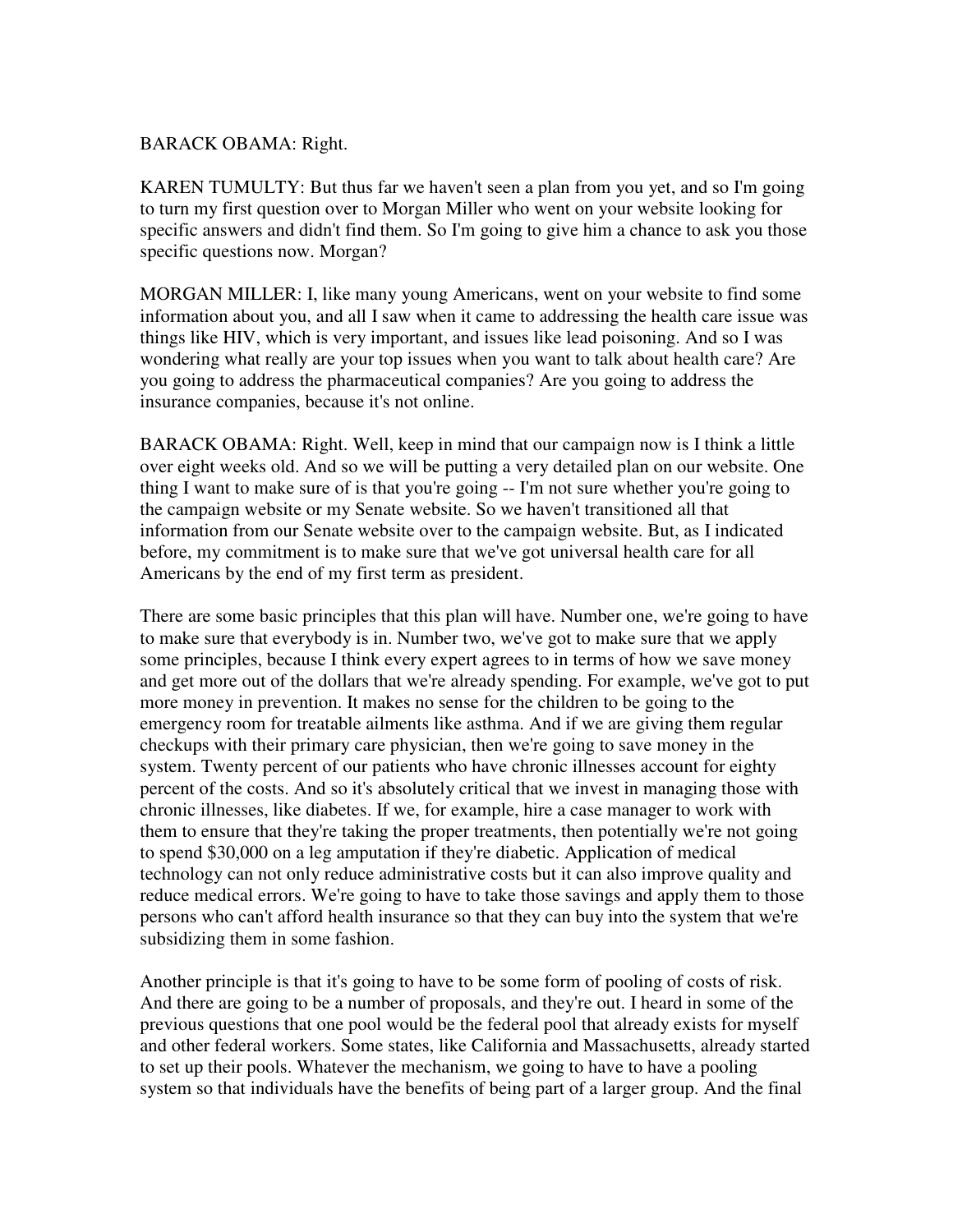thing that I'll just mention is that we're going to have to do something serious about quality and how we spend our money. Not only do we have to put more money in prevention, but we've also got to make sure that, for example, if a generic works just as well as a brand name drug, that we're not fighting drug companies to dictate what is on the formulary, what drugs are available under a plan but we make sure that the money is spent on the most efficient drug for that particular disease.

If we do all those things, I believe there's no reason why we can't end up with the kind of health care system that would ensure that every American has high quality, basic health care. Now, I promise you that this will all be on the website. If we have another forum in a couple of months and it's still not there, I'll be in trouble.

KAREN TUMULTY: Senator, on the question that is really the lynchpin of all these other questions, which is coverage, there are only a few ways of getting there. Could you at least give us a sense of where your thinking is on this? Have you accepted or rejected any of the concepts like an employer mandate or require that employers provide coverage? An individual mandate where people would have to buy into the system the way they do with auto insurance?

Are you wedded, for instance, to this idea, as the first two candidates were, that we basically should stick with this system in which most people get their coverage from their employers or have you found any positives to the idea that's being offered by your colleague, Ron Wyden, to essentially break that system and come up with a new one? Could you at least give us a sense of, you know, which possibilities here intrigue you and which ones that maybe you're dismissing at this point?

BARACK OBAMA: Well, we have a plan that we are in the process of unveiling. What we want to do is try to set up a series of round table discussions before we actually announce it. Not just with experts, which we've already done, but rather with frontline workers, with nurses, with doctors, with consumers, which we're going to be scheduling over the next couple of months in terms of rolling it out. But let me just address a couple of points.

As I indicated before, I think that we're going to have to have some system where people can buy into a larger pool. Right now their pool typically is the employer, but there are other ways of doing it. I would like to -- I would hope that we could set up a system that allows those who can go through their employer to access a federal system or a state pool of some sort. But I don't think we're going to be able to eliminate employer coverage immediately. There's going to be potentially some transition process. I can envision a decade out or 15 years out or 20 years out where we've got a much more portable system. Employers still have the option of providing coverage, but many people may find that they get better coverage, or at least coverage that gives them more for health care dollars than they spend outside of their employer. And I think we've got to facilitate that and let individuals make that choice to transition out of employer coverage.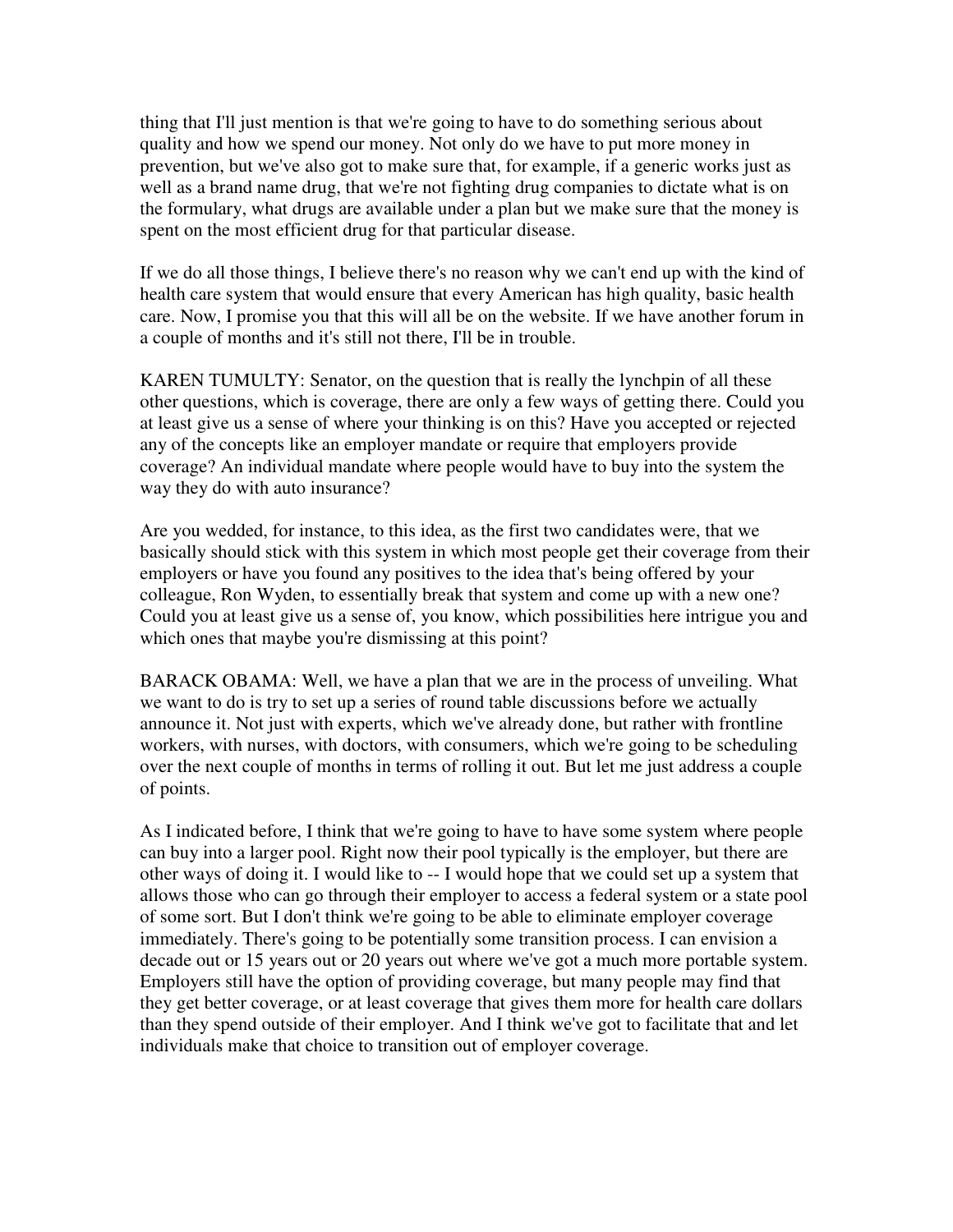I do believe that employers are going to have to pay or play. I think that employers either have to provide health care coverage for their employees or they've got to make a decision that they're going to help pay for those who don't have coverage outside the employer system. So I think that's one important principle. And as I said, the second important principle is that we're going to have to put more money into prevention, more money into chronic care management, more money into medical technology, because that is how we're going to accrue the savings that help us provide subsidies to those who don't already have it.

KAREN TUMULTY: Now I think I'd like to turn to a question from one of our UNLV students who's here, and I'm not going to make the mistake as I did with Morgan and assuming this is a male. Michael Lyle is a journalism student, and I probably ought to talk to you afterwards about the wisdom of that. Are you here, Michael?

MICHAEL LYLE: Yes. Currently there are major disparities in both access to insurance and health care for racial and minorities. How will your plan address this issue?

BARACK OBAMA: Well, one of the biggest reasons that there are disparities is that African-Americans, Latino Americas are much more likely not to have health insurance. And so if we set up a system in which everybody's got health insurance, some of those disparities are immediately going to be reduced. And I'm sure one of the statistics that's already been mentioned is that close to 80 percent of those without health insurance works. They are in some cases actually folks who are working in the health care system but don't have health care benefits. And they're cleaning bedpans and, you know, cleaning floors in hospitals and, you know, unfortunately don't have access to the same system which they're a critical part of. So those groups are disproportionately minority.

That would be the first step. There are some particular issues within the minority community that I think we can address in a targeted way. Morgan earlier mentioned the issue of lead paint. Now, that may seem like an ancillary issue except for the fact that in cities like Chicago, the incidence of lead poisoning among African-American, Latino youths is sky high. It has huge ramifications in terms of their long-term health. Obesity and diabetes in minority communities is more severe.

And so I think targeted programs, particularly to children in those communities, to make sure that they've got sound nutrition, that they have access to fruits and vegetables and not just Popeye's, that they have decent spaces to play and outdoor activities instead of just being couped up in the house all day. Those are specific areas where I think we can target the minority communities. And we've already mentioned HIV/AIDS. The incidents is growing, is much higher in poorer populations, and those tend to be minority populations. And so making sure that we're putting money into HIV and AIDS in those communities I think would make an enormous difference. So there are going to be areas where we target specific problems that plague minority communities in particular.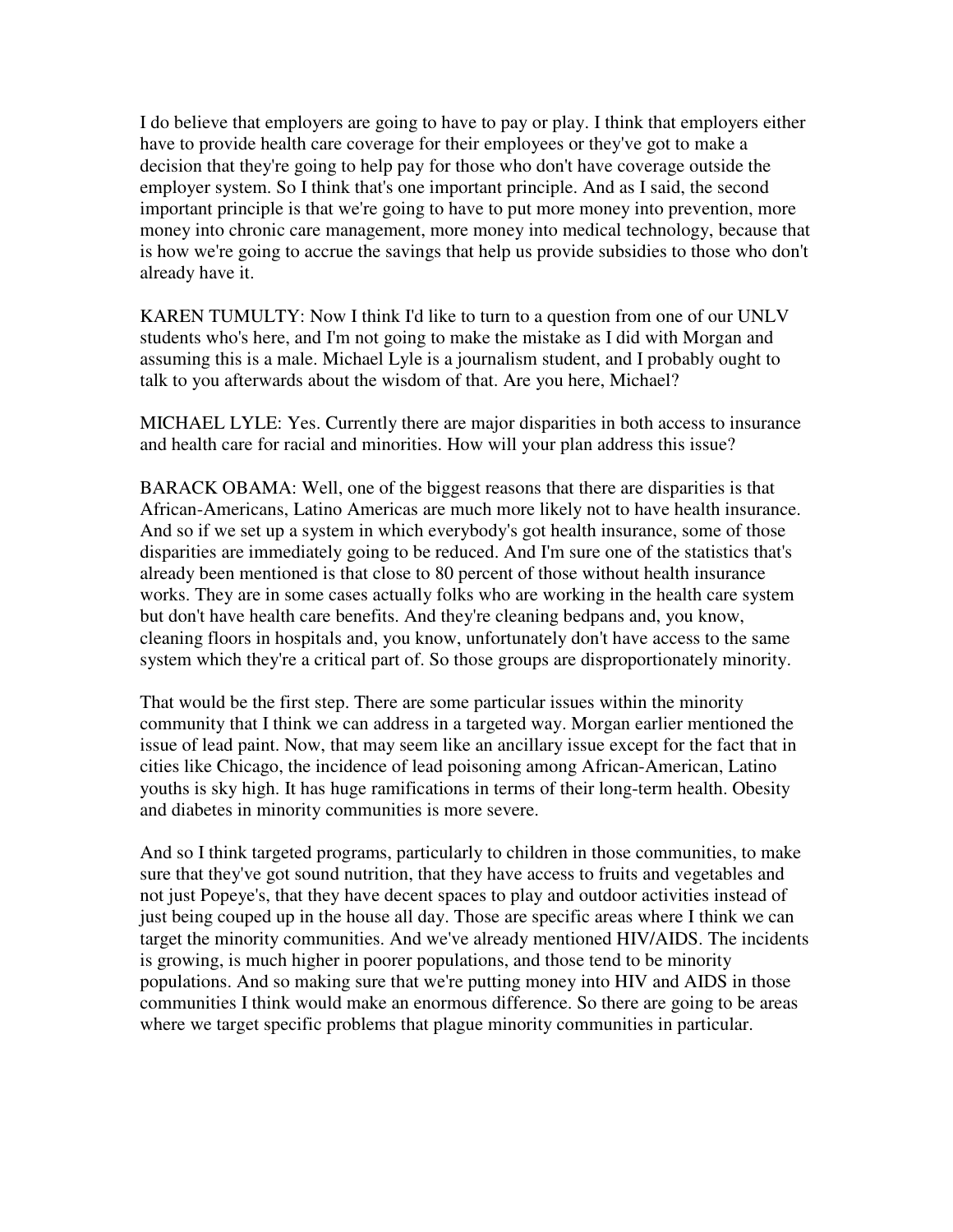But the most important thing that we can do is make sure that every single person has coverage, every single person has access to basic primary care and preventative care. If we're doing that, we're going to see those disparities close significantly.

KAREN TUMULTY: Now we have another question by email from Wendy in Oakview, California. And she wants to know as a single mother who meets the bills but not much more, I fall through the cracks making too much for state assistance but not enough to afford health insurance. So what will you do for people like me?

BARACK OBAMA: Well, I think that is the group that I just referred to. Working people aren't getting benefits on the job, don't qualify for Medicaid. And we're going to have to provide them a subsidy so that they can access health insurance. It's pretty straightforward. If you're working full time in the economy, there's no reason why you should not be able to access health care.

And one thing that I think is important is to recognize that there are a lot of small employers who would like to get health care for their workers but they themselves can't afford it because they don't have access to large enough pools to allow them to save money. That's why I think it's going to be important for us in whatever system that we set up to make sure that in addition to the employer based system that we've got an alternative system that individuals who aren't getting it through the job can access. Now, I just have to repeat something I said earlier. And I'm absolutely convinced of this. The most important challenge for us is to build a political consensus around the need to solve this problem.

There are only a handful of options. You mentioned some of them that are out there. John Edwards has put out a plan which I think is very credible. Hillary Clinton has been working on this for a long time. I was listening to Governor Richardson. He's got some good ideas. Everybody is going to have some good ideas. The question is are we able to bring a majority of people together around the need to solve the problem now. And one thing that makes me feel more optimistic about this than I might have been ten or twelve years ago is the fact that business is feeling the pinch.

You know, large corporations recognize that they can't be competitive on the international stage if their health care costs are rising at a constant clip and their competitors don't have to pay any health insurance because it's all covered through a government system. Small businesses know that their employees are not going to be as productive if they don't have health insurance. So what I think is an enormous opportunity for the next president is to bring business, labor, consumers, providers together and stay focused on it for a year, two years, however long it takes to make sure it happens.

KAREN TUMULTY: Well, and one more question. We have time for one more question. And so I realize that your plan is still a work in progress. We heard some disagreements on this stage already today about whether it is possible to do this without raising more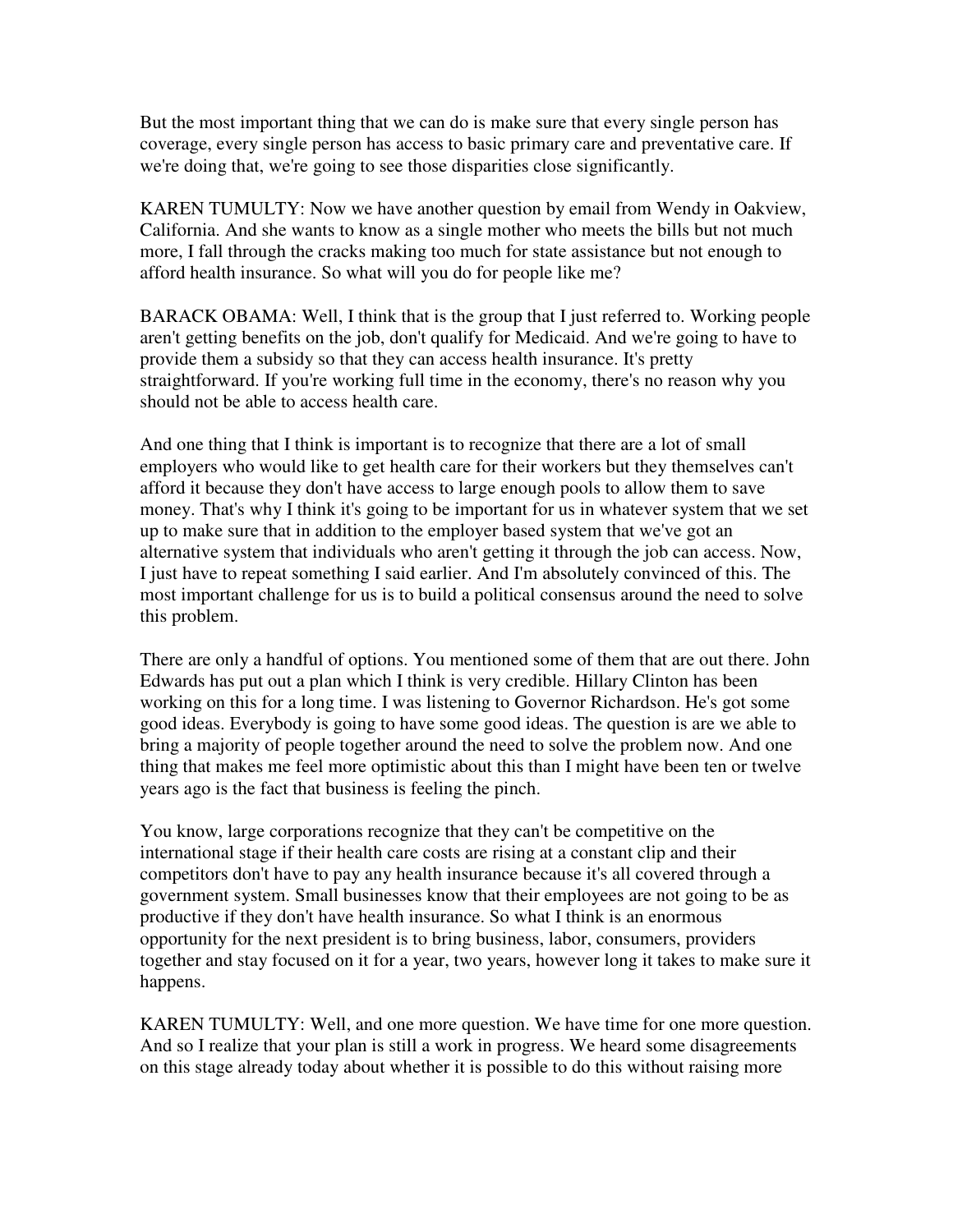taxes. Have you come into this with a particular perspective on this or are you going to put taxes on the table or take them off now?

BARACK OBAMA: I think that we're going to have to put some money on the front end into creating a new system. Let me just take a simple example. If we're going to be serious about using medical technology to cut down on the administrative costs, bureaucracy, make sure that we don't have everything signed in triplicate every time you go into a hospital, if doctors and nurses and pharmacists are communicating effectively through PDAs instead of writing scribbled notes that nobody can read, if we do all those things, there are a lot of community hospitals out there that may not afford, may not be able to afford the computerization and the software system to set that up, and we may need to subsidize them.

So we're going to have to put some money in on the front. I think that we can by making the system more efficient, get a lot of money out of the system and use that to help subsidize workers who have it and to improve the efficiency of the system. I haven't yet made a decision in terms of how much additional money is going to be needed to meet my goal of ensuring that universal health care exists in this country within six years. I can tell you that I will do whatever it takes, because I think over the long-term it's good for families, it's good for business, it's good for the country. So I have not foreclosed the possibility that we might need additional revenue in order to achieve my goal, but I think we shouldn't underestimate the amount of money that can be saved in the existing system.

And I think also it's important to recognize that we may be putting in some front end investments. We may have to spend several extra billion dollars on the front end as we transition to a more intelligent system. We will get those savings on the back end. Although, one last point that I would make, I want to make sure that those savings go into the pockets of families and not just insurance companies or drug companies. That I think is very important. So one of my priorities is to create a more efficient system.

Whatever the mechanism is, I want to make sure that families are seeing lower premiums, lower co-payments, and also that health care providers are not getting squeezed in this process of making more efficient. I get most disturbed when I start hearing the best way to save the system is basically to cut reimbursements to hospitals or cut reimbursements to doctors or, you know, stop giving raises to nurses or have nurses work 10, 12, 15 patients or 20 patients. That's not really saving the system, all that's doing is just compounding some errors we've already made in the system, okay.

KAREN TUMULTY: Thank you very much, Senator.

BARACK OBAMA: Thank you very much. I appreciate it. Thank you, guys.

KAREN TUMULTY: The next candidate that we're going to hear from this morning is Senator Hillary Rodham Clinton.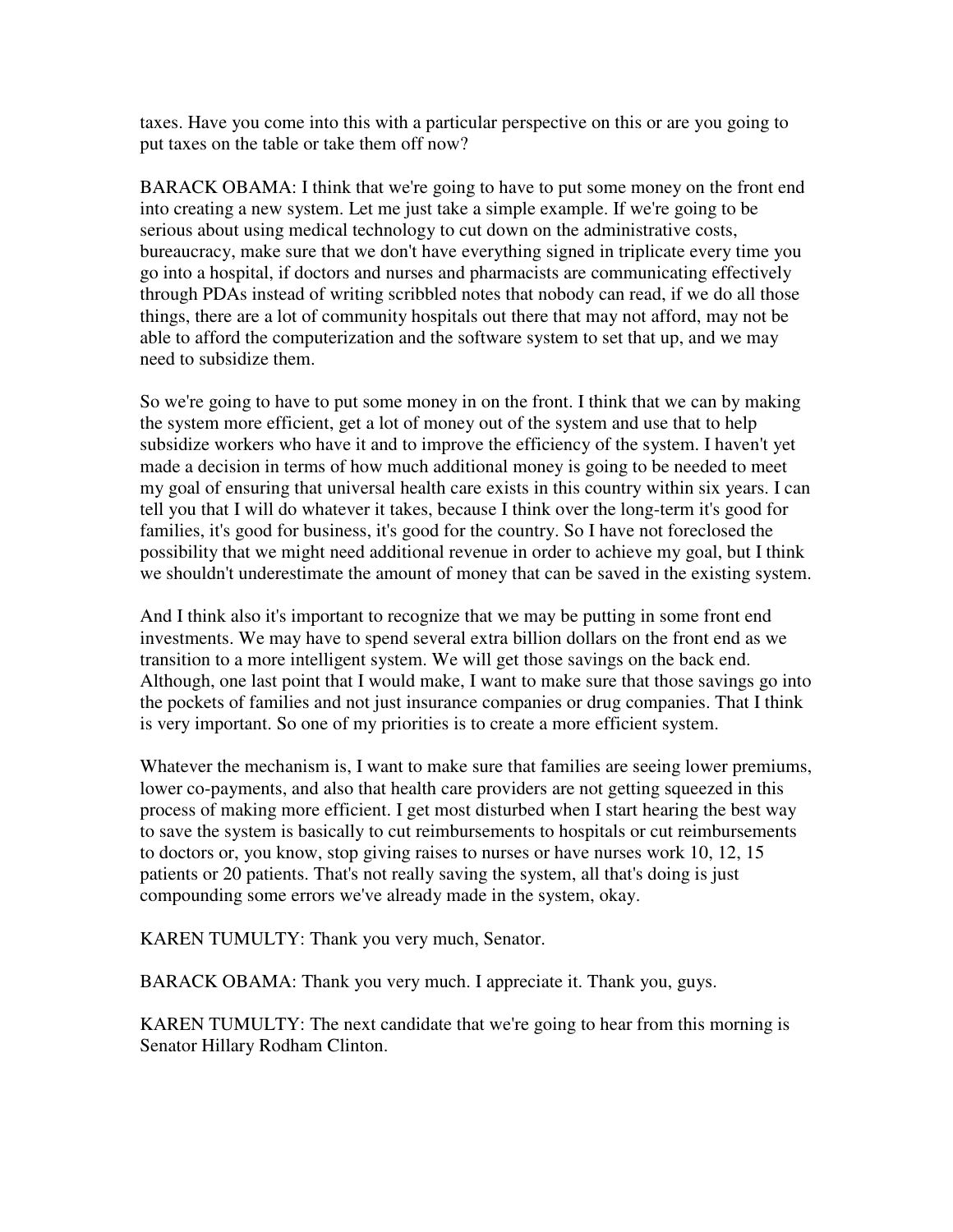HILLARY CLINTON: Well, hello, everyone. I am so happy to be here and to be part of this today. First I think we all want to make sure to send our thoughts and prayers to Elizabeth and John Edwards. I'm very impressed by Elizabeth's strength and optimism, and I'm looking forward to seeing both Elizabeth and John on the campaign trail going forward. And I want to thank you UNLV for hosting this.

It's great to be here and to be in one of the early caucus states. And I want to thank CAP, the Center for American Progress, for all that CAP is doing to put health care on the agenda for America. And I especially want to thank SEIU.

I want to thank you for not just talking about health care but actually representing people who provide health care and take care of all of us across the country. I want to thank Andy Stern for being a leader, a visionary leader on this. And I especially want to thank all of my New York state 1199 SEIU members who I am proud to work with every single day. Now, you know, I feel a little bit like this is deja vu all over again. I mean, I worked with some of you all those years ago when we tried to convince the country and the Congress, we convinced the country but we didn't convince the Congress, that we needed, for the sake of our country, to move toward and achieve universal health care coverage.

Now, I am proud we tried. We may not have succeeded, but we set the groundwork in place so that now people are saying, boy, we wish we had done that back then because costs have continued to increase. Pressures on the system, on our doctors, our nurses, our health care workers have just been so stressful. I meet nurses every day who tell me they're thinking of quitting the profession they love because they are having to work overtime. They now have two nurses covering where four or five used to cover. They're not being given the support they need. And each one of you could tell me a story like that. So what we need to do is to make a commitment. And I'm proud that everyone running on the Democratic side is committed to universal health care coverage. Now, we were only given three minutes.

Some of you know I could talk three hours or three days about health care, but let me just briefly say, number one, I am in favor of universal health care coverage that brings in the 47 million who are uninsured, which is a disgrace in our country to have millions of people who are left out of the system that begins to guarantee coverage to people who already have insurance, because, let's not kid ourselves, there are a lot of people who think they have insurance except when they need it.

I met a woman in Austin, Texas last week who said, I'm a teacher, Senator. I make \$38,000 and I have insurance through my employer, but last year I spent \$19,000 out of my pocket, half of her income, because she had a preexisting condition. So we can't get universal health care coverage unless we end insurance discrimination once and for all. Now, I don't want to wait until I'm president to do that. I'm going to introduce legislation while I'm in the Senate to end insurance discrimination. Guaranteed coverage. No more cherry picking. You cannot eliminate people on the basis of preexisting conditions, because that's what we need insurance for. And, you know, we've now met the human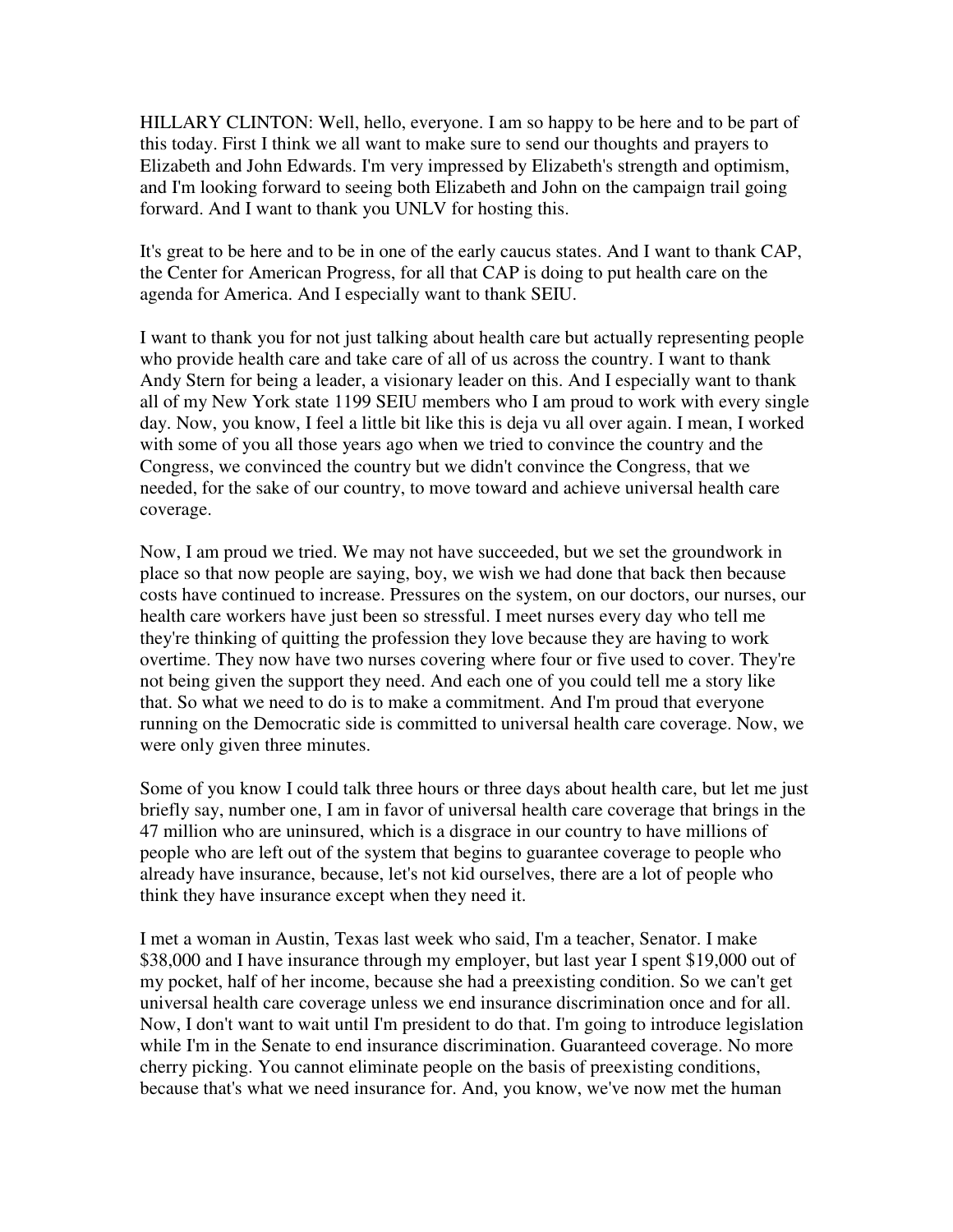gene. We're going to find out we're all susceptible to something. So none of us are going to be insurable if we don't change this system. And I think we need to start now in order to make sense out of it and get people the coverage they deserve to have.

We are also going to make better use of the money we've got in the system. We already spend more money than anybody in the world and we don't get the best results, because we have all these uninsured people and all these underinsured people. And many of you, and people just like you all over our country who can't afford your deductibles and your co-pays so you go without care and then the problem gets worse. So we're going to improve quality. We're going to control costs. And we're going to once and for all have a health care system that is worthy of our country.

Now, I know probably better than anybody how hard this will be. Yeah, I know. I've got the scars to show for it and I've been through it, but that just makes me more determined. But it also makes me understand what we're up against, because we've got to modernize and reform the way we deliver health care, but we have to change the way we finance health care. And that's going to mean taking money away from people who make out really well right now. So that is going to be a big political battle.

What I'm doing in my campaign is talking about health care every chance I get, asking people for your ideas, your suggestions. I was listening to some of the questions that were asked. Great questions, deserve answers. We're doing to have to deal with every single one of them. But if we don't have the support to get a bill through the Congress, we can keep talking about universal health care coverage, and the number of the uninsured and the underinsured will keep going up, and we'll keeping spending more money and we won't have very much to show for it. So we don't only need candidates to talk about it, and we don't just need candidates to have a plan.

We're all going to have plans, that's not in doubt. We need a movement. We need people to make this the number one voting issue in the '08 election to send a message to the Congress and the special interests, we're serious and we're going to get it done this time. So as I said, Karen, I can keep talking but I'm sure my time for three minutes is up, so let me turn now to the questions.

KAREN TUMULTY: Well, thanks a lot. Do you want to have a seat?

HILLARY CLINTON: No, I'll stand.

KAREN TUMULTY: Okay, terrific. Well, I was intrigued by a comment you just made. You said that we're going to change the way we finance the system by taking money away from people who are doing well now. Who specifically are you talking about?

HILLARY CLINTON: Well, let's start with the insurance companies. The insurance companies make money by spending a lot of money and employing a lot of people to try to avoid insuring you, and then if you're insured to try to avoid paying for the health care you received.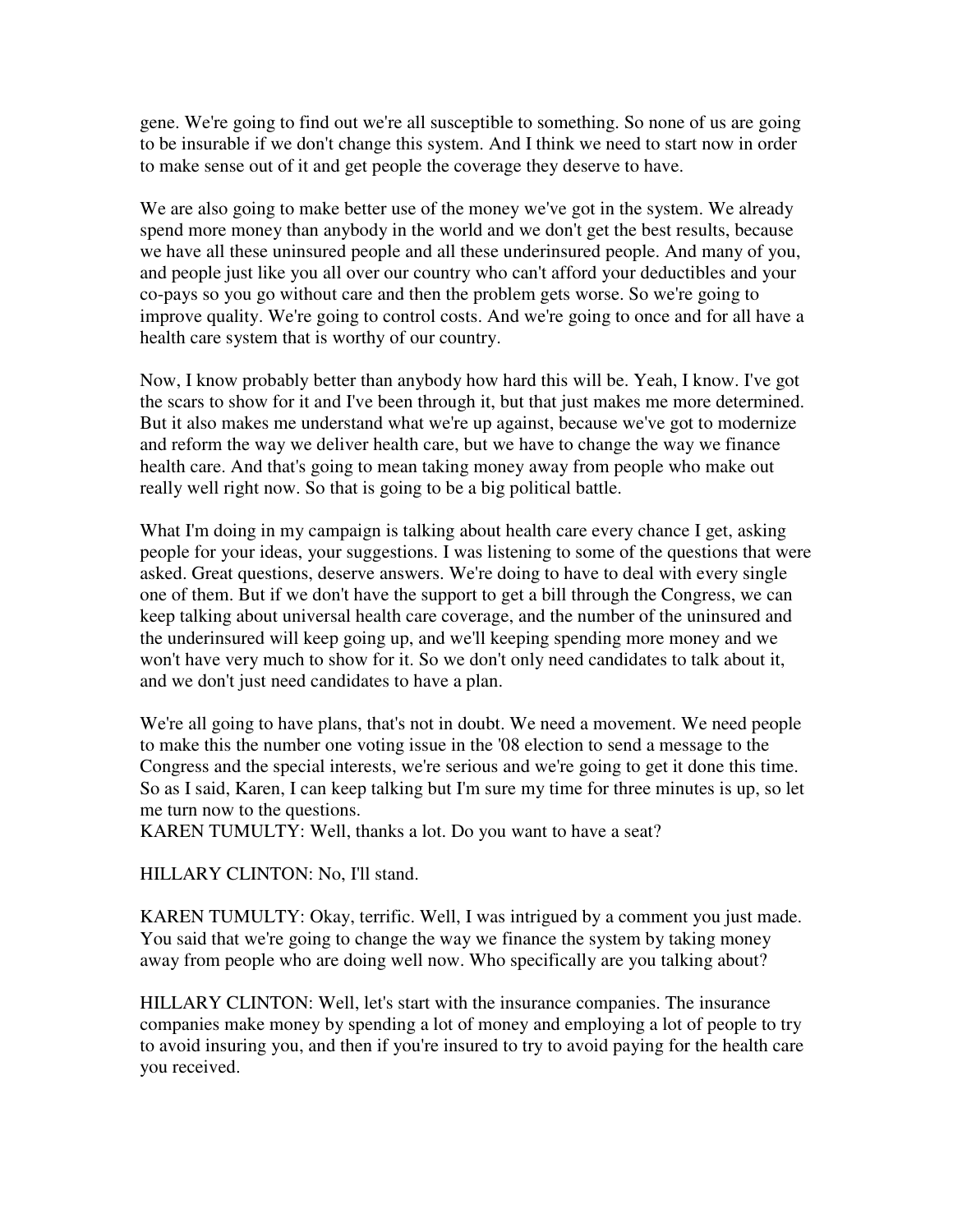And I see this all the time. You know, my office spends a lot of effort helping people who have insurance get health care. Two quick examples. A father called me from northern New York, had a son with a very serious ailment. He was well-insured. He worked, had worked for a long time for the same employer who gave him a good policy. His son needed a special operation, and the insurance company said no, we're not going to pay for that. There was only one place in the country that really could perform it, and the insurance company said, I'm sorry, that's out of network, you've heard that, we're not going to send you to have that done.

So my office intervened, and, you know, we get a little bit of attention when I call, and we said, you know, we don't think this is right. This man has paid his, you know, share of his premiums. His employer has bargained for this insurance coverage

So make a long story short, we got the operation, but I just don't think that people should have to go to their United States Senator to get their insurance company to pay for what they deserve to have.

Second fast story. We are having an epidemic of diabetes. You all know all that. We have young people being diagnosed with adult-onset diabetes. I'm talking 12-, 13-, 15-, 16 year-olds. We are seeing the cost of diabetes go up exponentially.

Well, a lot of insurance companies will not pay for someone who's pre-diabetic or been diagnosed with diabetes to go to a nutritionist to find out how better to feed themselves and their families, to go to a podiatrist to have their feet checked. But they will pay if you have to have your foot amputated.

Because the reasoning is, and the insurance companies will tell you this, they don't want to pay for preventative health care because that's like a lost amount of money because they're not sure that the patient or the insured person will still be with them. But if they're confronted with the doctor saying we're going to have to amputate the foot, they're kind of stuck with it.

That is upside down and backwards. So we could save money if we changed the incentive to require that preventative health care and wellness be covered and incentivized, and we could require that every insurance company had to insure everybody and no exclusions for preexisting conditions, and that would be one thing we could do.

KAREN TUMULTY: Speaking of the way it's financed, when you do come up with your plan this time, is it going to once again include what was the most controversial aspect of your plan last time, which was this employer mandate, the requirement that companies cover their workers? And will it also have an individual mandate the way people have to buy auto insurance and the model that we've seen that was put forward in Massachusetts and California?

HILLARY CLINTON: Well, there are only a couple of ways to get universal coverage. And I'm pleased that a lot of the people on the Democratic side both running for president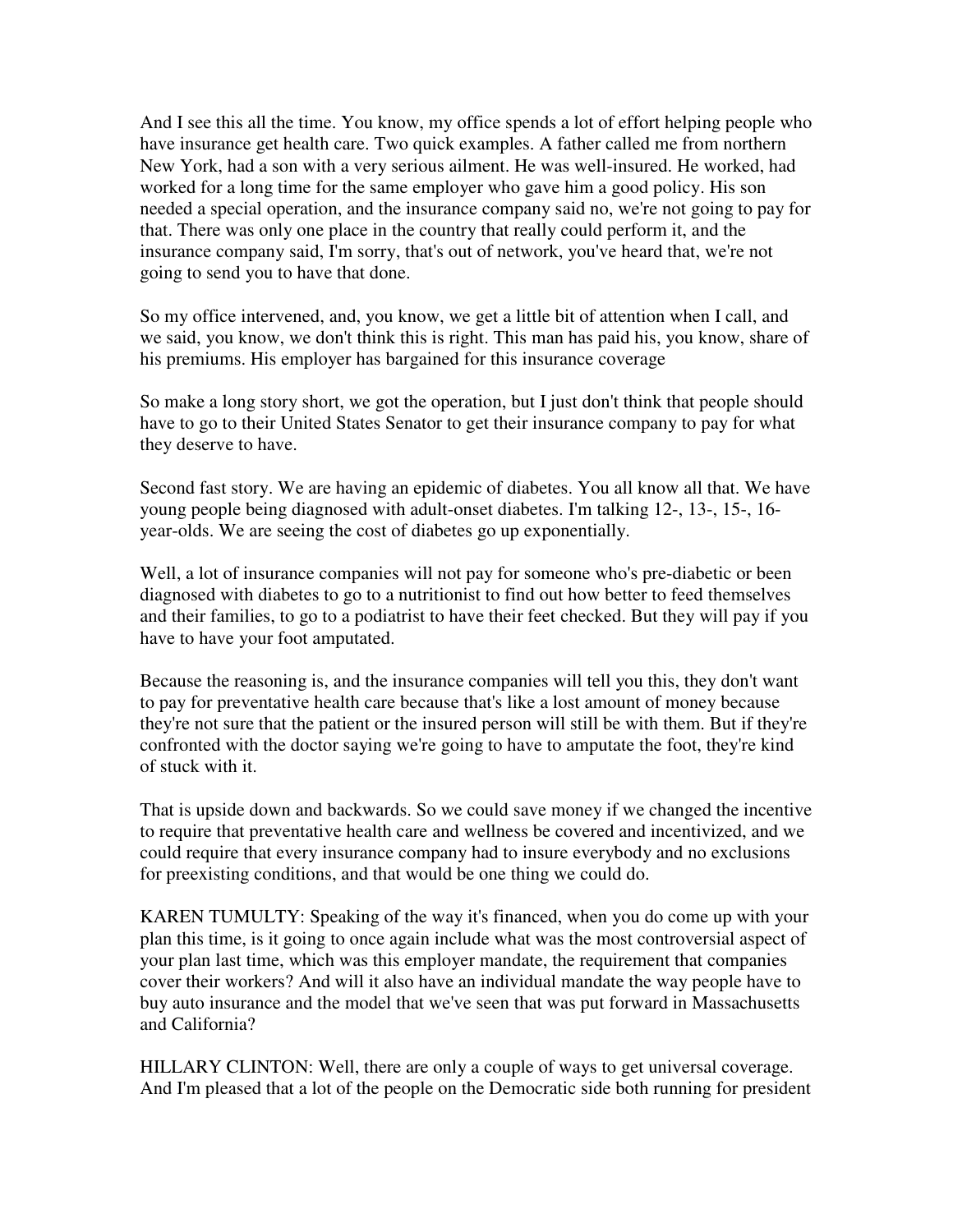and in the Congress are saying, look, we've got to do one of a couple of things. If we're going to build on these employer-based system[s], no more free riders. No more companies that don't insure everybody and shift their costs onto other companies that do and onto the taxpayer. So every employer is going to have to provide insurance or pay into a pool where that money can be used to help people. And we may have to say, look, it is everybody's responsibility to be insured.

You know, sometimes young people come up to me, and I understand this, I vaguely remember being young one time, and they say things like, you know, I'm healthy, I don't need insurance. I'll say, Well, do you drive in cars? Hey, have you ever driven a motorcycle? Do you walk across the street and sometimes not look at the light? You have no idea what can happen to you. Insurance is supposed to be available to make sure that when something happens to you you'll be taken care of. And frankly it is to protect the rest of us who are taking care of ourselves. We're being responsible.

So I've been impressed that on both ends of our country, in Massachusetts and California, an idea that we first floated back in '93 and '94 which was to say, look, individuals have to be responsible so if your employer doesn't provide it, and if you're not covered by one of the government-funded programs then you're going to have to be in the system. Because otherwise if something does happen to you, you're going to be the responsibility of everybody else. So the so-called individual mandate is really the individual responsibility policy. I think that has to be looked as well.

But we also need to look at how we provide an alternative for businesses that are not going to provide health insurance. And there are people that are not going to have it and where can they go to get a good policy. Well, we have two really good programs operating right now. Medicare, which takes care of people over 65, has the lowest administrative costs of any insurance program.

You know, when you look at how much private insurance charges for administration and overhead and profit of course, you compare with Medicare, there's no comparison. Medicare is like 10 three percent compared to anything from 10 to 35 or up. And we have something called the Federal Employees Health Benefit Plan, where people like members of Congress and people who work for the federal government, they can go into this pool, it's what it's called, it's a big sharing arrangement, and they can have a lot of different choices and then they can pick what kind of insurance policy. If they're young and they think they only need catastrophic care, because that's all they're worried about, they can get that. If they have kids with some kind of problem, they can get coverage for that.

So we can look at how we provide a backup government-sponsored approach to complement the employer system if we stay with the employer. And the final thing I'd say about that is, you know, one of the things that happened in '93 and '94 is that people thought that, even though this wasn't the case, but we didn't do a good enough job explaining it, we're going to do a better job this time, people thought, well, they're going to be required to change what they had, and a lot of people like what they have.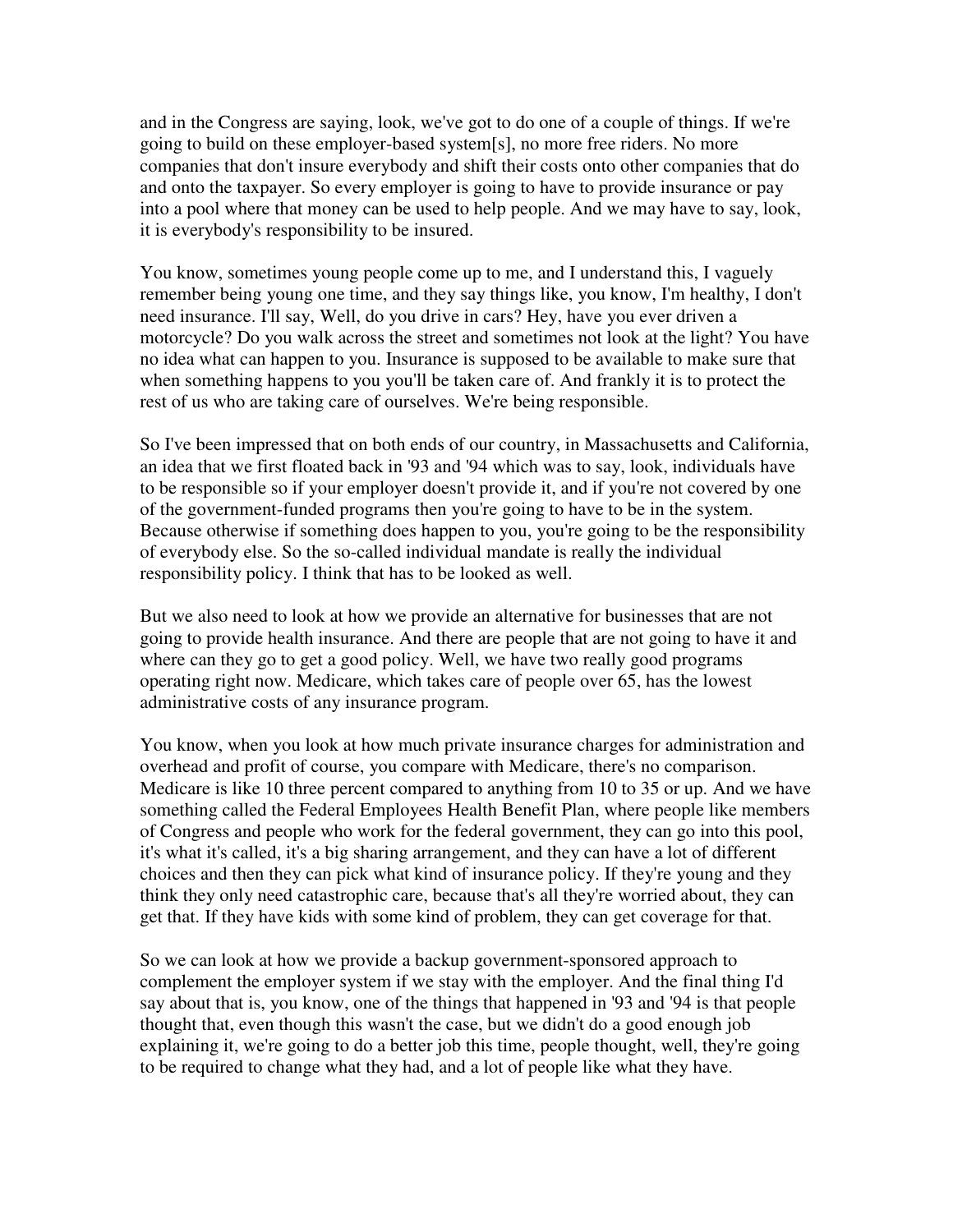So we don't want to have people feeling like, oh, my goodness, the government is going to come in and they're going to tell me what I have to do and what doctors I have to go to. That was never ever part of the plan, but some people got worried about that. So building on what we have and having a bridge to make sure everybody is included and at the end of that bridge having an alternative that is a government-sponsored alternative gives people choice.

So that's what I think we have to look at as a framework, because really every plan you're going to hear about has some combination of those elements.

KAREN TUMULTY: Senator, right now I'd like to turn things over to Courtney Erickson, who in her job with the Clark County Housing Authority sees every day a lot of the kind of people you're talking about, people who have coverage but can't afford their health care. Courtney, are you here?

COURTNEY ERICKSON: As you know, I'm Courtney Erickson. I'm a proud member of SEIU, and I work for the Clark County Housing Authority. Many of the people that I serve on a day-to-day basis are low-income families, seniors and disabled people living on a fixed income. Many of them have health care, but still spend a lot of money out of pocket, which obviously they can't afford to do. So how and on what timeline are you going to rein in the health care costs?

HILLARY CLINTON: That's a really good question, Courtney, because if we don't get costs under control, you can have a universal health care plan and it will still keep costing more and more money for everybody in it, and then we'll be back to right where we are today.

So I want to do several things. Number one, as I said, I want to end insurance discrimination and make it clear that they're going to have to be under some, you know, restrictions about what they can charge people and what they can and cannot do to them when it comes to their insurance.

Number two, I had a bill that I worked on for four years in the senate to move us toward electronic medical records. We passed through the Senate, we didn't pass the Republican House so we're coming back to make it happen.

Why do I mention that? Well, those of you in health care know the answer. You spend so much of your time, you know, doing record-keeping, trying to read records that are illegible, trying to fax records to people who aren't, you know, right near home and need their records. And you go through all this, misplacing records.

We are drowning, and frankly people are suffering because we have a paper system in the health care field. We don't rely on paper in any other big part of our economy anymore. Because we rely on paper, we are wasting money. We can save by an independent assessment a hundred billion dollars a year if we move toward electronic medical records.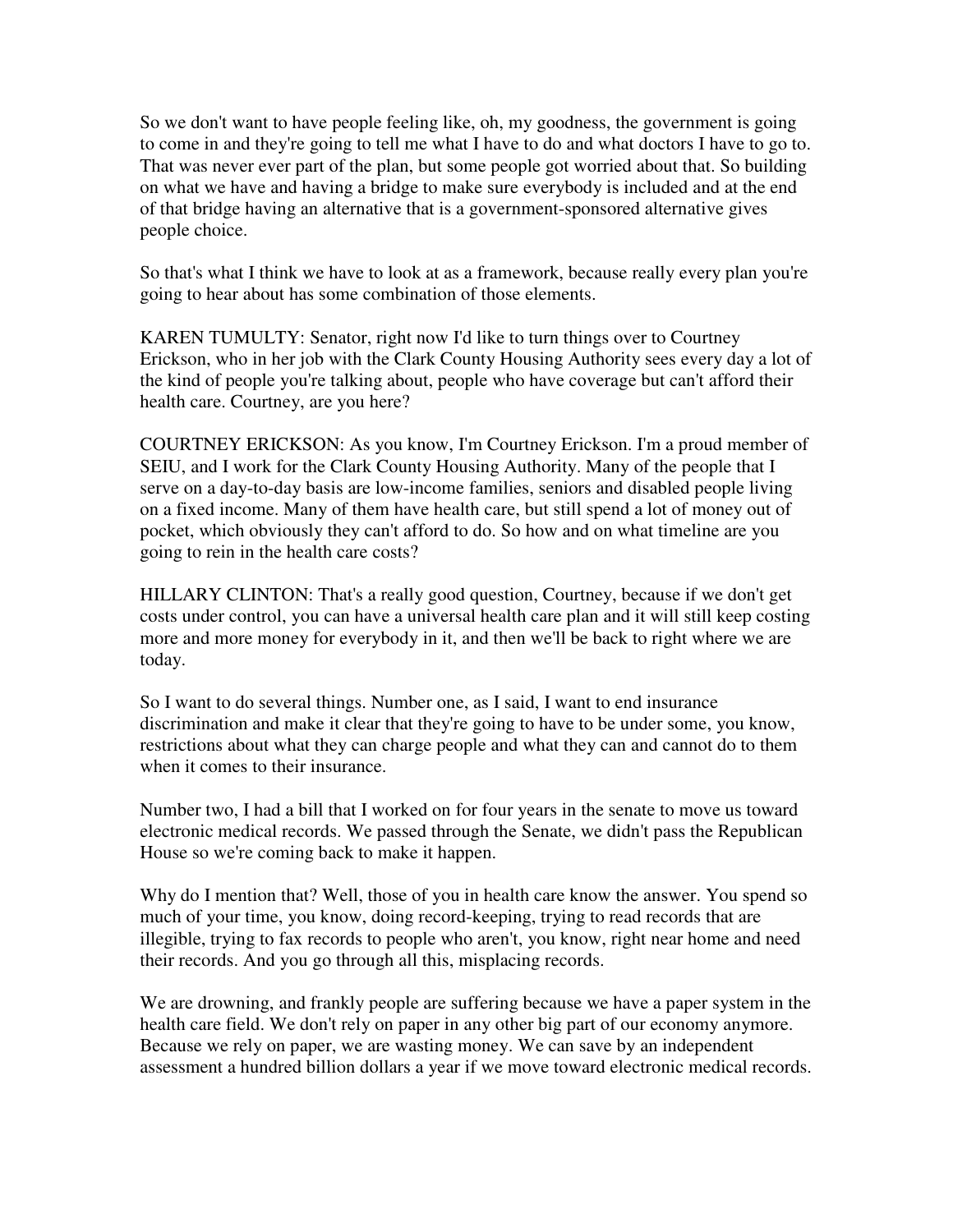And I want to start requiring that people who do business with the government, namely Medicare, Medicaid, VA, you name it, the Federal Employees Health Benefits Plan, they're going to have to move toward electronic medical records.

And I'm willing to put some up front money into that to create a system where all these different health care IT systems can talk to each other, because if you're taking care of somebody here in Las Vegas, they have family say in Arizona or L.A., they go there, they slip and fall, they go to the emergency room, you start with a history. You start with tests that maybe they took two weeks or two months ago.

After Hurricane Katrina I went down to Houston to see the people who had been evacuated, most in them from the convention center. The elderly, the frail. People who were very dependent upon health care, their records were gone. Those 15 pieces of paper were destroyed. And a lot of doctors told me their biggest problem was trying to figure out what prescriptions to give to people, because you have a lot of elderly folks who knew they were taking pills but didn't know what they were. They said, "Look, I take a pink pill in the morning and a blue pill in the afternoon." Had no idea what it was.

The only people they could help were the people who had shopped at chain drug stores because they had electronic medical records. If we had that for all of our health care records, we'd get costs down and we'd have higher quality health care. So we've got to do all of this at the same time and help get these costs down and help people.

KAREN TUMULTY: Senator, you said that you can do this with no big new taxes. So where does this up-front money come from?

HILLARY CLINTON: Well, I'm talking for example on the electronic medical records, maybe \$200 million to get the architecture of the system put into place, you know, give or take money, but that's what we estimated when we did it originally a couple years ago. And there will be some investments, but when I'm talking about how much money we need to spend, let's look at what we spend nationally. It's not just what the government spends, it's what all of us spend. We already spend more money than everybody else.

I cannot see us putting more money as a national expenditure into health care without modernizing the system, without ending insurance discrimination, without beginning to emphasize wellness and prevention. People are going to have to start taking better care of themselves. We cannot afford all the illness that folks are bringing on themselves. There are some things we have no control over. There are some things we do have control over, and we need to start working on that, myself included, everybody else.

But what we really have to look at is how can we save money over the long run. So I'm willing to put in some up front investments to do the right thing. And I think we can then save money as we go forward, but I don't think we should start from the position where we say we're going to increase all of these costs by putting more money into a system that is broken.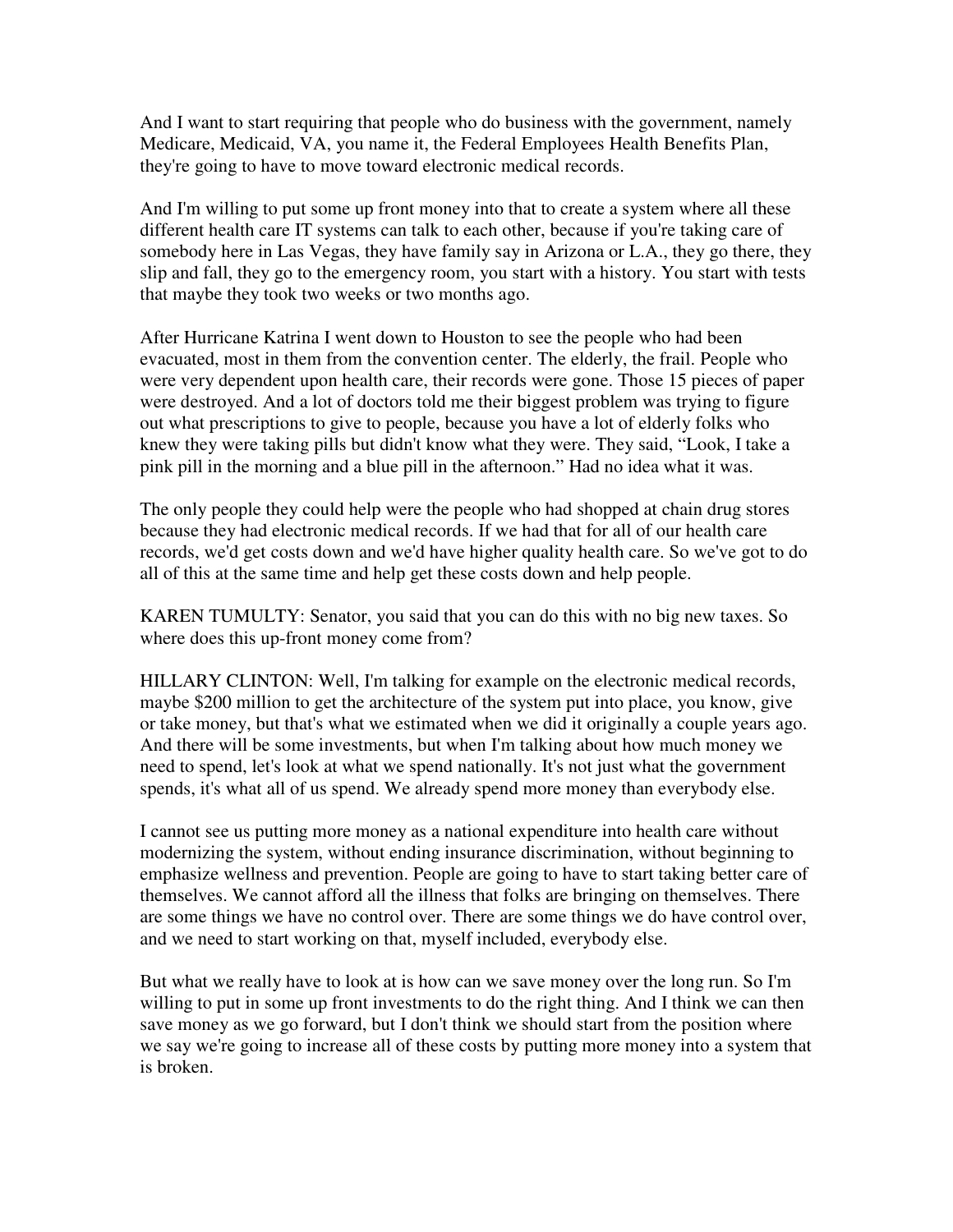We have to fix the system so it serves people better, it takes better care of those who take care of us and we take better care of ourselves and that is the way that I'd like to approach this.

KAREN TUMULTY: Senator Clinton, we're out of time, but I did want to ask you one last quick question. Several candidates we have heard from today have said that they think they can get to universal coverage in their first term. You have suggested that it could take two terms. It could take eight years. Are they being realistic?

HILLARY CLINTON: Well, I think we all are going to try to start as soon as possible. You know, it took three years to implement the Medicare prescription drug benefit. Well, you know what, I didn't vote for it, but, you know, and this administrative doesn't exactly have the greatest track record on competence, so I can't judge exactly by that, but it took a while.

I think we can move forward quickly, but make no mistake about it, this will be a series of steps. But let me end where I started. We're all for universal health care. You know, we had a big debate about it in '93, '94. That debate is over. The Democrats stand united. We are all for universal health care. What we have to do is persuade the country not only to vote for a Democratic president, we have to help elect a Democratic Congress.

Because if you look at the politics of this, and I know that people around are not thinking about politics because that's kind of a downer, but if you look at the politics, we got stopped in the Senate in 1994 by a filibuster. You know what that means is unless you get 60 votes, which mean usually unless you've got more than 60 Democrats you've got to get some Republicans.

We got stopped because they basically said, we're not going to do it. And we couldn't break it and that was the end. We can't get enough Republicans right now to vote with us to try to begin to end the war in Iraq. We can't. We're trying.

Every single week we come up with something else to try to get them to vote with us. But the way the Senate works, you've got to get the 60 votes. So that's why I said I sure hope you elect me president, but I want more Democrats in the Senate, and I want a movement to support health care reform. And we're going to need it so let's make sure that's what we do in the next two years

.Thank you all very much.

KAREN TUMULTY: So our next candidate that we are going to hear from is Senator Christopher Dodd of Connecticut.

CHRISTOPHER DODD: Well, good morning, everybody. And thank you very, very much for inviting all of us to come by here this morning to be a part of this program. I thank you, Karen, for acting as the host. The Center for American Progress, I want to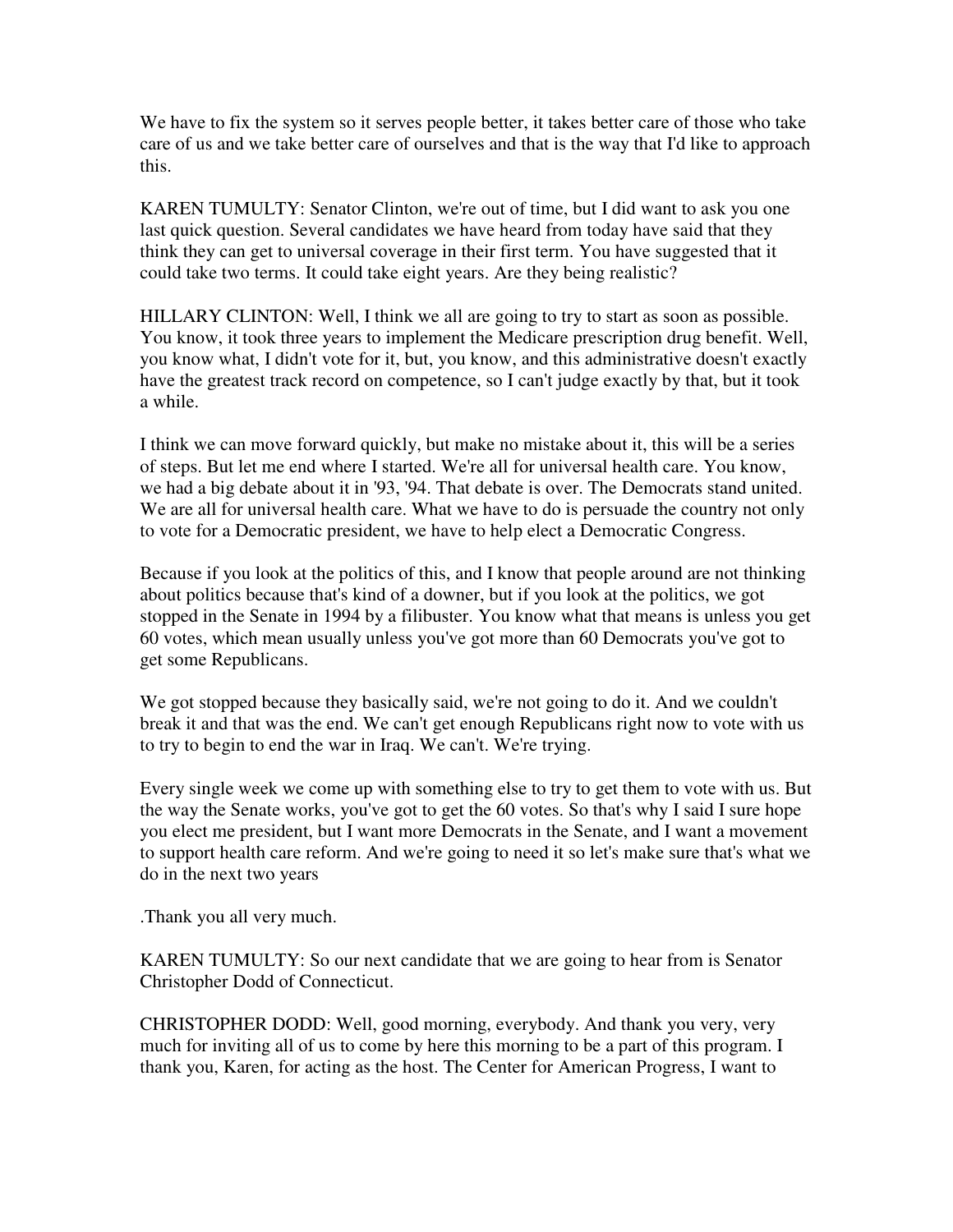thank them as well. SEIU for their wonderful leadership. Andy Stern, I see Andy over here as well.

Let me also mention, by the way, I know he's already appeared here, I didn't get a chance to see him, but I think all of us across the country have incredible respect for Elizabeth Edwards and for John Edwards and what they're going through here today.

So I just want to begin these remarks about health care and not fail to mention them as well. I'm deeply proud of the invitation to be with you today. I'm proud of my relationship with the SEIU and its work over the eight decades of serving the interests of not only its membership but people across this country who are not members of SEIU who benefited from your leadership.

I've been through eight elections in the state of Connecticut and I'm proud to say that those eight elections I've had the support of SEIU, and I thank you for that support.

And for those 32 years that I've been in the Congress of the United States, I'm proud to say I have about a 95 percent voting record with organized labor in this country. I stand with union, I stand with labor, and I thank you as well for that relationship.

I mention that because I think it's important as we talk about where we want to go from here how we want to lead the country that we also have a good understanding of where you've been. And so over those 32 years of work I've been engaged in on behalf of working people, it's something I'm proud of, but it gives you some indication of what kind of leadership I offer as a Democratic nominee for the presidency of the United States and how I'd serve the country.

Again I'm preaching to the choir here in a sense we're talking about health care. We all know it's in a serious crisis. The numbers are startling. It is said that we rank something like 26 in the world in life expectancy, something like 28 in the world in infant mortality rates. We have third- and fourth-world countries that do far better than we do in protecting our youngest children here in this country.

We rank something like 37th in the world in terms of the overall fairness of our health care system, and we account for more than 50 percent of all the money spent worldwide on health care in the United States.

So anyone who tells you the health care system is working, those facts alone ought to be a source of collective shame in this country. The fact that we rank as poorly as we do, this is the United States of America, the most affluent country in the history of mankind, we need to be doing a far better job in serving the American people when it comes to health care. I stand firmly in my efforts to see that happen.

Let me say to you here as well what needs to be done. First of all, it's important when we talk about health care we don't limit the conversation of what needs to be done within the health care system itself. It was pointed out that in the 20th century we extended life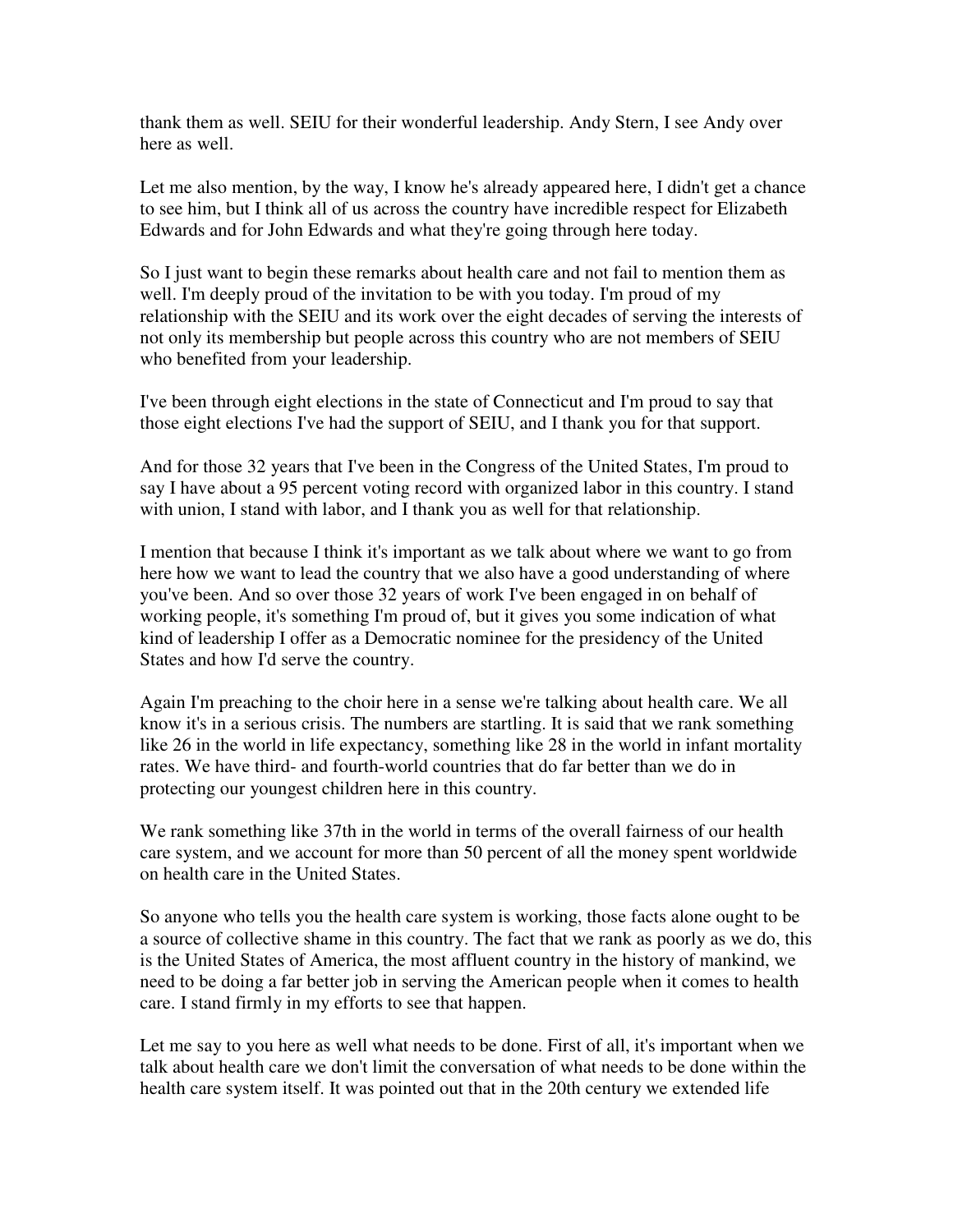expectancy in this country by 30 years. Only five of those 30 years can be accountable because of improved health care. About 25 of those years actually come from better nutrition, better housing, better jobs, better incomes for people in this country. That had more to do with increasing life expectancy than actually the health care system itself.

The reason I mention that to you is because it's very important as we examine this issue we also look at issues like income and equality, like the ability to have decent retirement, decent wages, decent working conditions. Those elements we know empirically today improve the quality of people's health. If you're better off financially, if you're better educated, then the likelihood is you're going to be in better health.

So we need to understand there is a direct relationship between people and people's ability to have good paying jobs with good retirement and good working conditions if you're truly interested in making a difference on health care in this country.

It's very important those concepts and ideas be included in this discussion. As for the health care proposals themselves, let me quickly mention the four principles which I think are absolutely essentially if we're going to deal with the health care system.

One is what you've heard already, I'm sure from the others as well, and that is universality here, that everyone participates, everyone benefits. That all the stakeholders, individuals, employers, the government are involved in coming up with a system here that would make it possible to reduce those numbers of 47 million of our fellow citizens who have no health care to make sure they'll be included.

Second is prevention alone. Minimum we try to do is see to it to reduce the cost by stopping people from getting ill in the first place. Around 70 percent of health care costs in this country are associated with chronic illness in America. We need to be doing everything we can to see to it that people get screening, get the proper management care to reduce those kinds of problems before they emerge.

The health care system today deals with these when you get sick. We ought to be doing a far better job of making it possible for people not to become ill because of the incentives we provide and the alternatives we offer for people. In fact, the Veterans Administrative, of all the problems they have today have been able to reduced hospitalizations by 60 percent in this country because of the work they've done of pre-screening and dealing with people before they become ill. So prevention has to be a major part of it.

Thirdly is building upon the good things we've done already: Forty years of Medicaid and Medicare. I would extend Medicaid to poorer families, hundred percent of poverty; the ones with children, 300 percent of poverty. Those programs have worked very, very well for people. Expanding them, extending them makes a lot of sense too.

And then last is the fourth principle, dealing with technology. I'm sure you've heard of this as well. Some \$80 or \$90 billion could be saved, not to mention the morbidity rates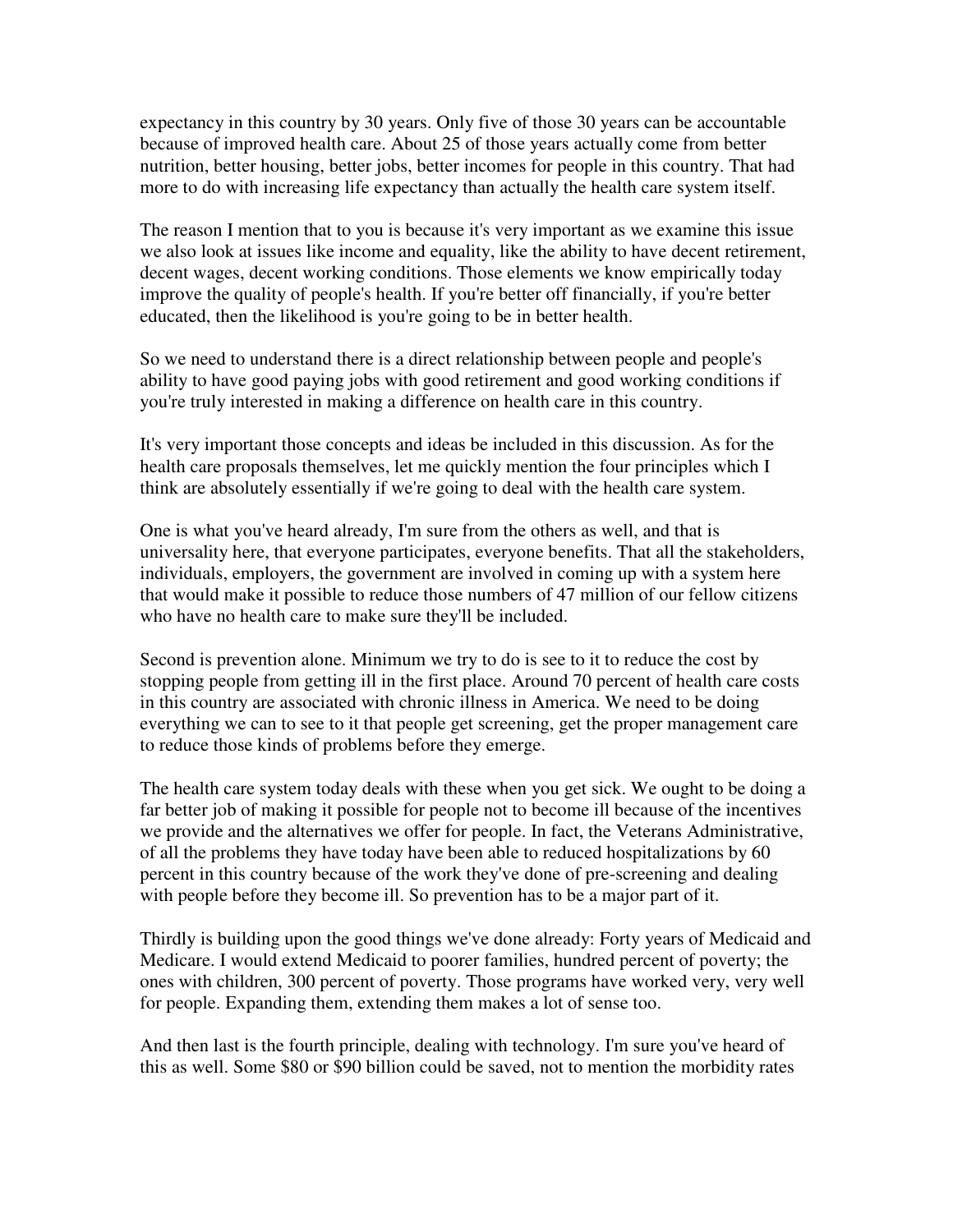by doing a far better job and utilizing the technology that exists today to see to it that people have an opportunity to improve their health conditions.

Let me tell you what also is important in all of this. We're looking at those of us who seek your support for this nomination. What have you been able to do? During the 26 years I've been in the Senate, I've taken Democratic principles and made them national policies. I spent seven years through two presidential vetoes to pass the Family and Medical Leave Act. It's my piece of legislation. Fifty million Americans have enjoyed the benefits of that legislation.

I started the children caucus in the Senate. I authored the legislation here with improved Head Start along with other programs dealing with infant screening, premature births, dealing with prescription drugs for children. In every instance I've done it by reaching out to people on the other side of the political spectrum.

Whatever we talk about here today needs to be a plan and a program that can build us and bring us together. We're not going to survive much longer in this country, my friends, divided 51/49. The ability to just do what we want to do is going to be dependent upon whether or not we can reach out off this and bring them to that table and sit down and work out these things together.

We can't wait much longer. I've done it on every one of those pieces of legislation. That's what I do as a legislator. That's what I would do as the president of the United States, to bring stakeholders together, work together with a common goal we all have in mind, and that is to see this country have improved health care, improved economics as well for people in our nation.

So I ask you today as we talk about these issues to look not only at what we offer you here but also the proven ability to bring people together, where we've stood over the years and where we'll lead in the future.

I'm the father of two very young children. I have a two-year-old and a five-year-old. In fact, my house right now is sort of like a Petri dish.

I've got a five-year-old and a two-year-old and one has a strep throat and the other has an infection of some kind or other, adenoids. And so dealing with children and their problems, going to school and coming back. In fact, I'm the only candidate that actually gets mail from AARP and diaper services, I want you to know. I have a broad reach here as a candidate to talk about the needs of people across the country.

But it's important to know what families go through who have young children. I'm a United States Senator. I've got a wonderful health care program. I want every single American in this country to have as good a health care program as every member of the United States Congress. That ought to be something we're going to stand there and fight for.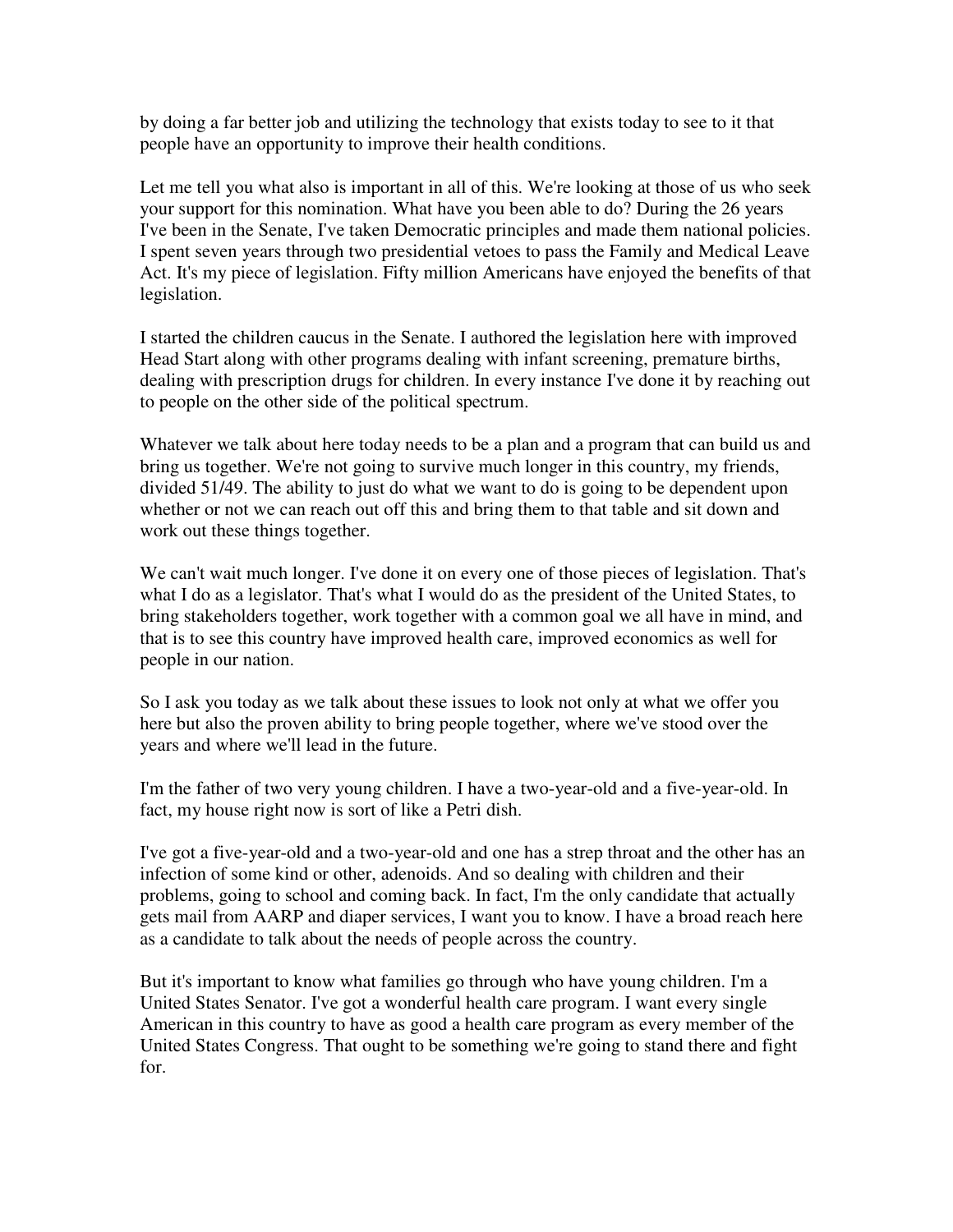Thank you for listening. I ask for your support on the upcoming nomination process, and I promise as your president we will deal with this health care issue, we'll pull the people together, we'll have a good sound health care program for all Americans. Thank you very, very much.

KAREN TUMULTY: Senator, at least one political commenter out here has suggested that you should win the caucus if only because you seem to be the only person in the field who doesn't mispronounce Nevada.

CHRISTOPHER DODD: That's correct. Nevada. You've got to pass at least that test it seems to me.

KAREN TUMULTY: You were one of the original co-sponsors of Hillary Clinton's health care bill in 1993, and it never got so far as a vote on the floor of either House. You suggested there's been a failure of leadership on this issue. But, in fact, you know, all the old opponents are still out there. Is there anything that has changed in the political climate in the, you know, in the nature of the problem that would suggest that things could be accomplished on health care that simply were not possible in 1994?

CHRISTOPHER DODD: Yeah, I do. I see a number of things. First of all, just the cost alone. Twelve or 14 years ago the overall cost was somewhere a little less than a trillion dollars.

Today we're looking at a cost figure of somewhere in excess of \$2 trillion, closer to \$2.3 trillion. You're watching business and industry beginning to reduce those health care plans for people. They're not doing it because they're evil, in most cases they're doing it because of a cost factor. There's a growing constituency that in the past was hostile to the idea of having a universal health care plan that I think didn't understand the economic impact today better than they did 14 years ago.

So those factors alone I think are making greater and greater possibilities for people to understand that this is hurting. We're consuming now 15 percent of our gross domestic product in health care costs. That number could very easily jump to 20 or 25 percent very, very quickly. That becomes almost an unstateable number, not to mention of course the fact that we're leaving people out of the system today with the numbers that are growing.

The irony here we've got health care costs that continue to rise and the number of insureds continue to rise. So now we have a million more people than we did six years ago under this administration that have no health care, and that cost continues to go up.

I think the climate, Karen, is a lot better for us today, and again it comes back to bringing people together. I'm not engaging in something inconceivable here. On January 21st, the day after I might be inaugurated as president of the United States, I could invite literally Chuck Grassley, Ted Kennedy, Max Baucus, Ted Stevens. I'm talking about now people in the Congress who are responsible for the committee to deal with health care.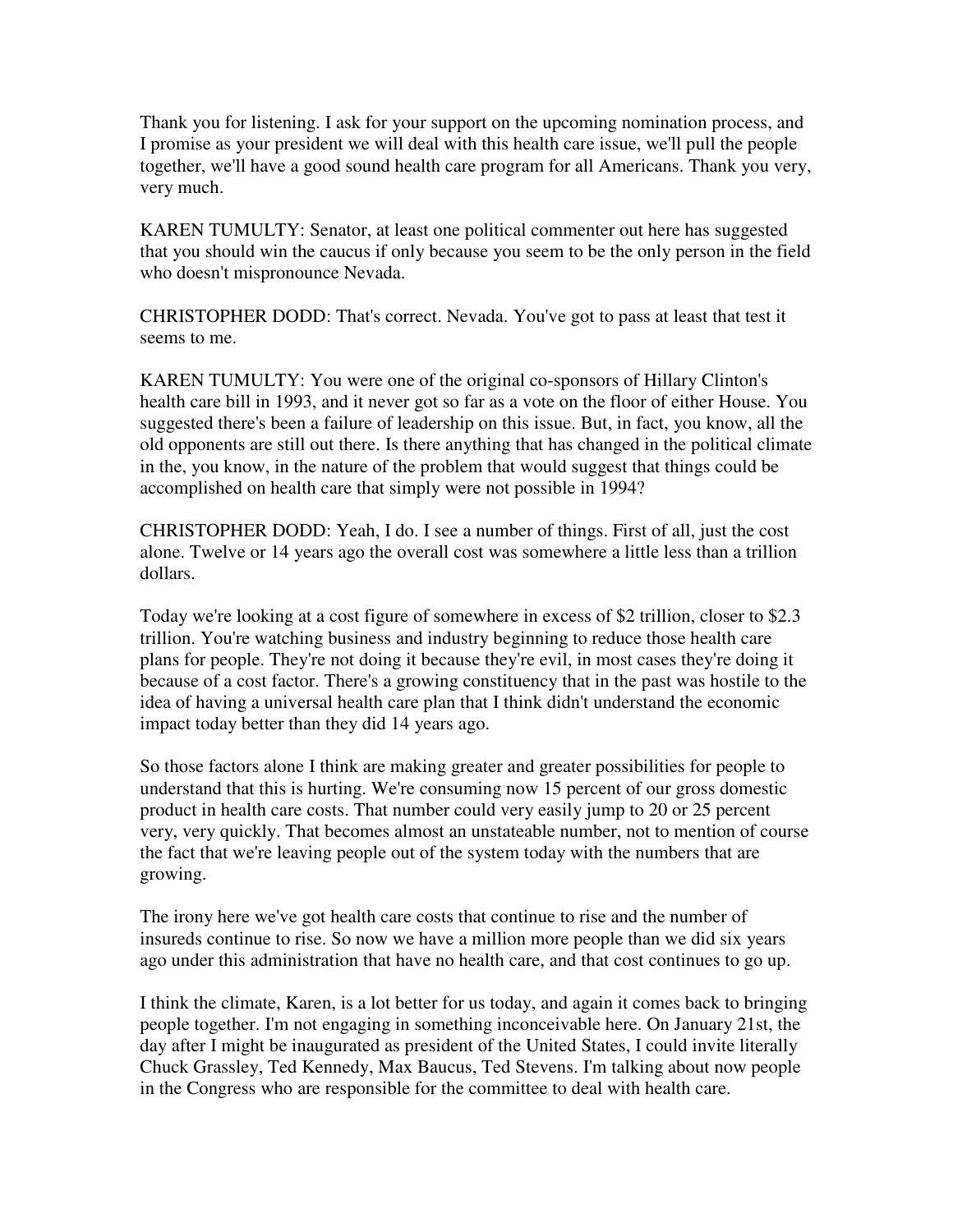I've known every one of them for 30 years. I'm not going to spend a year or two getting to know them. They know me. I know them. We've fought against each other. We've worked together on issues. And I believe by bringing people together you know you've worked with to say let's sit down and get this done, the American people expect nothing less of us. We need to stop talking and achieve results I think we can have.

KAREN TUMULTY: Thank you. Since 1994 when efforts have -- oh, here it is, help with the issues we're having.

CHRISTOPHER DODD: I'm fading or something.

KAREN TUMULTY: Since 1994 when health care reform crashed and burned, Congress has sort of limited itself to incremental steps. And you've been involved in a lot of those. And so right now I would like to call on Pat Moore, who's an RN at UMC, to ask you about an issue that you've been very active in, which is expanding coverage of children. Pat, are you here?

PAT MOORE: Hi, I'm Pat Moore. In the state of Nevada we have an exceptionally high number of uninsured children. It's really discouraging to me because I've been a pediatric IC nurse at UMC. It's the only public owned county hospital in Southern Nevada, and I've worked there 25 years.

So I see the results of what happens when parents cannot provide or seek ancillary health care assistance for their children until it's too late, and oftentimes the result is the death of a child. So I would ask you what is your proposal, what is your platform for insuring every child in the United States?

CHRISTOPHER DODD: Well, first of all, Pat, thank you for what you do as a nurse. And let me take advantage of your question to point out as well that on this Tuesday I'll be introducing something called a Respect Act, which takes these Kentucky river cases, for those who follow these questions understand them, the NLRB, the National Labor Relations Board last year declared that anyone who was occasionally a supervisory, had a supervisory function as a nurse, would be prohibited from engaging in collective bargaining agreements.

My legislation overturned that. I think nurses ought to be organized collectively. And then I want to thank your leadership, Andy Stern, the AFL-CIO, and others who are already endorsing the legislation. Senator Kennedy [and] Senator Derby are already cosponsors of the bill, but I want you to know the nurse shortage issue, how nurses get treated, health care providers is something that has a direct relationship again with the overall health care system in the country.

And again I appreciate your bringing up the children's issue. I mentioned I started the children's caucus in the senate with Arlen Specter some 26 years ago. Twelve million of that 47 million of uninsured are children in our country. The SCHIP 15 program is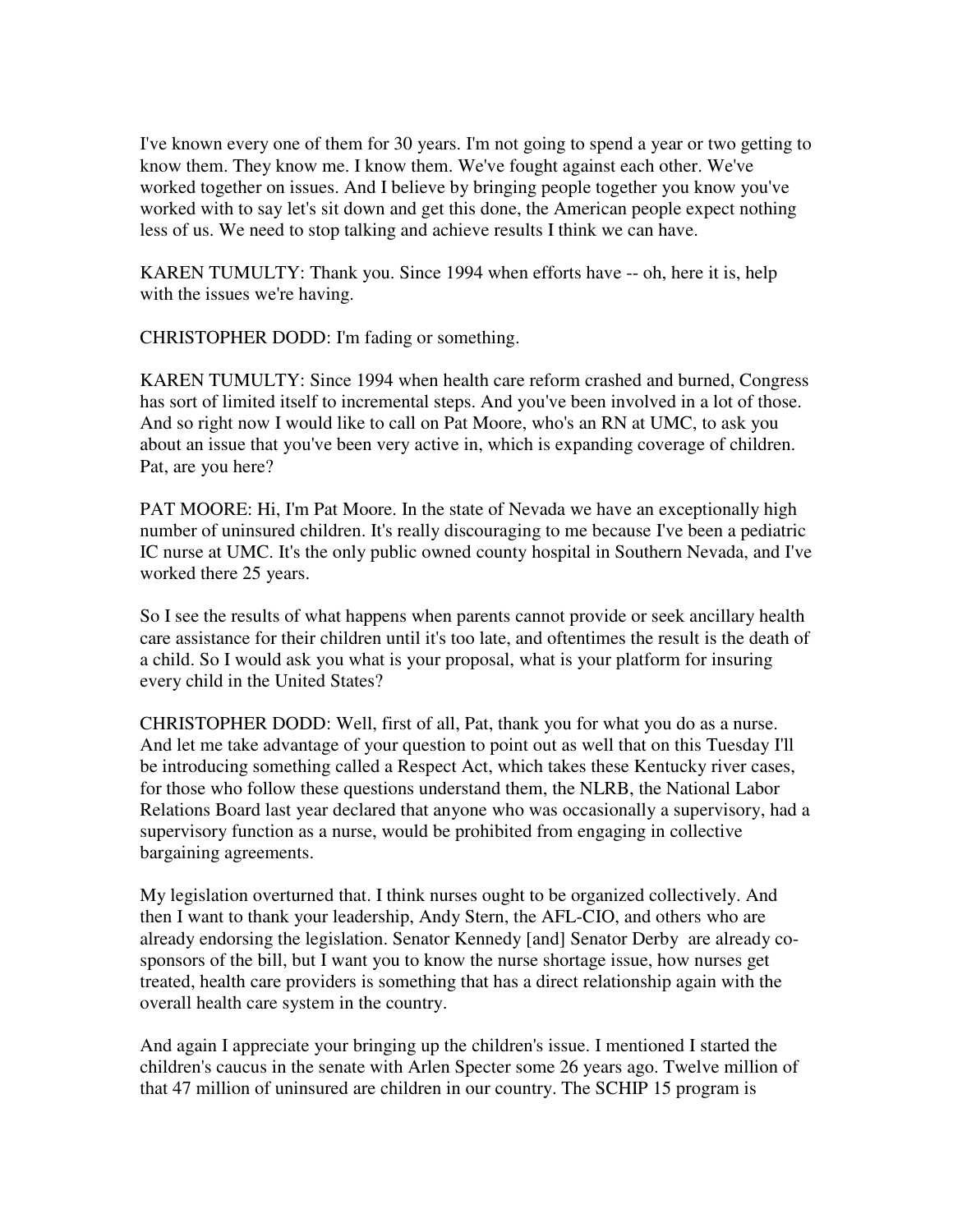something I was a strong backer of, supporter of, early author of that legislation to provide those kind of benefits.

I'll be quite honest with you, when that first came up I had some hesitancy, in fact all of us did in talking about those, Karen, because we had the feeling that if we just took care of children that it would make it harder to deal with the broader population.

But frankly things were moving so slowly that we decided we had to do something to directly reach out to see to it that children were getting a far better start in all of this. So in addition to making sure that families with children would get 300 percent. Three hundred percent of poverty would be included under Medicare. You immediately pick up an awful lot of our kids that you're talking about in your hospital.

The Family and Medical Leave Act makes a difference. I don't know if you know, C. Everett Koop, by the way, I voted against when he was nominated the attorney general because I disagreed with a lot of his view[s], and then he turned out to be my best witness when I was trying to pass the Family and Medical Leave Act. That was that radical idea that you ought to be able to spend time with your child without having to lose your job.

By the way, we're going to introduce in the next couple of weeks we're going to introduce the Family and Medical Leave Act with paid leave for people, by the way, so you don't have to -- but that relationship between parents and children during these periods of illness make a huge difference.

Again I see you nodding. You understand this better than others as a pediatric nurse. And, by the way, I thank pediatric nurses and the American Academy of Pediatrics. They've been fabulous when it comes to dealing with some of these children's issues.

And then getting into some of this stuff early on, I want to see school-based clinics in our country. I want to see a Head Start program that isn't just a literacy program but deals with the whole child so we end up dealing with proper nutrition, good beginning food, issues, all of these basic things. These are the kind of investments we ought to be making. I'm proud to have been chosen by the Head Start Association as the "Senator of the Decade" when it comes to Head Start issues. I wear that badge very, very proudly. I care deeply about early childhood education, what happens with the Head Start program.

Those are some of the things that we need to be doing. As I mentioned earlier, the infant screening legislation that I've authored, the prescription drugs for children, to get better testing for them, the premature birth legislation dealing with efforts in that regard. We just did a major bill on autism in the country for children as well. I've spent an awful lot of my time working on these issues.

When I got to the Senate, I discovered there was a caucus for every imaginable constituency in the country except that one out of four Americans were kids. That's the reason I put so much time on it and I will as president of the United States as well. I care deeply about it.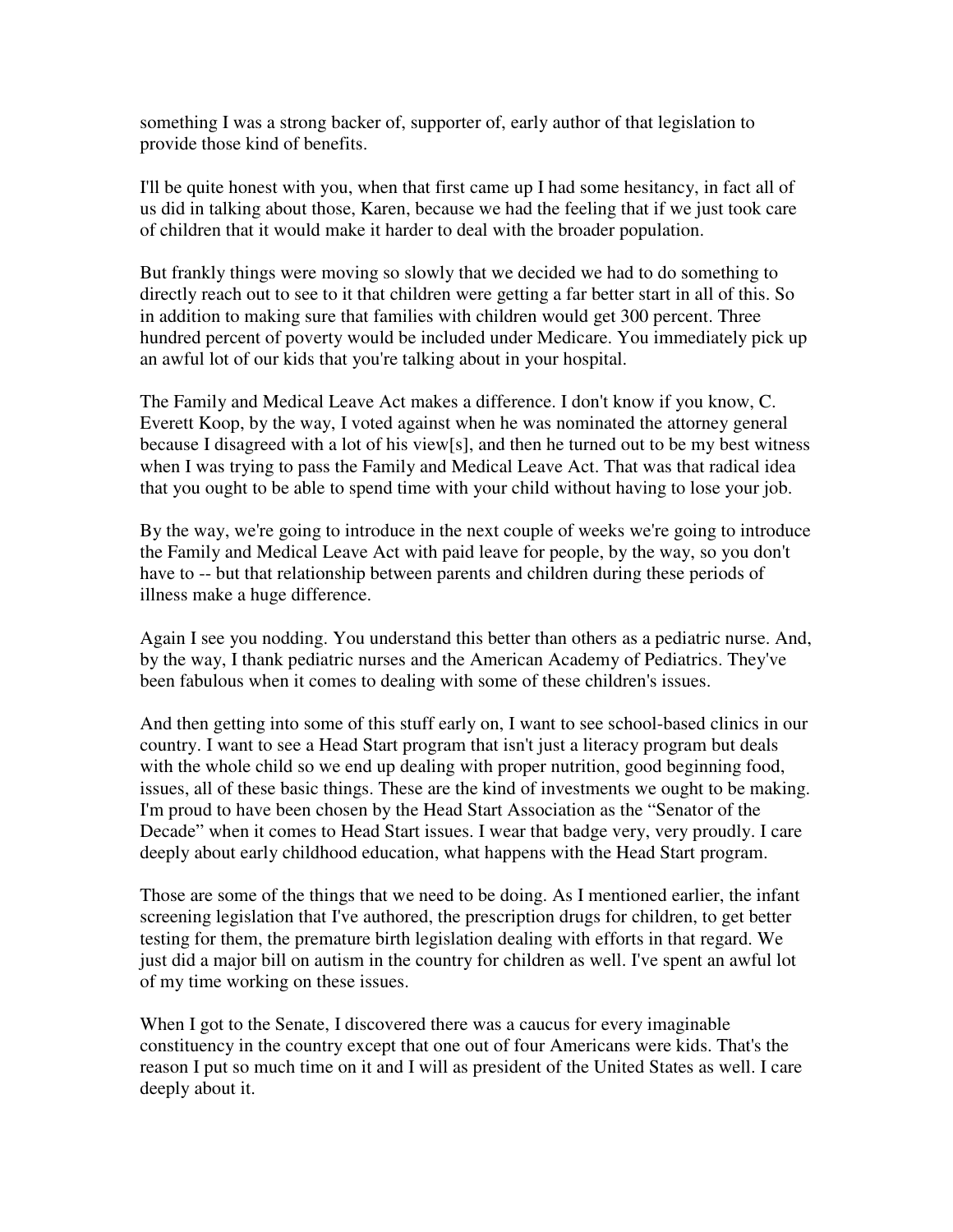KAREN TUMULTY: Senator, you've talked a lot about in the past about health care involves hard choices. Sara in Minnesota has sent a question in by email saying what do you see as the most serious problem with our health care system: Cost, quality, or coverage? And you can't say all.

CHRISTOPHER DODD: Well, I'll begin with cost, because I think if you can deal with cost then these other matters can be dealt with. And so the cost of it is what stuns me. And out of all the incentives in our health care system today, our incentives are driving up cost. We need to reserve this and really turn the whole system on its head. If all we're talking about here is sort of tinkering with the status quo, all we're going to do is probably raise costs, maybe marginally deal with some of these questions. But today, unless you fundamentally alter how the system is going to work, then I'm fearful we'll be back here again four, eight years from now talking about the same subject all over again.

All these incentives today in health care are cost-driven. We don't provide the incentives within the system to do just the opposite way, and that is to encourage the incentives to have better lifestyles, to do things that are less harmful to you, to encourage businesses to provide environments for people to stay.

I come back to the point I tried to make earlier as well here. The incentive to have a cleaner environment, a better energy policy in the country, seeing to it that we insist on schools, for instance, that you don't have to market fast food or junk food.

Forty-nine percent of the schools in the United States of America have contracts with soft drink companies and junk food companies. Forty-nine percent. And then we wonder why kids have obesity problems. Then we wonder why they have diabetes problems.

So the cost issue, they do that because the money comes into a poor school district. They're struggling to make ends meet so that exclusive contract that allows that soft drink company to have a contract with them is very appealing to them to save some money. We need to deal with those underlying issues in my view as well here. The cost I would think is a major issue.

KAREN TUMULTY: And given this problem is what it is and the urgency that people feel about it, what's your sense of what is a realistic time frame for getting to universal coverage? Barack Obama says it's four years. Hillary Clinton says it's eight years.

CHRISTOPHER DODD: Well, you know, I'm impatient. I didn't jump into the presidential politics because I woke up when I was five or ten and decided this is my life's ambition. I've been relatively content and happy working in the United States Senate. I've got these two kids. A late bloomer in the father business obviously.

KAREN TUMULTY: What were you thinking?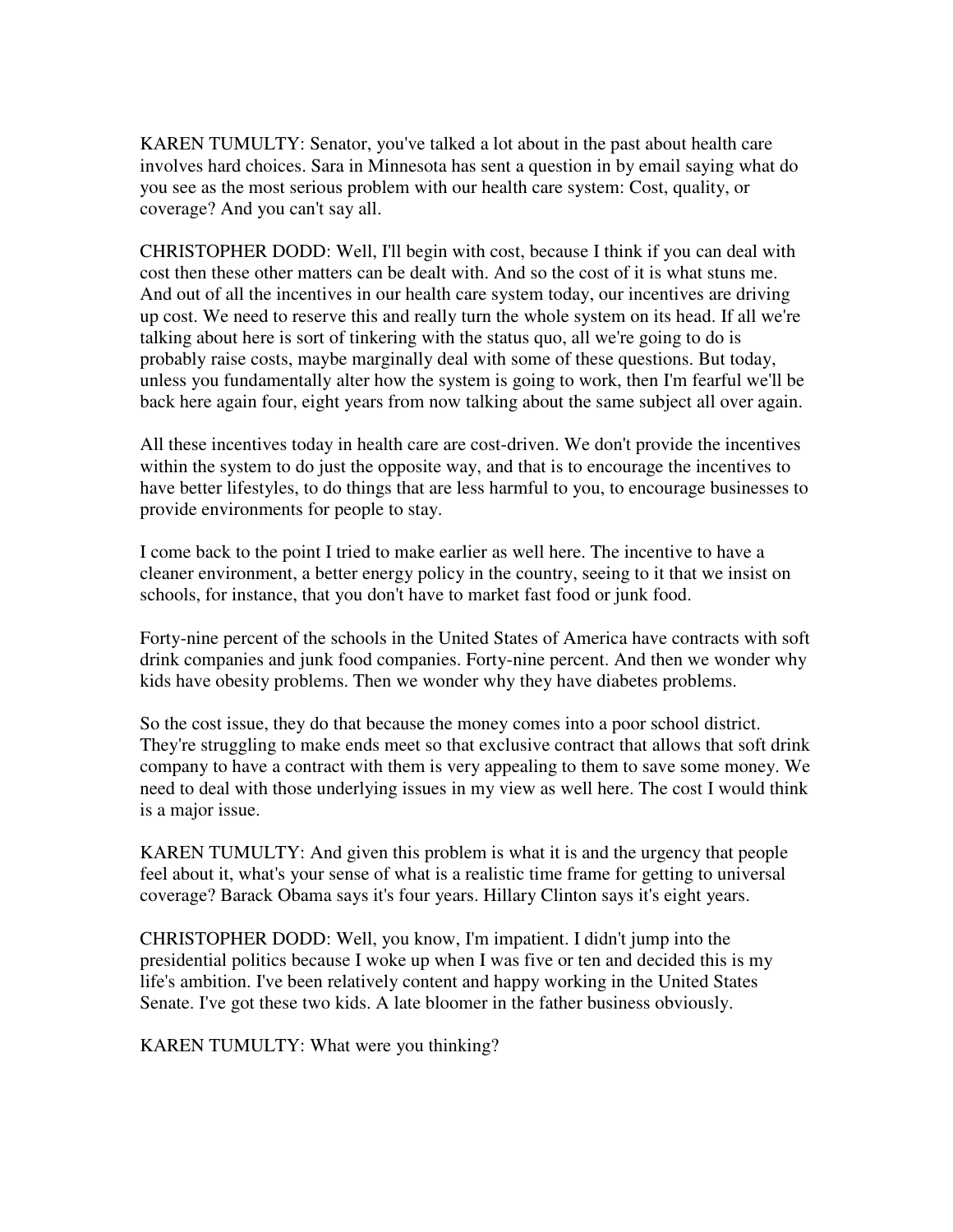CHRISTOPHER DODD: My daughter Grace was born 48 hours after 9/11 in Arlington, Virginia. I'm watching the Pentagon burning from the hospital she was born. I could watch her literally being born and see the Pentagon burn. And I thought ever since that moment, as all of you as parents or grandparents have, what kind of life is she going to have growing up watching those events? What kind of world is she going to grow up in?

And so I feel a certain amount of impatience in all of this. I think with the right relationship in the country, they insist upon issuing a priority. And I would tell you today I wouldn't put a time frame on it, but I make this the first order of business in a Dodd administration. This goes to the heart of our economics. It goes to the heart of who we are as people. It goes far beyond the issue of sort of one set of issues. The danger in forums like this is because we have a tendency to stovepipe the issue. We're here talking about health care. What I tried to say early on to you is that what happens in the workplace in terms of job possibilities, income, salaries, retirement benefits all contribute to the health care issues as well. Energy policy, environmental issues contribute to the health care policy. So when I understand the importance of having this discussion, it's important to realize it's far-reaching in its implications. So to me I would want to see us have a universal program begin, far sooner than, with all due respect, four or eight years.

I think with leadership in the country that makes this important, that makes this important. If you can have, if you get rid of these permanent tax cuts to the top one percent of income earners, get the war ended in Iraq that we're spending \$2 million a week, \$8 million a month, we can provide the resources to really move in this direction. So I would make it a top priority in my administration. I wouldn't want to put a time frame on it because I think it's too important but for us to get there as soon as possible.

KAREN TUMULTY: Great. Thank you very much.

CHRISTOPHER DODD: Thank you all very, very much.

KAREN TUMULTY: Next we're going to hear from Congressman Dennis Kucinich.

DENNIS KUCINICH: Good afternoon. Good afternoon. It's wonderful to be here with you. And as I'm listening to this discussion today it reminds me that you are the ones who have to insist that America reconnect with its greatness and its goodness.

Yesterday in the House of Representatives Americans were told that we can't have peace. We have to keep a war going for another year or two in order to have peace. I voted against that because I believe that we have to take a new direction which says if you want peace, you vote for peace and you have a plan for peace.

We're being told in this state and other place that you can't have kindergarten care or universal pre-kindergarten care, and yet when you accept that then you don't get it. Efforts are made to just cut short a movement. Today at this forum the sub-message is that you can't break the hold that the insurance companies have. Not a single candidate up here has challenged the underlying problem with our health care system, and that is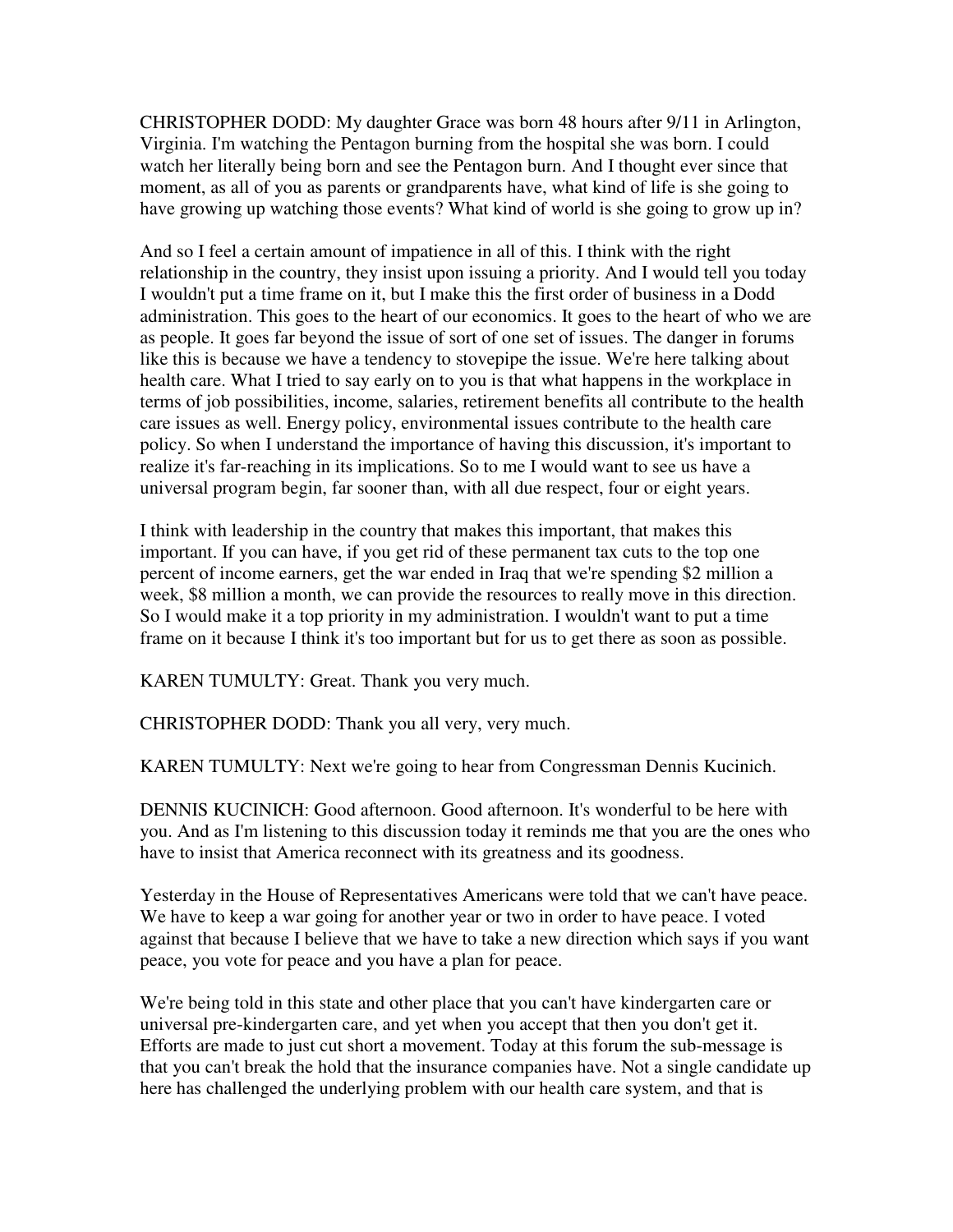insurance companies are holding our health care system hostage and forcing millions of Americans into poverty with unconscionable premiums, co-pays, deductibles.

So I ask you, is it constant with America's greatness that candidates step away from the one solution that could change it all? A not-for-profit health care system is not only possible, but HR 676, a bill that I introduced, and a number of Congressmen, the Conyers-Kucinich bill, actually establishes Medicare for all, a single-payer system and it's a not-for-profit system. It's time we ended this thought that health care is a privilege. It is a basic right, and it's time to end this control that insurance companies have not only over health care but over our political system.

Think for a moment if Lincoln had decided, well, you know, there's just too much resistance to this idea of emancipation. Think if the suffragettes had decided, well, you know, we can't take on these men who are determined not to include women in the political process. What if Martin Luther King [Jr.] had said, you know, we can only push so far for civil rights, or Cesar Chavez had said well, you know, no [unintelligible]?

What if we buy into this logic that says can't have peace? We're being told here today to buy into a view of the world which says that, well, you know, but the insurance companies run the system. We'll have people, you know, we'll work out competition between the insurance companies and maybe we'll have government subsidize the insurance companies. Where is our call for greatness? What if FDR said, well, you know, we can't really do the New Deal?

I'm talking about a real deal for the American people, a universal single-payer not-forprofit Medicare for all, and it's good to be here with you to talk about it. It's already into legislative form. Sixty-two members of Congress have signed onto the bill. Over 14,000 physicians have signed on to the bill. The people of California voted for a plan just like it. The senate of New Hampshire endorsed it the other day. The legislature in Kansas put their name on it and endorsed the idea. We can do this. Yes, we can. Break the hold of the insurance company on our health care system and lift the American people out of poverty. That's what my presidency is going to be about. Thank you. Thank you. Thank you. So let's talk. Let's have a conversation.

KAREN TUMULTY: Congressman, you are the first advocate we've heard today of the single-payer health care system, essentially Medicare for everybody. However, the last time my understanding is that it was on the ballot was in Oregon, which is, you know, except for Vermont probably, you know, the most liberal state in the country on these issues and it didn't pass. Where do you find the political will for a single-payer system?

DENNIS KUCINICH: I traveled this country in the last election, came to an understanding that health care is one issue that unites everyone. Where does the support come for a not-for-profit health care system? It comes from all over the country. But it's waiting for a candidate for president who will lead the way, and I've already done that. The Conyers-Kucinich bill, HR 676, is the vehicle. Now, how can you break the hold that insurance companies have? Because, let's face it, in Oregon they pumped millions of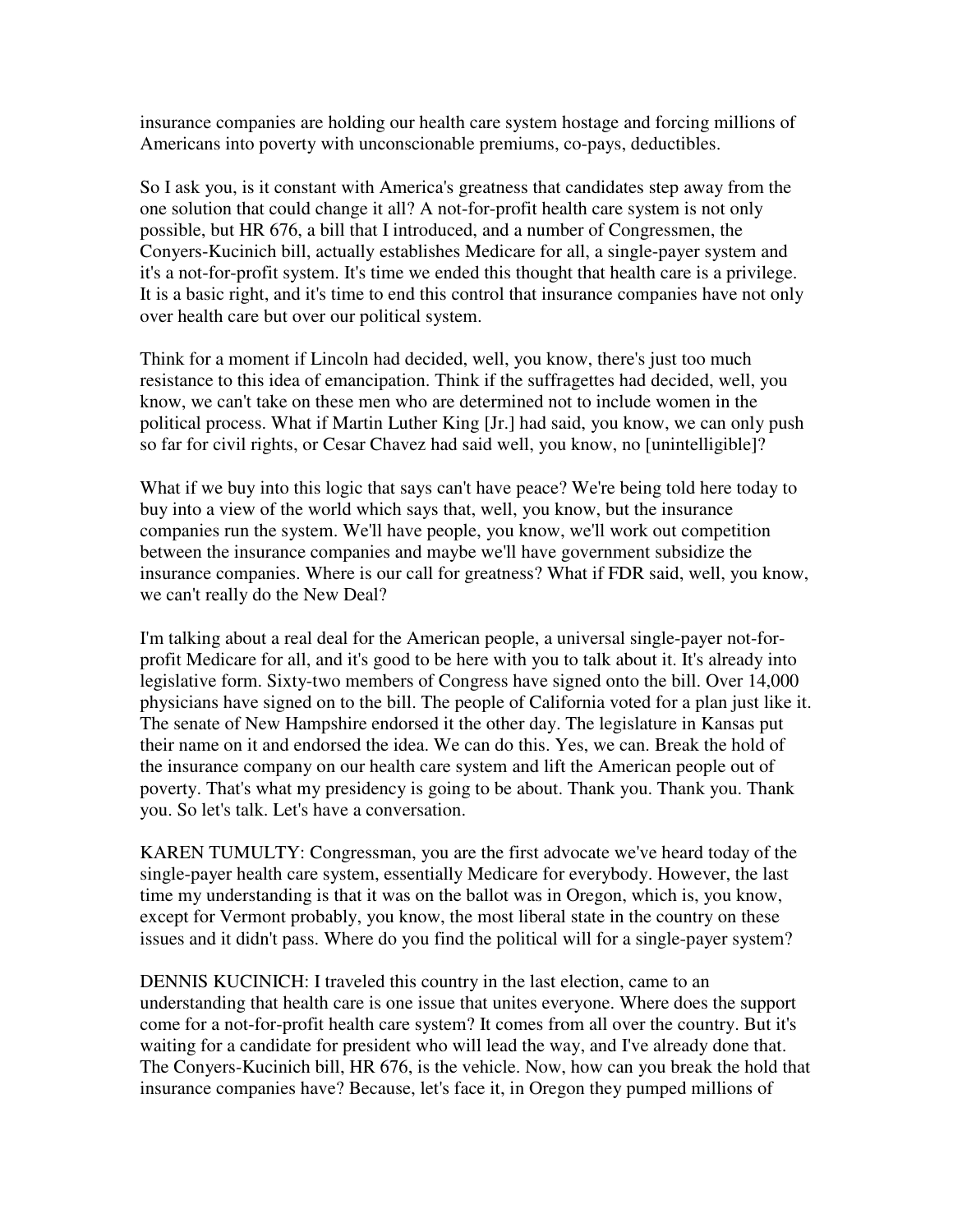dollars into doing everything they could to try to defeat the initiative. This is really simple.

You need a president who doesn't have strings attached. Someone who is ready to confront these insurance industries. Someone who isn't owned by the interests.

Look, right now on Wall Street the hedge funds are coming together to pour millions into campaigns of candidates for president. We're looking at a system that people are telling you the words you want to hear, but when you're looking for specifics in a plan, they're not developing it.

Why can I do it and other candidates can't? Because simply I don't have strings attached. I've been in politics 40 years. I've been a councilman, a clerk of courts, a mayor, a state Senator, a six-term U.S. Congressman. I'm known for having integrity and the willingness to take a stand and for changing the outcome when others say it can't be done. This is the moment that I call upon you and the SEIU and the American people to say, let's join this movement that already exists, call upon the power of our hearts and our intellect.

What are the animating forces? How is this: Half of the bankruptcies in America right now are directly connected to people not being able to pay their hospital bills. And of that amount, 75 percent of the people are working, have jobs. People's whole lives are on the line here. So the question is will the American people be given a real choice in this election. You know, this isn't "American Idol" here, I mean, really, you know. I mean, I could come up here and, you know, do a little dance about, well, you know, we're going to take on those insurance companies. Oh, really? Are you going to take away their profits? Are you going to remove the fact that, you know what, 31 percent of the money that's in the system right now of \$2.2 trillion a year goes for the activities of the for-profit system?

If we take that money away from the insurance companies and use it for the American people, well, guess what, we have enough money for vision care, dental care, mental health, prescription drugs and long-term care. I'm going to call on the American people to stand up for their rights. Health care is a right, not a privilege.

KAREN TUMULTY: Congressman, we have an email question from James in Patterson, California who wants to know why are health care costs going up so much and what can we do to stop these increases? And can I just add a question to that, because in the framework of a single-payer system people say the consequence of trying to contain cost in a single-payer system would ultimately be rationing. So could you take us through first how a single-payer system would address costs and also what you say about these sorts of concerns that people raise about it?

DENNIS KUCINICH: You know, think about it. The insurance companies, when they look at a single-payer system, a not-for-profit system, they'll say, my God, you're going to end up with rationing. What do we have now? Forty-six million Americans don't even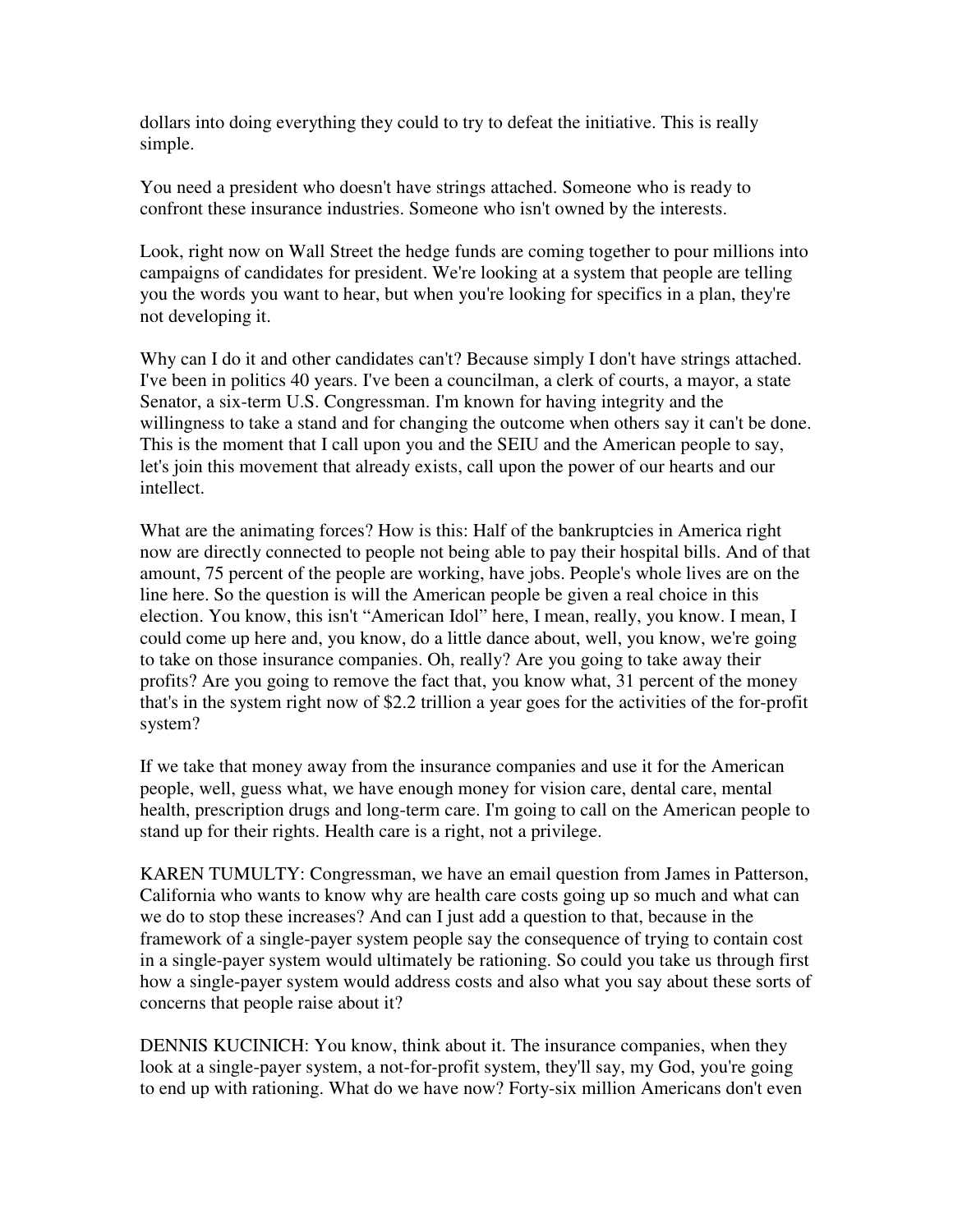have coverage. Talk about rationing. They're not even in the line, okay. Give me my portion. No. Another 50 million people are underinsured and the rest are paying these high premiums, co-pays and deductibles. We've got to break the hold the insurance companies have. And their public relations operations would say, well, rationing. The fact of the matter is this plan I'm talking about covers everyone.

How do you reduce costs? Let's look at the costs that are involved in the system rights now. Corporate profits, stock options, executive salaries, advertising, marketing, the cost of paperwork. All this takes about 31 percent out of the health care dollar. Now, what does all that have to do with health care? Zero, zip, nada. I'm talking about creating a system which, by the way, is similar to that in every other industrialized nation in the world. We take the profit out of medicine. Health care is a right, it is not a privilege.

So how do we control costs? By having everyone in the same pool, everyone, having everyone covered and having the benefits be available to everyone whatever their income, no means testing, and by creating a movement. I want to add something to an earlier question you raised, and that is that good friend Senator Edwards, who he and I campaigned together four years ago, he raised this question, which is a very, you know, which is the question in Washington.

Well, it's just not feasible to take this plan for not-for-profit health care. Senator Clinton, talking about charging the insurance companies but doesn't really get to the ultimate challenge of who controls health care in American. Senator Obama, still developing his plan. This plan that I'm talking about, I co-authored this plan. I'm one of the ones that wrote the plan. I know the way the system is set up. The area that I represent, Cleveland, people are losing their homes because they can't pay the doctor bills. And so the question is what it ultimately comes down to is who has the courage and the willingness to take a stand and can reach out to the breadth and depth of the American people and call for that greatest to say we're going to change this.

We're not going to be strapped by these insurance companies who give us diminishing returns who insist on higher premiums, co-pays and deductibles.

KAREN TUMULTY: Congressman, you're kind of an urban kind of guy. And Ashley Osborn, who is a labor and delivery nurse in Elko, which is a rural county in northern Nevada, has a question for you about how you would address concerns in people who are in her situation.

ASHLEY OSBORN: Good morning. As you know my name is Ashley Osborn and I'm a labor nurse in Elko, Nevada, which is a rural area up in northeastern Nevada. And commonly I see moms come in to my department with pregnancy induced, severe pregnancy induced health care issues that could be eliminated or caught early with fetal care. Unfortunately they're unable to get that. What are your plans on improving health care in the rural areas in the U.S.?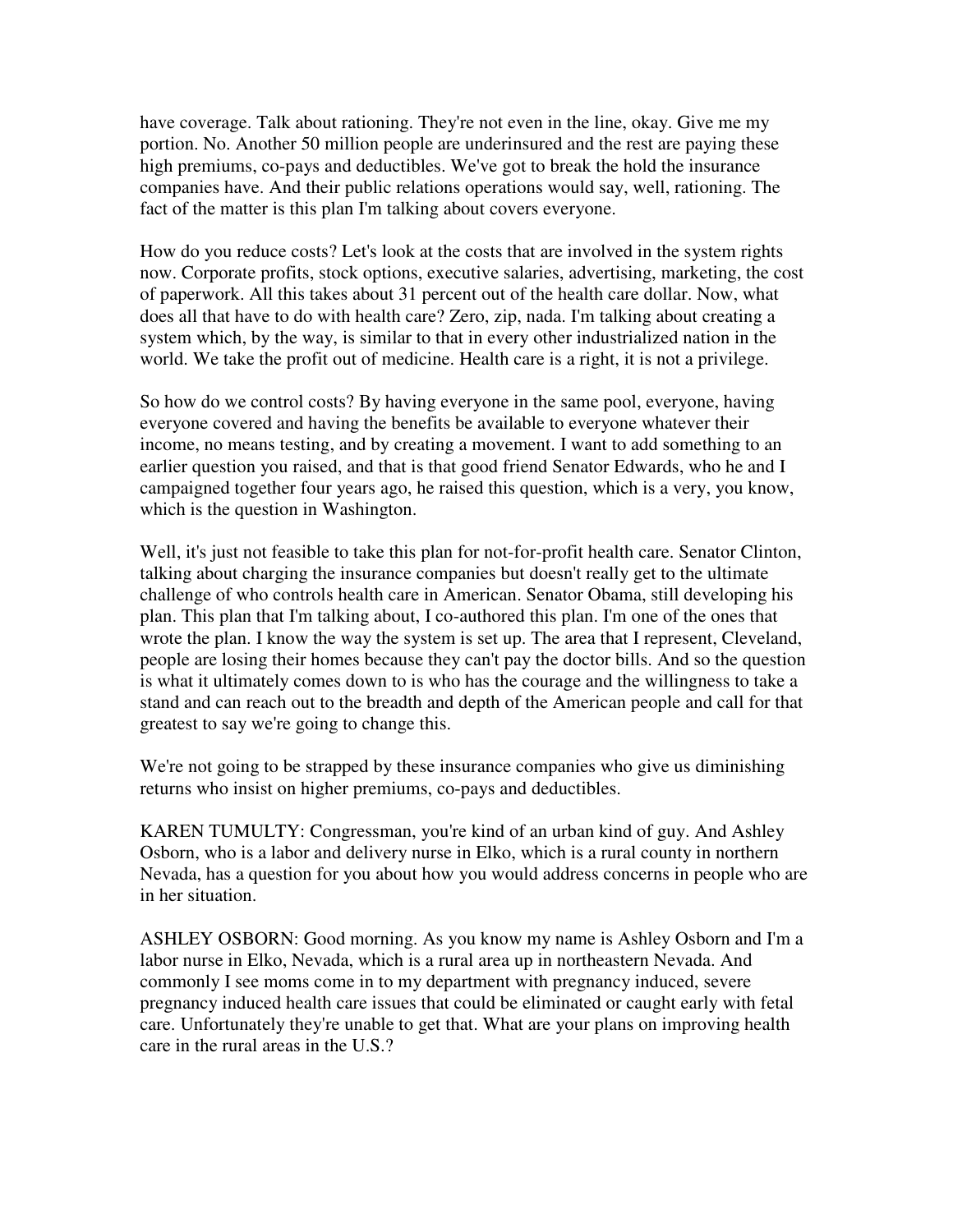DENNIS KUCINICH: Well, first of all, this plan covers everyone, rural as well as urban areas alike. Rural areas tend to be underserved. I'm looking also at creating an infrastructure program to create millions of jobs for building America's infrastructure, which would build hospitals in rural areas. And rural people would then have access because access is a huge question in rural areas. And when you talk about women being able to get the care they need, this system, prenatal care, postnatal care, I have a plan for child care.

This system of not-for-profit health care doesn't try to stop women from getting the care they need because there's not an insurance agent telling a doctor, you know, OB/GYN doctor that we just can't do this, you're asking for too much. This system will meet the health care needs of the American people. We're being told we just can't have those needs met. We've got to start thinking differently.

Does that answer your question? Thank you.

KAREN TUMULTY: Thanks. And now I would like to turn to a public health student here at UNLV, Megan McCormick, who raises a pertinent point if there's any place where you're interested in outcomes it's in health care. Megan?

MEGAN MCCORMICK: Hello, I'm Megan McCormick and I'm a junior at UNLV here. We're spending an increasing percentage of our gross domestic product on health care while we continue to have poor outcomes than those countries who are allocating a lower percentage of their GDPs towards their own health care. How does America plan to stay globally competitive with increasing health care costs?

DENNIS KUCINICH: You know, that's a key question. I mean, in my own congressional district we have auto plants that have been threatened and others throughout the country have been threatened because the high cost of health care is causing Ford and GM to pay billions of dollars in health care, in health care costs. Now, Canada, on the other hand, has a much stronger industry because they have a health care plan for their people. This plan that I'm talking about is going to help American business. It's going to strengthen the economy. It's going to make it possible for individuals to be able to hold on to more of their money.

It's true that many families right now are spending in excess of \$10,000 a year for health care. With this plan only a fraction of the money that is being spent right now would have to be part of the financing of the system. I mean, do you know that 60 percent right now of the money that's in health care is spent by the government? The government has 60 percent of the spending right now. If you eliminate administrative costs, if you purchased bulk purchase of drugs, just the way veterans do, you start to come due, you start to come up with the money that you need to provide coverage for everyone, and that is major help for small businesses and large businesses alike.

This patchwork proposal that you've been given here today by other candidates locks us into insurance companies who then take their pound of flesh, and generally it keeps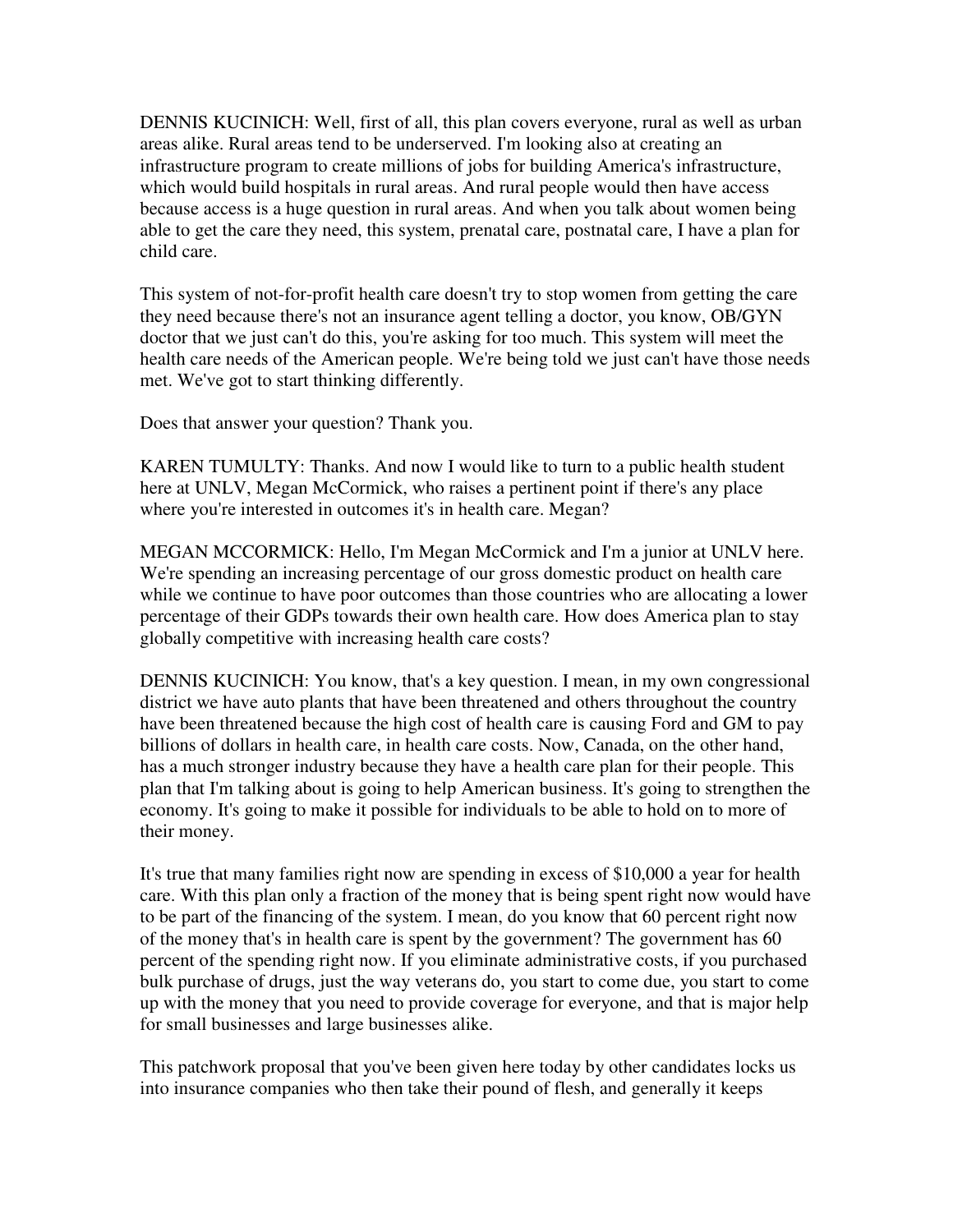people from being able to have any control over their own budgets. I want to go back to what most American people are experiencing: Economic uncertainty because the way the health care system is set up.

People are aware no matter how much money they have that if they have an illness in the family, it could wipe them out. Who isn't going to make the choice to take care of a loved one? You do what you have to. But why, I would ask you, should someone have to lose their home in order to ensure the health of a loved one? Why should someone not be able to get the long-term care they need for a loved one or have to sign on the dotted line to give away everything, you know, you work for a lifetime in order to get the long-term care you need?

See, what I'm talking about is real transformation. I think the American people are ready for that, but they need someone to be not just a messenger but someone who knows this issue, is ready to stand up and speak out. Yes, we can improve our economy and save our businesses, large and small, and I'm dedicated to do that and I'm able to do it too. Thank you.

KAREN TUMULTY: Congressman, earlier Senator Edwards pointed out that there is a single-payer Medicare like option built into his plan. And it would be, you know, one of the things that people could consider in making their health care choices. And he raised the possibility that if that were out there as an option and people started choosing it and found out that they really liked it, that the country could almost, you know, evolve towards a single-payer system. Do you see this as a real scenario, given the other interests that are out there, or do you think that, in fact, you know, it's going to have to sort of come down in one fell swoop if it's ever going to happen?

DENNIS KUCINICH: Well, I think you just answered the question, and that is that if you have competition between insurance companies, everyone knows what happens. That doesn't drive down costs, it drives up profits. That's a fact. If you say, well, you're going to give people a choice, either be on a private plan or be with the government, what happens is that the private companies start cherry picking the best, you know, the people in the best health, and then you end up with what's called adverse selection, those as far as the most medically compromised end up on programs that the government is paying for, and then the government program starts to go down. You end up in an insurance death spiral, which is what it's called in the industry.

Now, think about it. Candidates up here advocating that government provide subsidies to the insurance industry. What's that about? I mean, didn't we have enough with subsidizing the pharmaceutical companies with that phony Medicare D program that President Bush had? How are we any different as Democrats? Think about that.

Do you know what, universal health care, oh, everybody is for it. Almost resonant with that fellow in the Music Man who said, There's trouble in River City. Universal health care. You know what, even the insurance companies are for universal health care,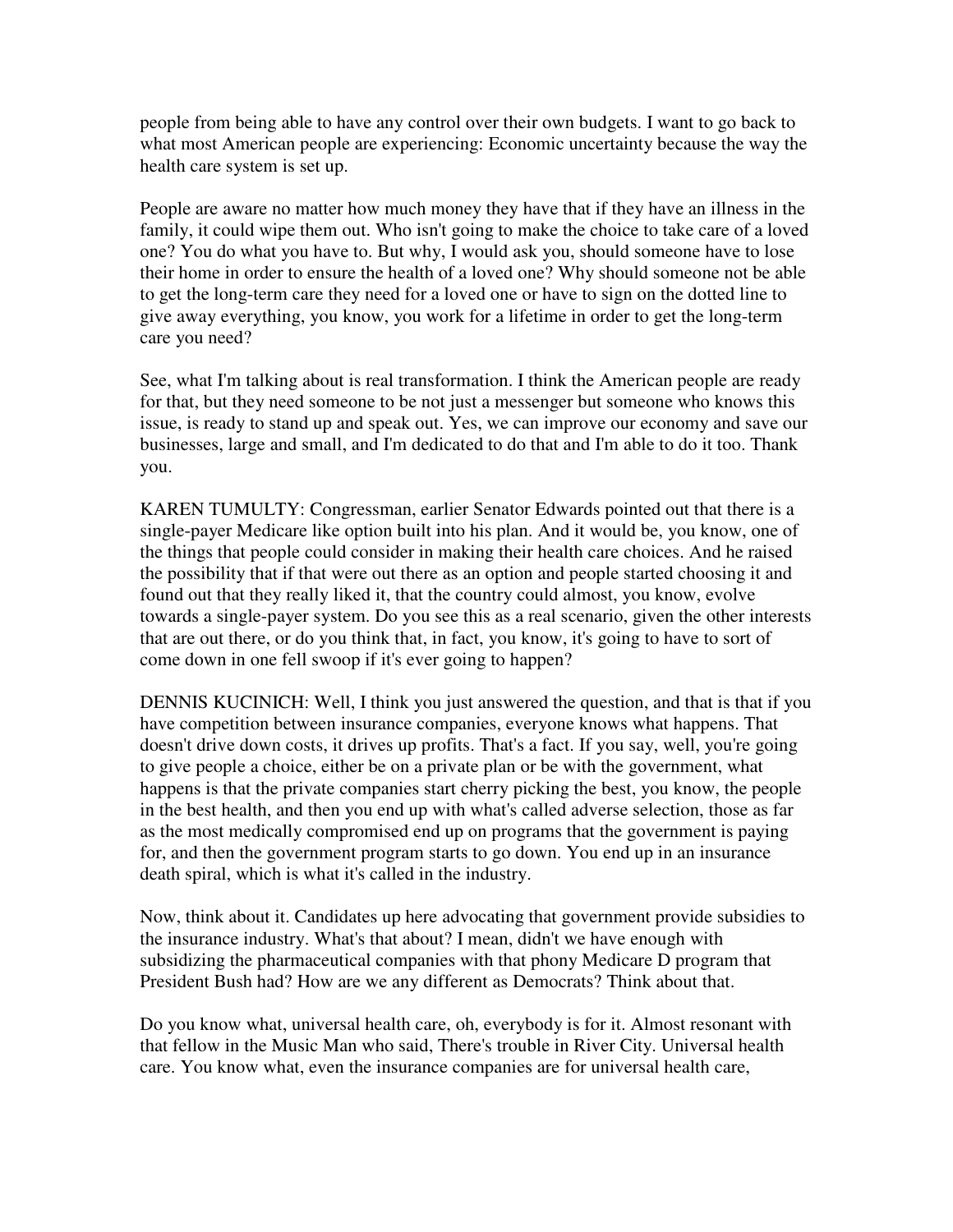especially the insurance companies if the government is subsidizing them. What a deal that is for the insurance companies, but what a rotten deal for the American people.

We've got to have not-for-profit health care, get the insurance companies out of the picture. Health care is not a privilege; it is a right and it is a human right. Universal health care, right. I mean, come on. You need a president who didn't fall off the Christmas tree. You need a president who will be involved in straight talk straight from the shoulder, and you need a president who doesn't have a key in the back being wound up by special interests to come before the American people and tell them what the interests want. I'm telling you what the American people want and I'm ready to take that message all across this country and I'd like your help in doing it. Thank you.

I have four seconds left. Buzzer shot. You want not-for-profit health care, I'm the candidate who can deliver. Thank you very much.

KAREN TUMULTY: Thank you very much. And now we are going to move on to our final candidate of the day, former Alaska Senator Mike Gravel.

MIKE GRAVEL: Hi, all. I just want to give my condolences to all of you who realized that something sad happened last night: The Rebels lost by four points. I know what that means to you. I also want to point out that, Andy is sitting over there. Andy, I have to tell you, you speak good English. I don't understand why candidates don't understand you. I want to thank you for getting me here. It's better than what CNN is going to do to me in New Hampshire by censoring my voice. But I also want to thank John Podesta. But let me say that Andy pointed out one thing right in the beginning is that we do have a problem, and I don't want to take your time when you know as well as I do. We've heard a lot of anecdotal experiences and deep emotions about the problem. That's not a solution. That's not a solution. What's wrong with health care in this country is that we saddle the business community with carrying it, and they can't do it because it's going to cost you your jobs, it's going to cost -- it's going to damage you internationally.

Why? Karen was alluding to it. Historical accident. In [the] second World War when wages were frozen, the only way you could get people to come into your company and work was to give them a lot of health care benefits. The war is over and we don't have this freeze on wages, so we don't need that system to go ahead and carry. And if you heard all of the blame, they essentially, except for Dennis, they were all involving employers and employees. That is a non-starter and it's a Band-Aid that is not going to work.

Now, what can we do? Oh, well, real simple. We can turn around and say let's have a health care program that establishes equality. And I'll give you the name of it. It's called the universal single-payer -- by single-payer I mean all Americans pay for it regardless of the system you have now but the system you're going to get, single-payer Health Care Voucher plan.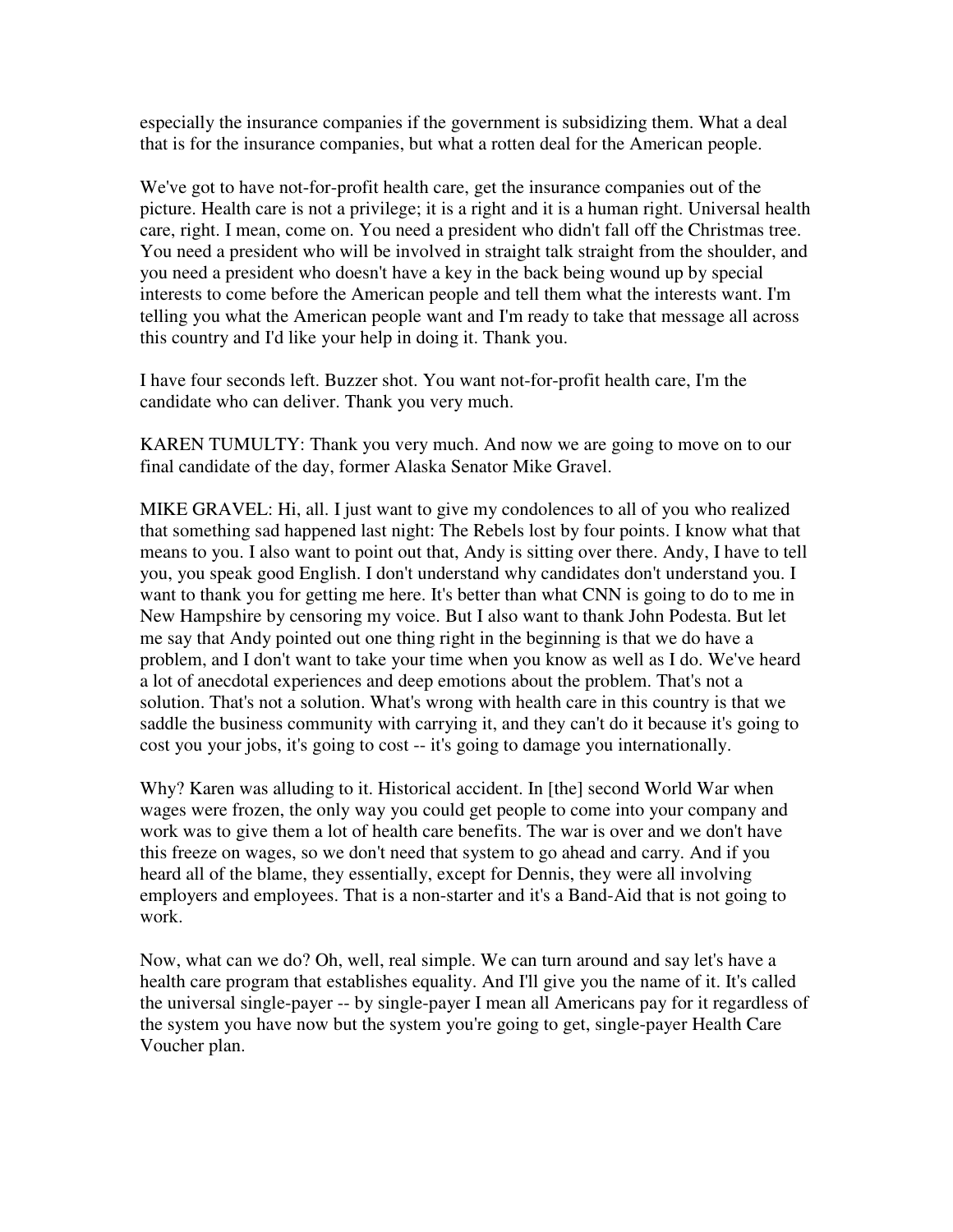Under the plan we would issue vouchers to every single American. And the vouchers, you don't pay for them, they're issued to you. You sign up every year for them. And the vouchers will have a very modest co-pay, a very modest deductible, but that's it. Everybody gets the same product universally in the United States of America. And then if you want more than the product you got, you pay for it.

There's no magic in this whole process. Somebody is going to pay. You know who pays, it's the average American, one way or the other, particular under our present system. And so to want to trash the business community and trash our tax system, which is already corrupt, with greater corruption as a way to solve the problem is a non-starter. When they tell you about oh, you know, I've done this, done that, keep in mind Harry Truman was the first to raise this issue with the Democrats, and they didn't do it and we haven't done it since, and so it's been a little Band-Aid one on top of the other.

Now, with these vouchers you'll be able to have choice: Choice of doctors, choice of hospitals, free choice. Now, you'll be able to also have a choice of maybe no more than five or six plans, insurance plans. Now, I have my suspicions with the predator[y] activities under our present mercantile system where you have your lobbyists, 30,000 in Washington, go out and make sure that they take care of their clients.

So there's going to be some changes made in the future, depends on how this is enacted into law. And it's not going to be enacted by the Congress. Don't hold your breath on that please. Never will happen, for the very simple reason that there's too many interests, 30,000 lobbyists. Who do you think is bundling all these millions of dollars to the presidential candidates? It isn't coming from the Holy Trinity. My God, it's coming from vital special interests, whether they're for Democrats or Republicans, that's what you're faced with.

So now you're going to have a voucher. You got the freedom of choice. You got the freedom of choice in plans. Now, you might have a public plan if we don't see the insurance industry and the pharmaceutical industry shaping up. So now you got public assistance. But let's have like public assistance, let's have a central body called a health care board with regional boards that they would then define what the various vouchers are for.

And the vouchers are set up for risk on an individual basis, not on a collective this fits all, because if you're young, you probably don't have a cost of more than \$3,000. When you're my age, it could be \$150, \$180 thousand in one year, which is what I got hit with and I went bankrupt as a result of that.

So make no misunderstandings, I know the system. I get my meds from the VA and I get the rest from the Medicare. So I know the system up front and personal, and I don't have to tell you about somebody in Benton, Iowa crying on my shoulder. Let me point out to you, so what will happen, when I'm talking individually designed, we're going to have electronic records. Hell, that's nothing. We have to have your entire history computerized, and every penny that's spent on your health care computerized all the time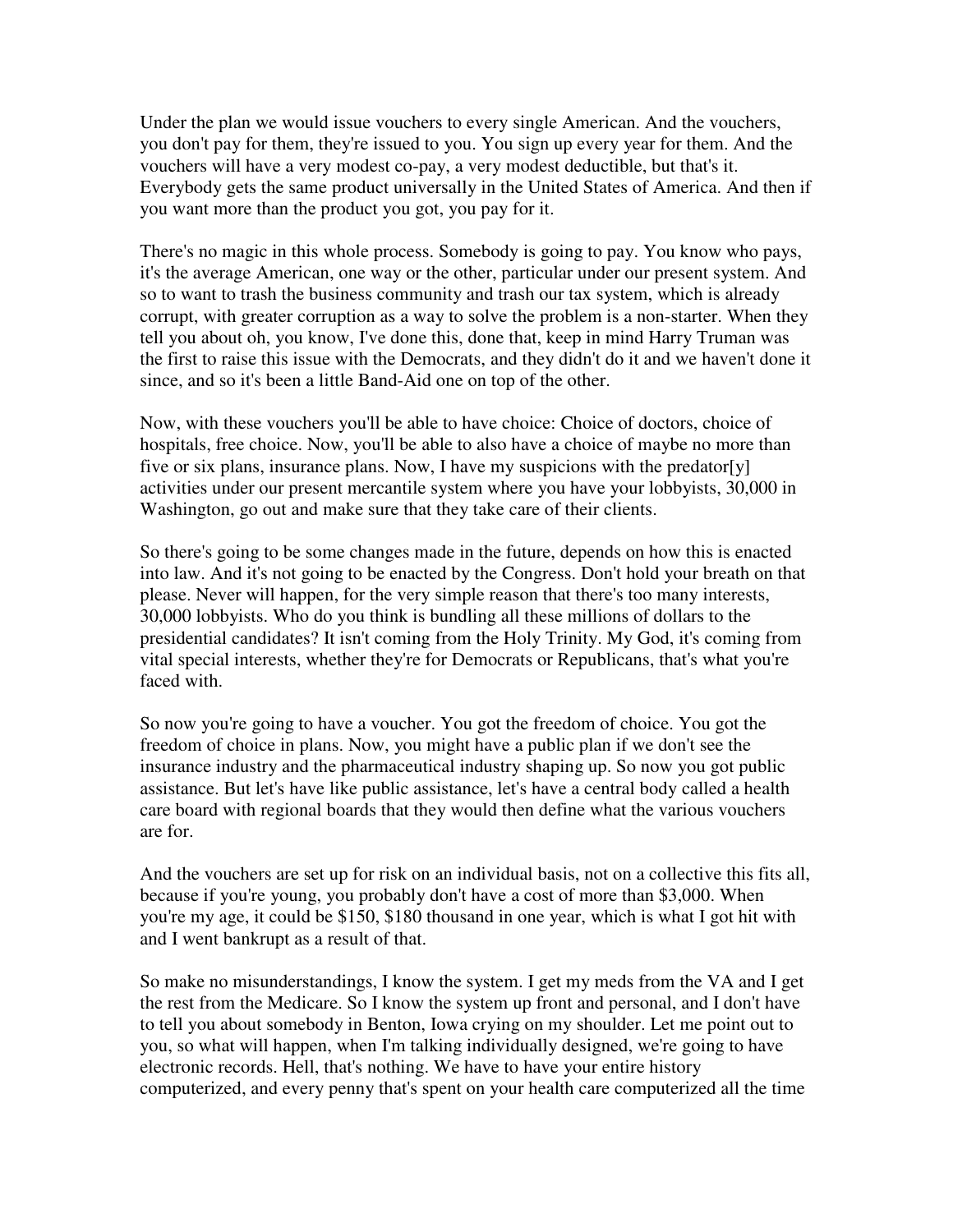so that when we're really redesigning next year, we're going to turn around and project that oh, you spent 3,000 last year, we're going to give you a voucher for 3,000 the next year. But suppose you've got colon cancer so it costs you \$150,000 next year?

That's going to be the size of your voucher. You begin to see the dynamics of this. And by putting in, and with only having five or six plans, and the plans would determine and there will be no lemon-dropping. There will be no, well, you don't qualify, you got a preexisting condition.

That is history under this plan. So this plan can work. All we need to do as they say, oh, you've got to bring the people in. My God, bringing people in. They're not bringing people anywhere. They're just tying to create an attitude of that, my God, we're going to do something great for the people. Hell, the people are not empowered to do anything. In the United States more than half of the American people make laws at a state, local level.

Why can't we do that at the federal level? If you did then of course you decide what is the health plan you want to have or if you want to continue to put up with the mandates that we're experiencing. So how are we going to pay for my health care will get done, and I want to thank my advisors, Dr. Fuse and Dr. Politnocoff as both experts in the field that have been advising me. They'd be ashamed the way that I presented it, but I think not. I think not.

And so I would just say that if we empower you, then you could make the decision and not try to -- it's what they're saying. They're saying we want you people to use the government for your benefit, okay. Why don't you just -- why do you have to do that? Why can't you do it directly? You can't. There's a way to do it. Go to Gravel08.us and you'll see the process to be able to do it. Thank you very much.

KAREN TUMULTY: Thank you, Senator. It sounds like the plan that you're describing about your standards right have some of the elements of single-payer but also some of the elements of a medical savings account. It's not a sort of traditional, pure single-payer plan. And you described this as something that would never come from Congress. And so can you describe again this process by which -- what kind of process are you talking about here?

MIKE GRAVEL: I'm talking about using the National Initiative. First for this to happen, and I've got to tell you you're not going to have an alternative because 10 years from now, 15 years from now you're going to have the problem getting worse. You're all right about that. It's getting worse all the time. But don't worry about that. You think that that's going to cause him to solve, the Congress to solve the problem? Look at this country. We're literally bankrupt. We're literally bankrupt and nobody pays any attention to it. We've got these crazy wars. We have a nation that's controlled by the military industrial conflict that dictates what's happening to your lives, and the Americans are just whistling walking through the cemetery. So I don't know if I've answered your question.

KAREN TUMULTY: This National Initiative, how does that work?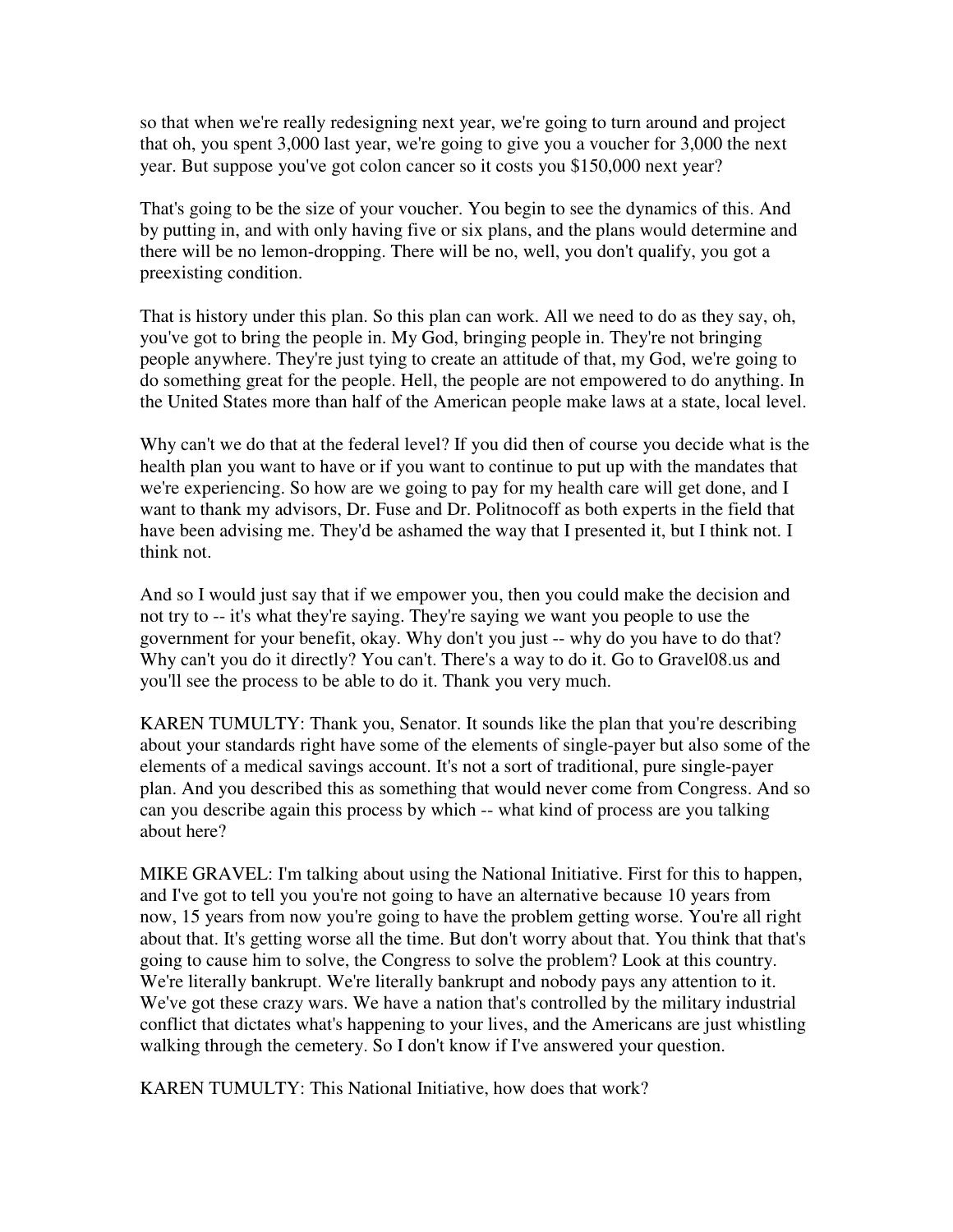## MIKE GRAVEL: How does it work?

KAREN TUMULTY: In terms of the petition and it starts as what?

MIKE GRAVEL: Well, I don't want to take the time to go through this whole process, but understand what I've done is I've copied the procedures that are used in the Congress and every legislative body in the world and I've put them into a law called the National Ballot Initiative. And that is to equip every single American to become lawmakers to come into the operation of government as lawmakers and partners with their elected officials. Now, this is revolutionary. This is out of the box. You know what it means is we trust the American people. Isn't that revolutionary? We trust the people, rather the other politicians say trust me, I'll get elected, I'm going to do the job for you.

I've got news for you, can't be done that way. And we have historic precedence to show it. And if that doesn't convince you that we're not going in the right direction electing various personalities president and thinking that's going to make the change, I've got to tell you, the change lies with you, not the leadership. The leadership has been screwing up by the numbers for the last 50 years. Have you had enough yet? Please.

KAREN TUMULTY: Senator, there was a question that I had in my mind about this, and it's addressed by one of our questioners in the audience, and interestingly enough at this very moment a question over email popped up that addressed the same issue. You described these vouchers as addressing the specific conditions you have. You need a heart bypass, you get a voucher that would cover it. But Michelle in Iowa asked how would you increase the role of prevention in the American health care system? And I'd, in fact, like to turn to Becky, and I apologize in advance, is it Estraya or Estralla, who's an RN at UHS Valley Hospital. Are you here, Becky?

BECKY ESTRAYA: I have been a nurse for 37 years and I have seen patients come into the hospital with medical problems that could have been prevented if a doctor had seen this patient early on. As president how will you ensure that more efforts for preventive and wellness care is provided nationwide?

MIKE GRAVEL: First off, there is a role for the president in his leadership capacity, or her leadership capacity, and that is to change the culture, to really energize people to exercise. Now, people say at my age that, you know, I'm a good example. I've had two major operations, several major operations, but I'm in good shape because I exercise. I try to eat the right foods.

And so I have a lady on the plane that showed me that she could have got this junk bar for 50 cents but they were asking for a dollar 25 for the apple which she was holding up about to eat. Doesn't that tell you something about the dynamics of what's going on? I mean, we're all patriotic, whether it's in business, whether it's in labor, we're all patriotic.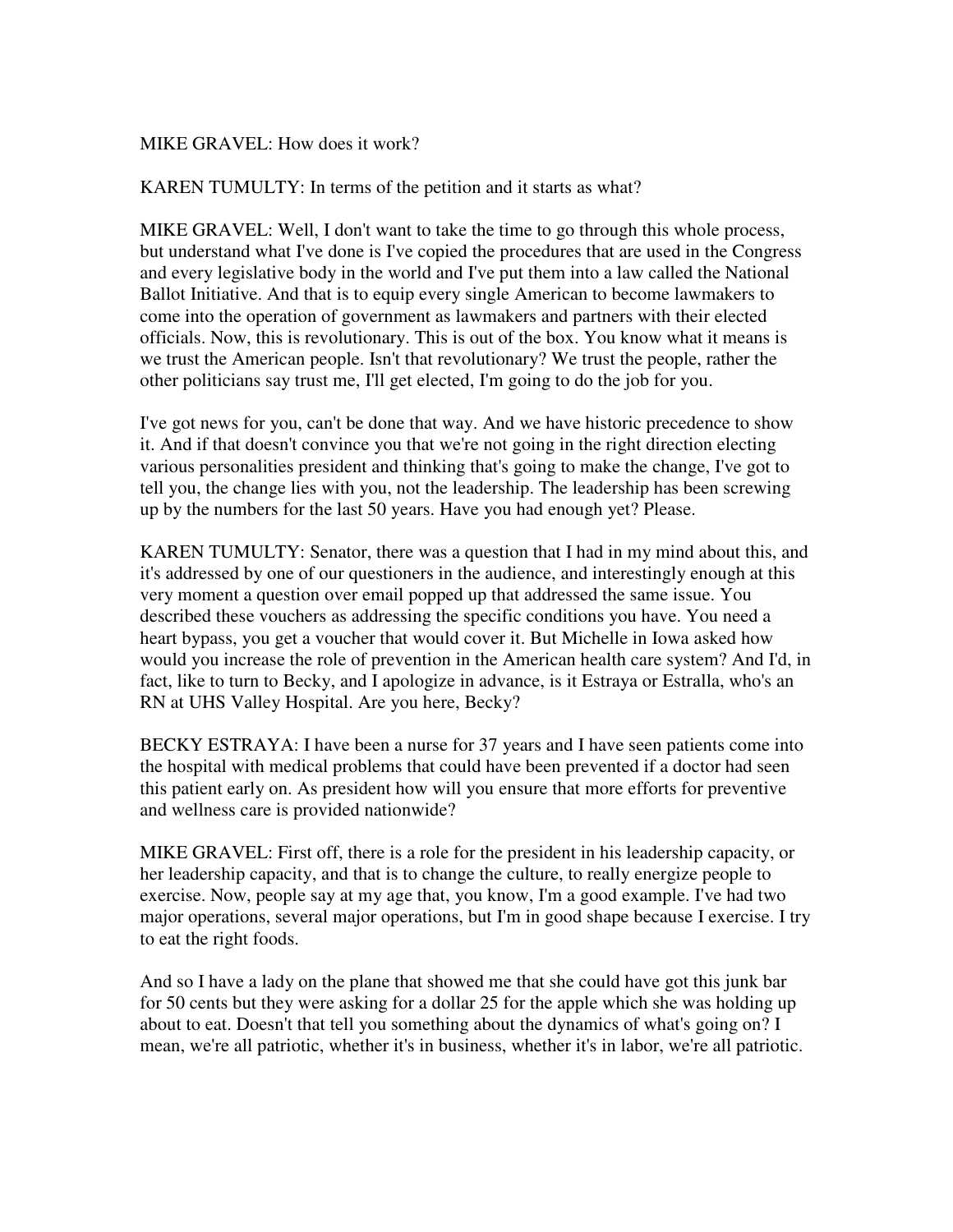But we need a leadership that sets a tone, that sets a tone to demand from us the best that's in us. We recognize these problems. We know the problem of obesity. I try to diet all the time, sometimes successfully, sometimes not so successfully. But when all you've got in your field of vision is junk food, you got problems. And that's the problem that the president can bully but not giving you. He's going to regulate all this. I got to tell you, look what happened with Katrina. You know, you heard the joke, I'm from the federal government and I'm here to help you. Well, that doesn't work.

The government is a tool. The people can use it. But if the people have the direct power to use it, now you get to see government as a real tool, not the tool you have where the special interests determine how the tools of government is handled by the lobbyists and the bundling to pay for the people who pay for their campaign to manipulate you to vote for them. That's the process that we live under and that's process that has to change.

KAREN TUMULTY: Next I'd like to turn to Fabiola, is it Pavol? Pavel? Who's a janitor in Clark County. Fabiola, are you here?

FABIOLA PAVA: Pava.

KAREN TUMULTY: Pava, I apologize. I didn't even come close, but I have a hard time with Tumulty so I understand the issue.

FABIOLA PAVA: My name is Fabiola Pava and I'm an SEIU member. I work for Clark County as a janitor. I'm also a primary caregiver for my 78-year-old mother. My mother has Medicare and the problem lies in that the providers will not use diagnostic tests and treatments that will diagnose her sooner and treat the problem faster. The question is what is your plan for providing preventative and diagnostic services for health care for our seniors, people with disabilities and all Americans?

MIKE GRAVEL: One of the facets of the plan would be to keep in place Medicare and Medicaid and phase them out over time. Because plans to put everybody on Medicare aren't going to fly financially and just can't be met. And so they can tell you they can, but they can't be met. We are in deep economic difficulty and in debt. So when you talk about the seniors, this is where you have these health regional boards where in that region they'll be defining what goes into these various vouchers. And they'll change every year depending upon your personal history as you get older.

And we know it costs less for young people and it costs more for old people. That's just the nature of the situation. So I don't have any magic to take care of the seniors. All I can say is I can set up a structure that will have checks and balances where they'll have a better say, they'll have a better say than they have today. Seventy-seven million people are going to be retiring in the next 25 years. Those are the baby boomers. That's twice the amount of people, the adult, the senior people that exist today. If there's a group that's going to benefit from the National Ballot Initiative, it's going to be the seniors, because they'll have more clout to be able to vote for programs that they feel will address their particular needs.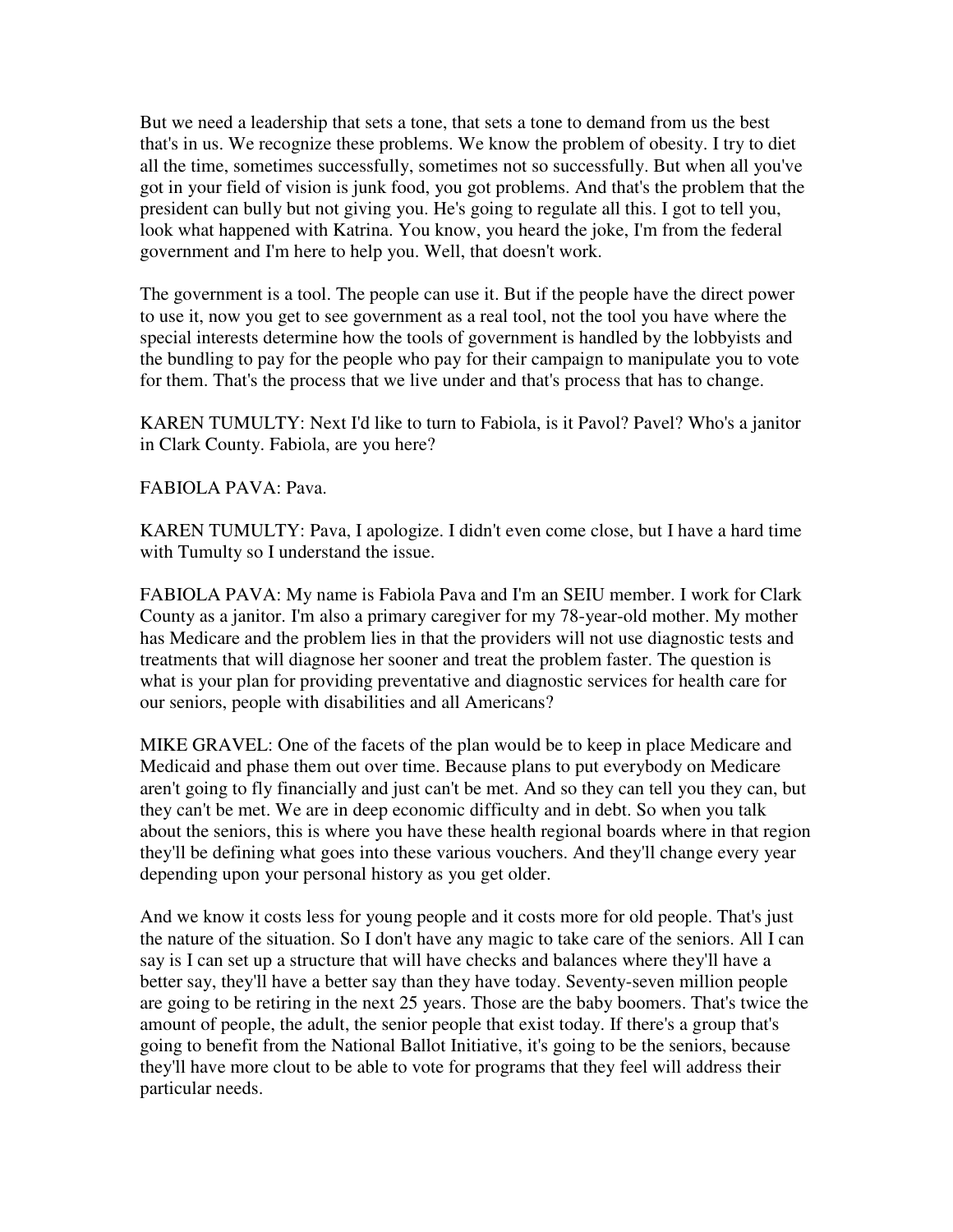That's the answer that I would offer to you, not a magic wand from Mike Gravel as president, it's from the people being involved directly with the power to make laws on policy issues that affect your lives. That doesn't exist today, and there's nobody running for president, Democrat or Republican, that's even suggested that. Oh, they talk about big changes. They're cosmetic changes and they're Band-Aids to the problems we face in this country.

KAREN TUMULTY: Could I ask a follow-up that I think is to the premise of Fabiola's question, if I'm understanding correctly, which is that, and have you found that in your own experience as a patient and also as a policymaker that elderly patients in particular that the medical system doesn't seem to have the same aggressiveness and the same sort of curiosity? Is that sort of what you were getting at here in terms of diagnostic testing and the kind of treatment that elderly patients receive?

MIKE GRAVEL: Maybe I didn't answer her. Doctors do a lot of testing today to cover their backside, you know, because they don't want to be sued. One of the features of these regional boards is we're going to do away with what we see that the attorneys love, and that is to go sue doctors or raise the costs where they can't even stay in business. The same thing with nurses. That's got to go. Now, you want to see how much money the trial lawyers are pouring into the presidential campaign? Just as a couple of young people out there doing their blogging and putting that data up, look at that data, that answers the whole question.

So we can't have everything. You cannot have everything. And so you can have a basic plan that will cover. And the way the plan is designed, it won't raise costs, because the 30 percent that they're talking about is paper cost. If you took that and put it into some real costs in health care, we'd cover everybody without raising any costs. But you do have to recognize that you can't have everything you want. You can't have a burp and run to the doctor. You got to be responsible as citizens. And that goes back to this whole preventative medicine where we change the culture. That will help to lower the cost, but also until we're totally in a new culture in that regard, we have to have some discipline on what the basic package will be.

And that is a decision -- and you want to raise the basic package and you're a lawmaker, put an initiative up. Let's say we're going to raise the cost, rather than seven percent for the package, the basic package, we're going to raise it to 10 percent. Let the people decide. That's the slogan of my campaign, let the people decide. Why should the politicians be also on the mission in this area and they know it all when they can't even produce a decent plan. I hope that addresses your follow-up question.

KAREN TUMULTY: We have about one minute left, and so I wanted to ask you your slogan, let the people decide. What's your plan from here on out? You come into this race without a lot of name recognition, without a lot of money, without big organizations. Where do you go from here?